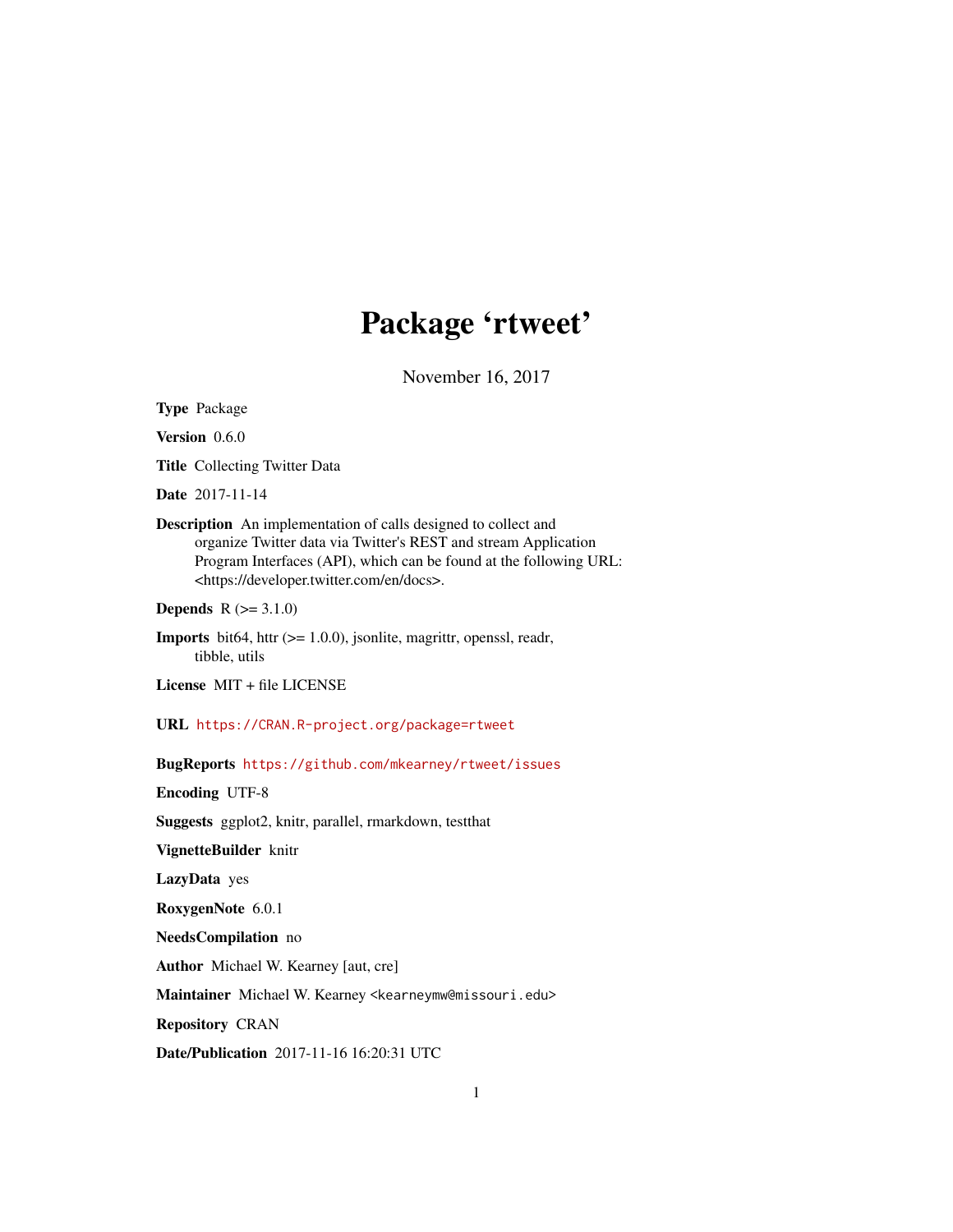# R topics documented:

| 3              |
|----------------|
| $\overline{4}$ |
| 5              |
| 6              |
| 7              |
| 8              |
| 9              |
| 10             |
| 11             |
| 13             |
| 15             |
| 16             |
| 17             |
| 18             |
| <b>19</b>      |
| <b>20</b>      |
| 22             |
|                |
|                |
|                |
|                |
|                |
|                |
|                |
|                |
| 31             |
|                |
|                |
|                |
|                |
|                |
|                |
| 37             |
| 37             |
| 38             |
| - 39           |
| - 39           |
| 40             |
| 42             |
| 43             |
| 43             |
| 47             |
| 49             |
| 49             |
| 52             |
| 53             |
| 54             |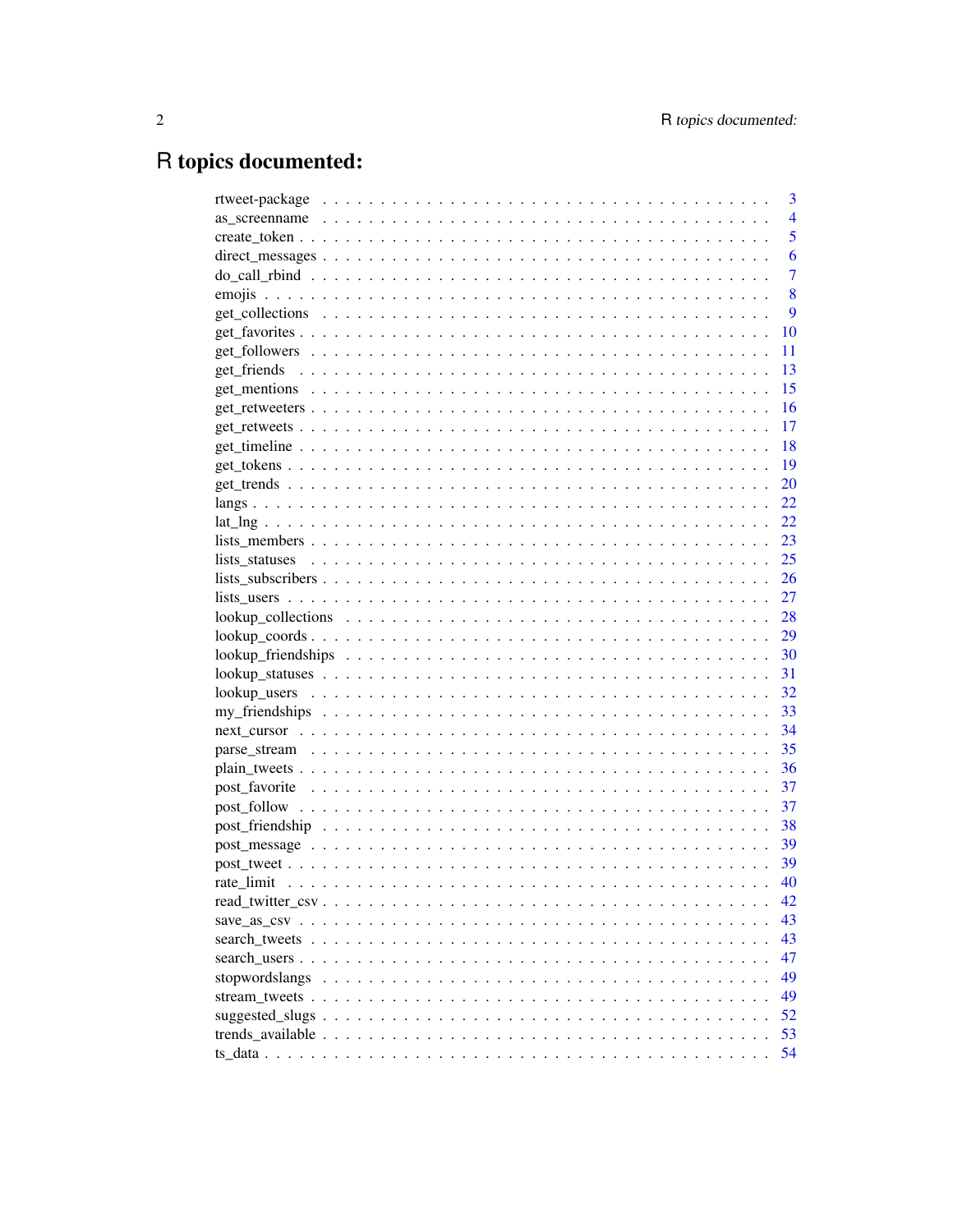# <span id="page-2-0"></span>rtweet-package 3

| Index |  |
|-------|--|
|       |  |
|       |  |
|       |  |
|       |  |
|       |  |

rtweet-package *rtweet: Collecting Twitter data*

# Description

rtweet provides users a range of functions designed to extract data from Twitter's REST and streaming APIs.

# Details

It has three main goals:

- Formulate and send requests to Twitter's REST and stream APIs.
- Retrieve and iterate over returned data.
- Wrangling data into tidy structures.

#### Author(s)

Maintainer: Michael W. Kearney <kearneymw@missouri.edu>

# See Also

Useful links:

- <https://CRAN.R-project.org/package=rtweet>
- Report bugs at <https://github.com/mkearney/rtweet/issues>

# Examples

```
## Not run:
## for instructions on access tokens, see the tokens vignette
vignette("auth")
## for a quick demo check the rtweet vignette
vignette("rtweet")
## End(Not run)
```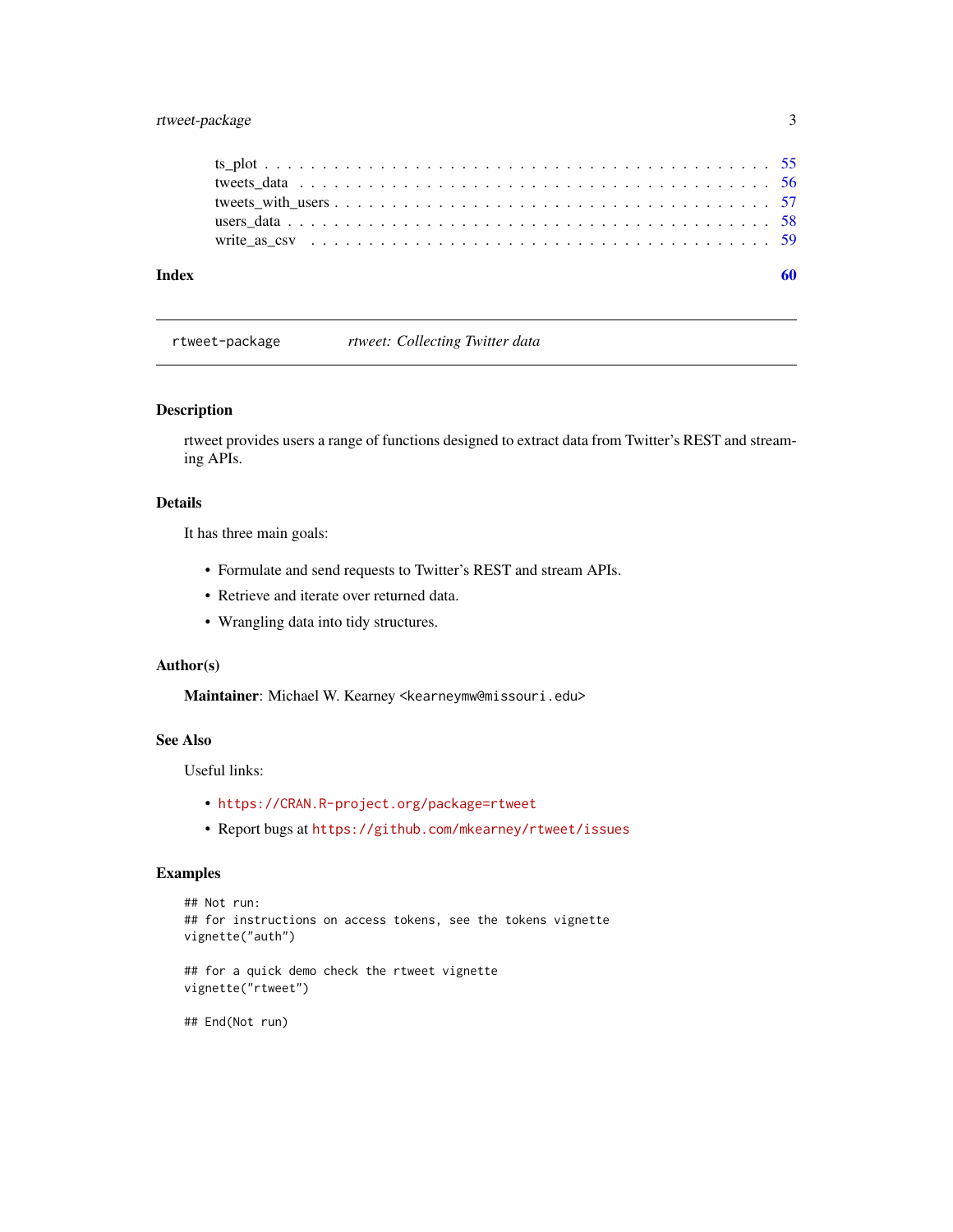<span id="page-3-1"></span><span id="page-3-0"></span>

#### Description

Coerces user identifier(s) to be evaluated as a screen name(s).

#### Usage

```
as_screenname(x)
```
as\_userid(x)

#### Arguments

x A vector consisting of one or more Twitter user identifiers (i.e., screen names or user IDs).

#### Details

Default rtweet function behaviors will treat "1234" as a user ID, but the inverse (i.e., treating "2973406683" as a screen name) should rarely be an issue. However, in those cases, users may need to mix both screen names and user IDs. To do so, make sure to combine them as a list (and not a character vector, which will override conflicting user identifier classes). See examples code for example of mixing user IDs with screen names. Note: this only works with certain functions, e.g., get\_friends, get\_followers.

#### Value

A vector of class screen\_name or class user\_id

#### See Also

Other users: [lists\\_subscribers](#page-25-1), [lookup\\_users](#page-31-1), [search\\_users](#page-46-1), [tweets\\_with\\_users](#page-56-1), [users\\_data](#page-57-1)

# Examples

```
## Not run:
## get friends list for user with the handle "1234"
get_friends(as_screenname("1234"))
## as_screenname coerces all elements to class "screen_name"
sns <- as_screenname(c("kearneymw", "1234", "jack"))
class(sns)
## print will display user class type
sns
## BAD: combine user id and screen name using c()
```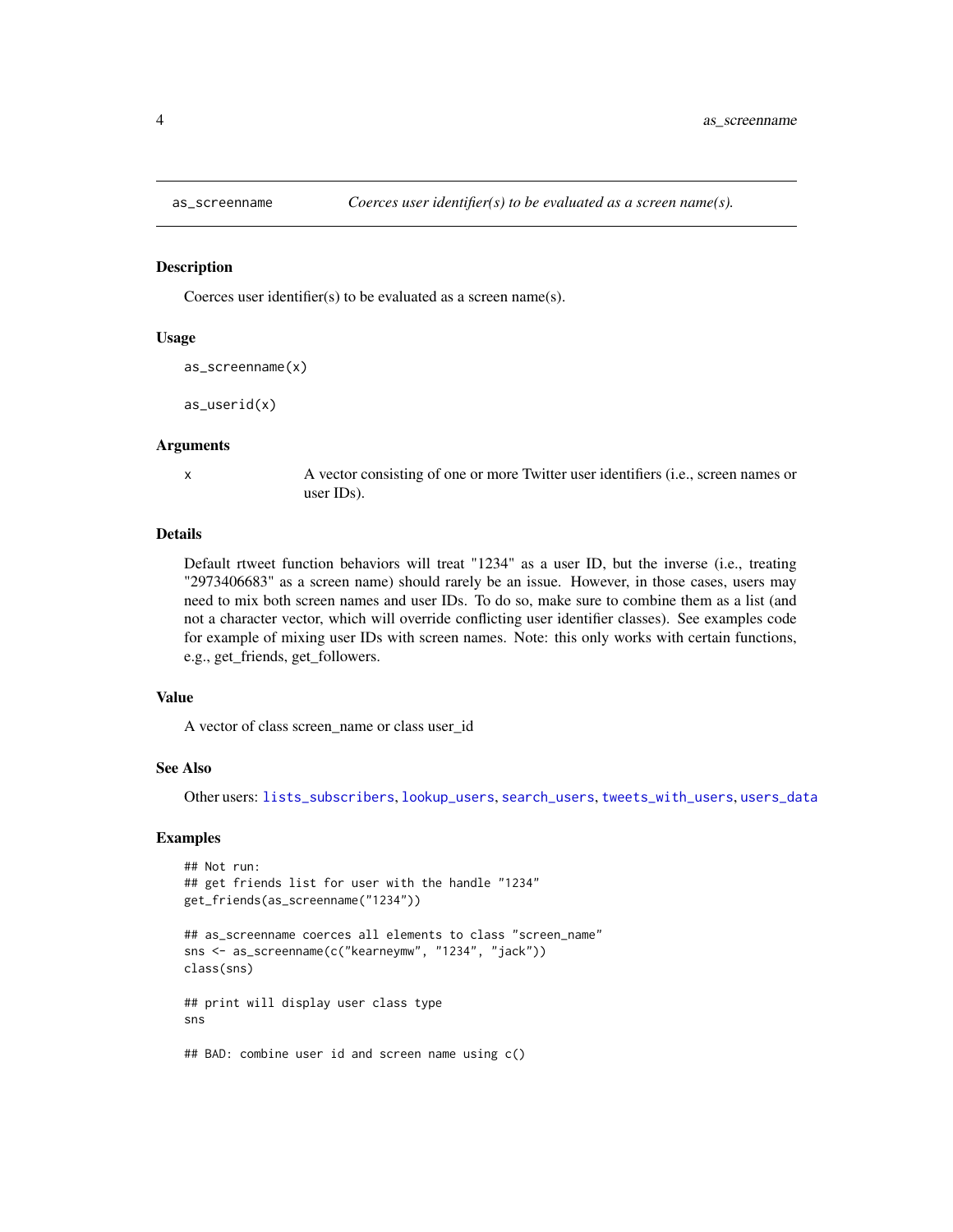# <span id="page-4-0"></span>create\_token 5

```
users <- c(as_userid("2973406683"), as_screenname("1234"))
class(users)
## GOOD: combine user id and screen name using list()
users <- list(as_userid("2973406683"), as_screenname("1234"))
users
## get friend networks for each user
get_friends(users)
## End(Not run)
```
<span id="page-4-1"></span>create\_token *Creating Twitter authorization token(s).*

#### Description

Sends request to generate OAuth 1.0 tokens. Twitter also allows users to create user-only (OAuth 2.0) access token. Unlike the 1.0 tokens, OAuth 2.0 tokens are not at all centered on a host user. Which means these tokens cannot be used to send information (follow requests, Twitter statuses, etc.). If you have no interest in those capabilities, then 2.0 OAuth tokens do offer some higher rate limits. At the current time, the difference given the functions in this package is trivial, so I have yet to verified OAuth 2.0 token method. Consequently, I encourage you to use 1.0 tokens.

# Usage

```
create_token(app = "mytwitterapp", consumer_key, consumer_secret,
  set_renv = TRUE)
```
#### Arguments

| app             | Name of user created Twitter application                                                                                                                                                                                                                                                                                                                                                                                                               |
|-----------------|--------------------------------------------------------------------------------------------------------------------------------------------------------------------------------------------------------------------------------------------------------------------------------------------------------------------------------------------------------------------------------------------------------------------------------------------------------|
| consumer_key    | Application API key                                                                                                                                                                                                                                                                                                                                                                                                                                    |
| consumer_secret |                                                                                                                                                                                                                                                                                                                                                                                                                                                        |
|                 | Application API secret User-owned application must have Read and write<br>access level and Callback URL of http://127.0.0.1:1410.                                                                                                                                                                                                                                                                                                                      |
| set renv        | Logical indicating whether to save the created token as the default environ-<br>ment twitter token variable. Defaults to FALSE. If TRUE, the token is saved<br>to user's home directory as ".rtweet_token.rds" (or, if that already exists, then<br>rtweet_token1.rds or .rtweet_token2.rds, etc.) and the path to the token to said.<br>token is then set in the user's .Renviron file and re- read to start being used in<br>current active session. |

#### Value

Twitter OAuth token(s) (Token1.0).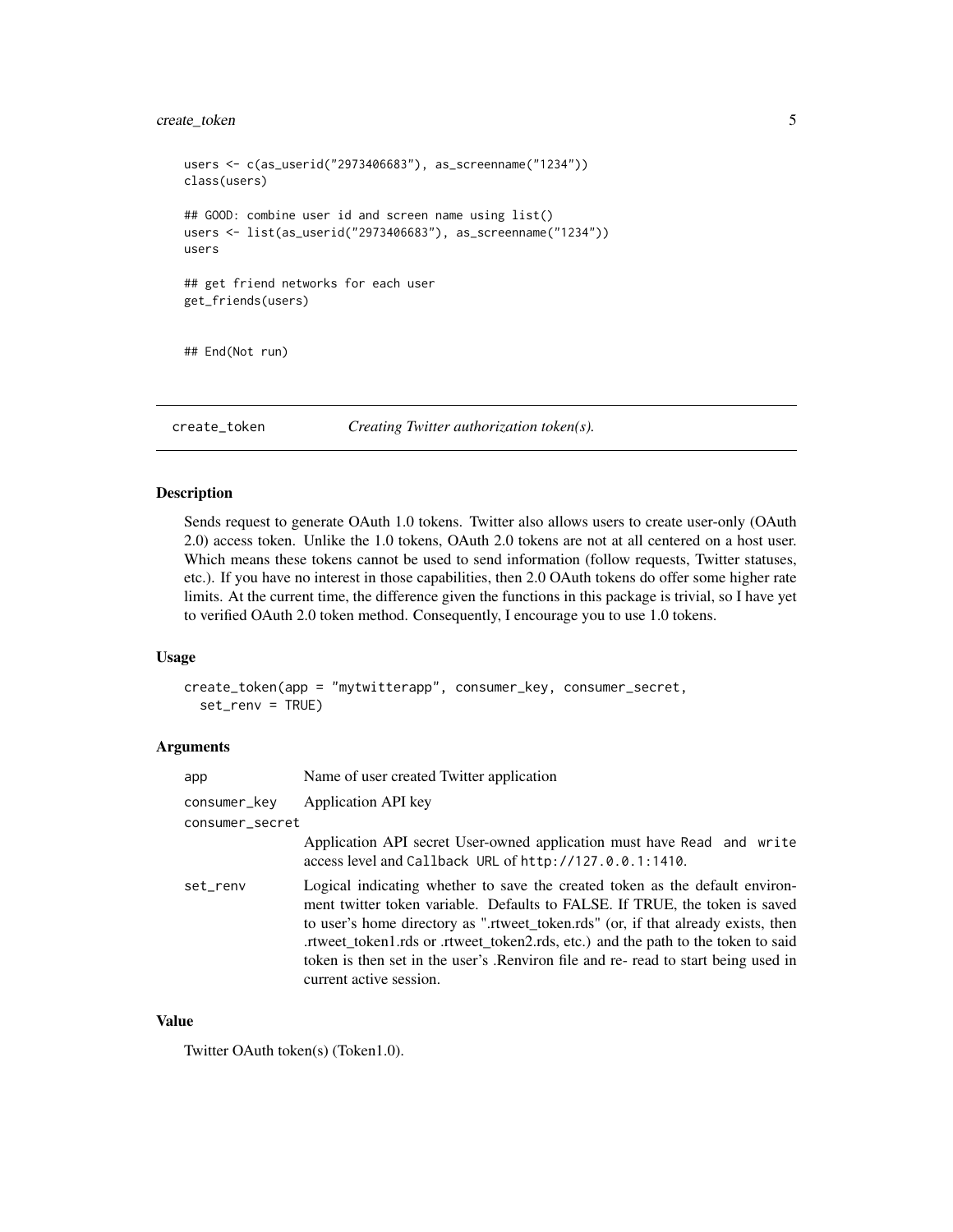# <span id="page-5-0"></span>See Also

<https://developer.twitter.com/en/docs/basics/authentication/overview/oauth> Other tokens: [get\\_tokens](#page-18-1), [rate\\_limit](#page-39-1)

direct\_messages *Get the most recent direct messages sent to the authenticating user.*

#### Description

Retrieves up to 200 of the most recently received direct messages by the authenticating (home) user. This function requires access token with read, write, and direct messages access.

#### Usage

```
direct_messages(since_id = NULL, max_id = NULL, n = 200, parse = TRUE,
  token = NULL)
direct_messages_sent(since_id = NULL, max_id = NULL, n = 200,
```

```
parse = TRUE, token = NULL)
```
#### Arguments

| optional Returns results with an ID greater than (that is, more recent than) the<br>specified ID. There are limits to the number of Tweets which can be accessed<br>through the API. If the limit of Tweets has occurred since the since id, the<br>since id will be forced to the oldest ID available. |
|---------------------------------------------------------------------------------------------------------------------------------------------------------------------------------------------------------------------------------------------------------------------------------------------------------|
| optional Returns results with an ID less than (that is, older than) or equal to the<br>specified ID.                                                                                                                                                                                                    |
| optional Specifies the number of direct messages to try and retrieve, up to a<br>maximum of 200. The value of count is best thought of as a limit to the number<br>of Tweets to return because suspended or deleted content is removed after the<br>count has been applied.                             |
| Logical indicating whether to convert response object into nested list. Defaults<br>to true.                                                                                                                                                                                                            |
| OAuth token. By default token = NULL fetches a non-exhausted token from<br>an environment variable. Find instructions on how to create tokens and setup an<br>environment variable in the tokens vignette (in r, send ?tokens to console).                                                              |
|                                                                                                                                                                                                                                                                                                         |

#### Details

Includes detailed information about the sender and recipient user. You can request up to 200 direct messages per call, and only the most recent 200 direct messages will be available using this endpoint.

Important: This method requires an access token with read, write, and direct message permissions. To change your application's permissions, navigate to <apps.twitter.com>, select the appropriate application, click the "permissions" tab. Once you' have made changes to the application permission settings, you will need to regenerate your token before those effect of those changes can take effect.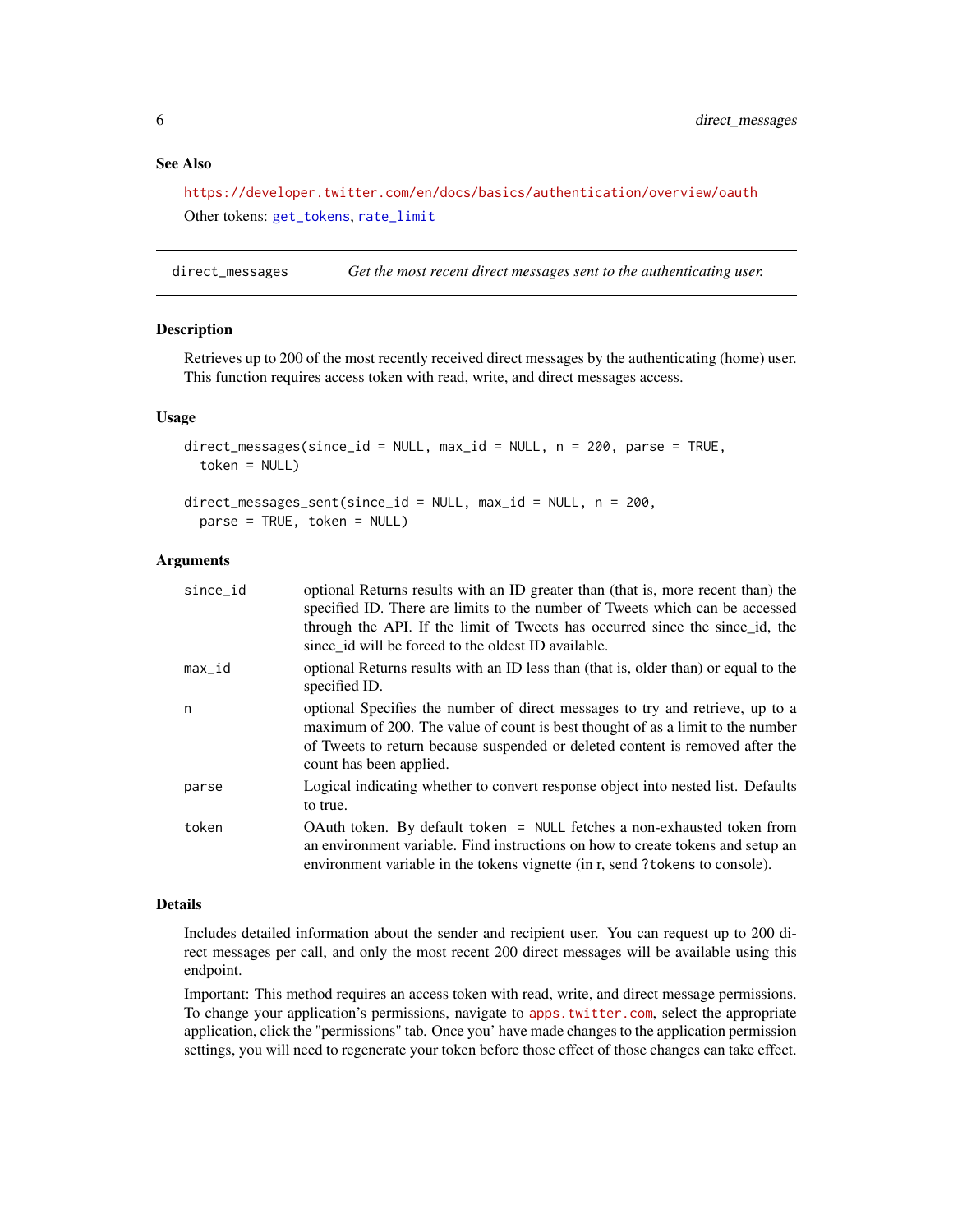<span id="page-6-0"></span>do\_call\_rbind 7

### Value

Return object converted to nested list. If status code of response object is not 200, the response object is returned directly.

#### Examples

```
## Not run:
## get my direct messages
dms <- direct_messages()
## inspect data structure
str(dms)
## get direct messages I've sent
sdms <- direct_messages_sent()
## inspect data structure
str(dms)
## End(Not run)
```
<span id="page-6-1"></span>

| do_call_rbind | Binds list of data frames while preserving attribute (tweets or users) |
|---------------|------------------------------------------------------------------------|
|               | data.                                                                  |

# Description

Row bind lists of tweets/users data whilst also preserving and binding users/tweets attribute data.

# Usage

do\_call\_rbind(x)

#### Arguments

x List of parsed tweets data or users data, each of which presumably contains an attribute of the other (i.e., users data contains tweets attribute; tweets data contains users attribute).

# Value

A single merged (by row) data frame (tbl) of tweets or users data that also contains as an attribute a merged (by row) data frame (tbl) of its counterpart, making it accessible via the [users\\_data](#page-57-1) or [tweets\\_data](#page-55-1) extractor functions.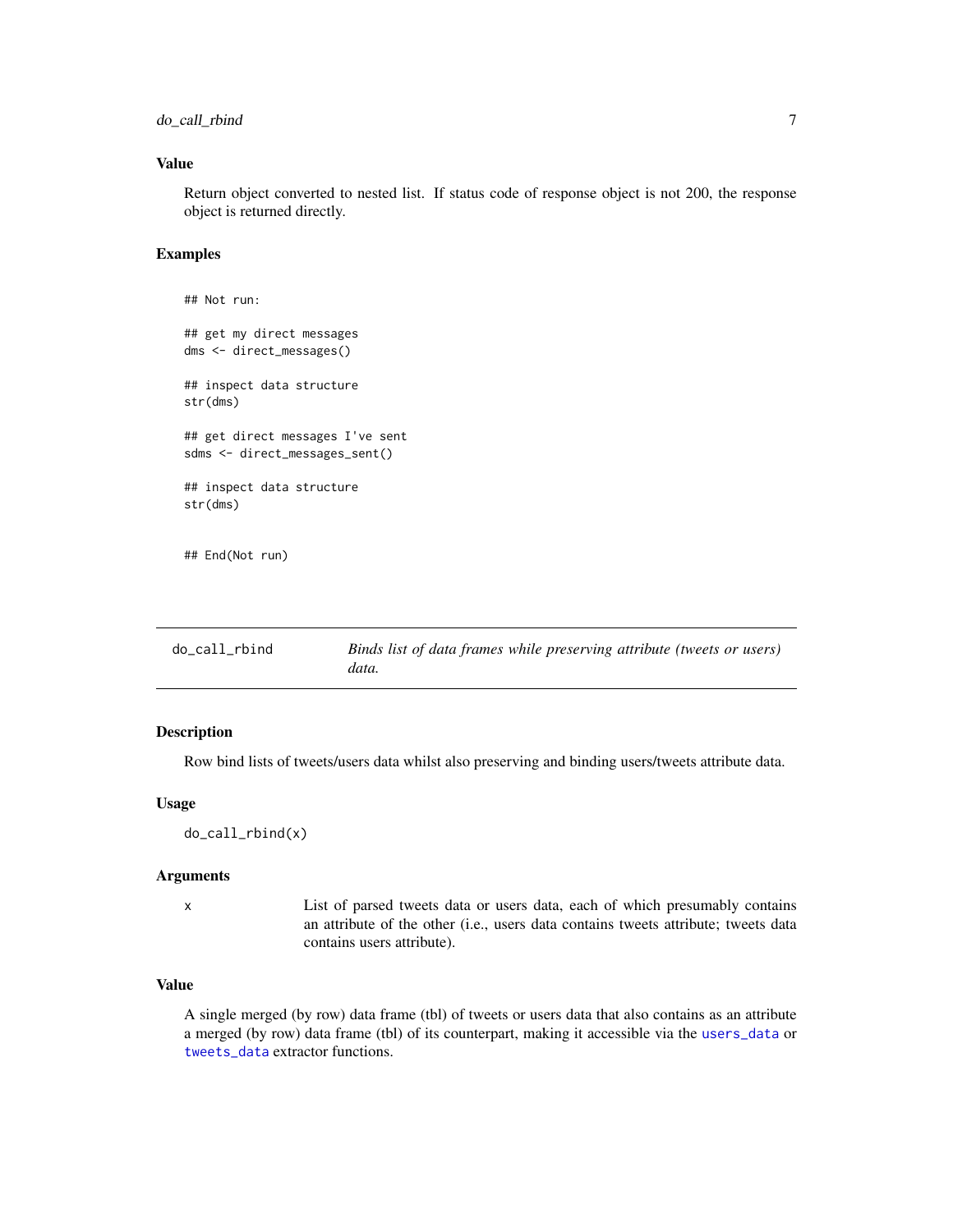<span id="page-7-0"></span>8 emojis emojis emojis emojis emojis emojis emojis emojis emojis emojis emojis emojis emojis emojis emojis emo

# See Also

Other parsing: [tweets\\_with\\_users](#page-56-1)

# Examples

```
## Not run:
## lapply through three different search queries
lrt <- lapply(
  c("rstats OR tidyverse", "data science", "python"),
  search_tweets,
  n = 5000
)
## convert list object into single parsed data rame
rt <- do_call_rbind(lrt)
## preview tweets data
rt
## preview users data
users_data(rt)
```
## End(Not run)

emojis *Emojis codes and descriptions data.*

# Description

This data comes from "Unicode.org", [http://unicode.org/emoji/charts/full-emoji-list.](http://unicode.org/emoji/charts/full-emoji-list.html) [html](http://unicode.org/emoji/charts/full-emoji-list.html). The data are codes and descriptions of Emojis.

# Usage

emojis

# Format

A tibble with two variables and 2,623 observations.

#### Examples

emojis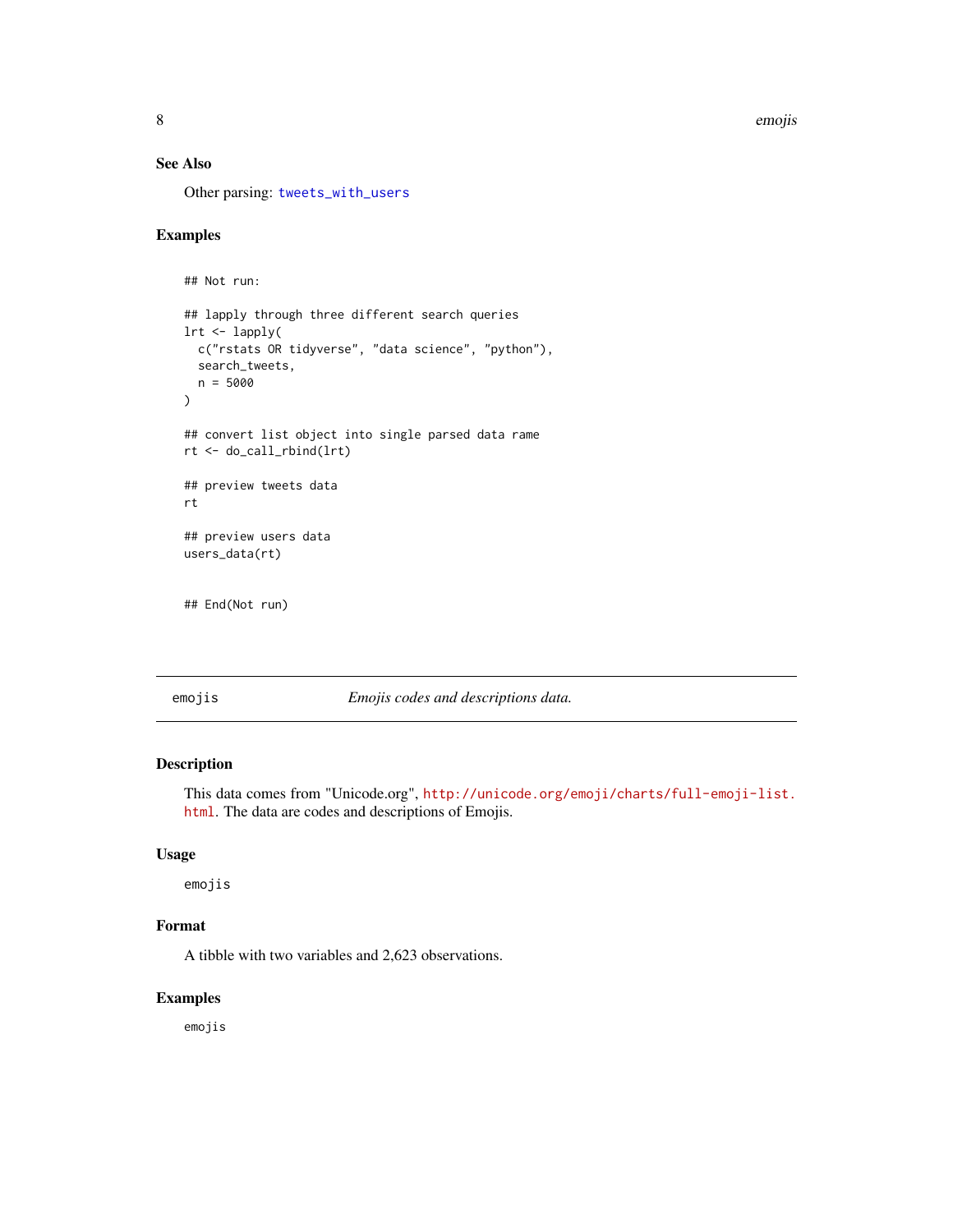<span id="page-8-0"></span>get\_collections *Get collections by user or status id.*

#### Description

Find collections (themed grouping of statuses) created by specific user or status id. Results include user, status, and collection features.

#### Usage

```
get_collections(user, status_id = NULL, n = 200, cursor = NULL,
 parse = TRUE, token = NULL)
```
# Arguments

| user      | Screen name or user id of target user. Requests must provide a value for one of<br>user or status id.                                                                                                                                         |
|-----------|-----------------------------------------------------------------------------------------------------------------------------------------------------------------------------------------------------------------------------------------------|
| status_id | Optional, the identifier of the tweet for which to return results. Requests must<br>provide a value for one of user or status_id.                                                                                                             |
| n         | Maximum number of results to return. Defaults to 200.                                                                                                                                                                                         |
| cursor    | Page identifier of results to retrieve. If parse = TRUE, the next cursor value for<br>any given request-if available-is stored as an attribute, accessible via next_cursor                                                                    |
| parse     | Logical indicating whether to convert response object into nested list. Defaults<br>to true.                                                                                                                                                  |
| token     | OAuth token. By default token $=$ NULL fetches a non-exhausted token from<br>an environment variable. Find instructions on how to create tokens and setup an<br>environment variable in the tokens vignette (in r, send ? tokens to console). |

#### Value

Return object converted to nested list if parsed otherwise an HTTP response object is returned.

# Examples

```
## Not run:
## lookup a specific collection
cnnc <- get_collections("cnn")
## inspect data
str(cnnc)
## by status id
wwe <- get_collections(status_id = "925172982313570306")
## inspect data
```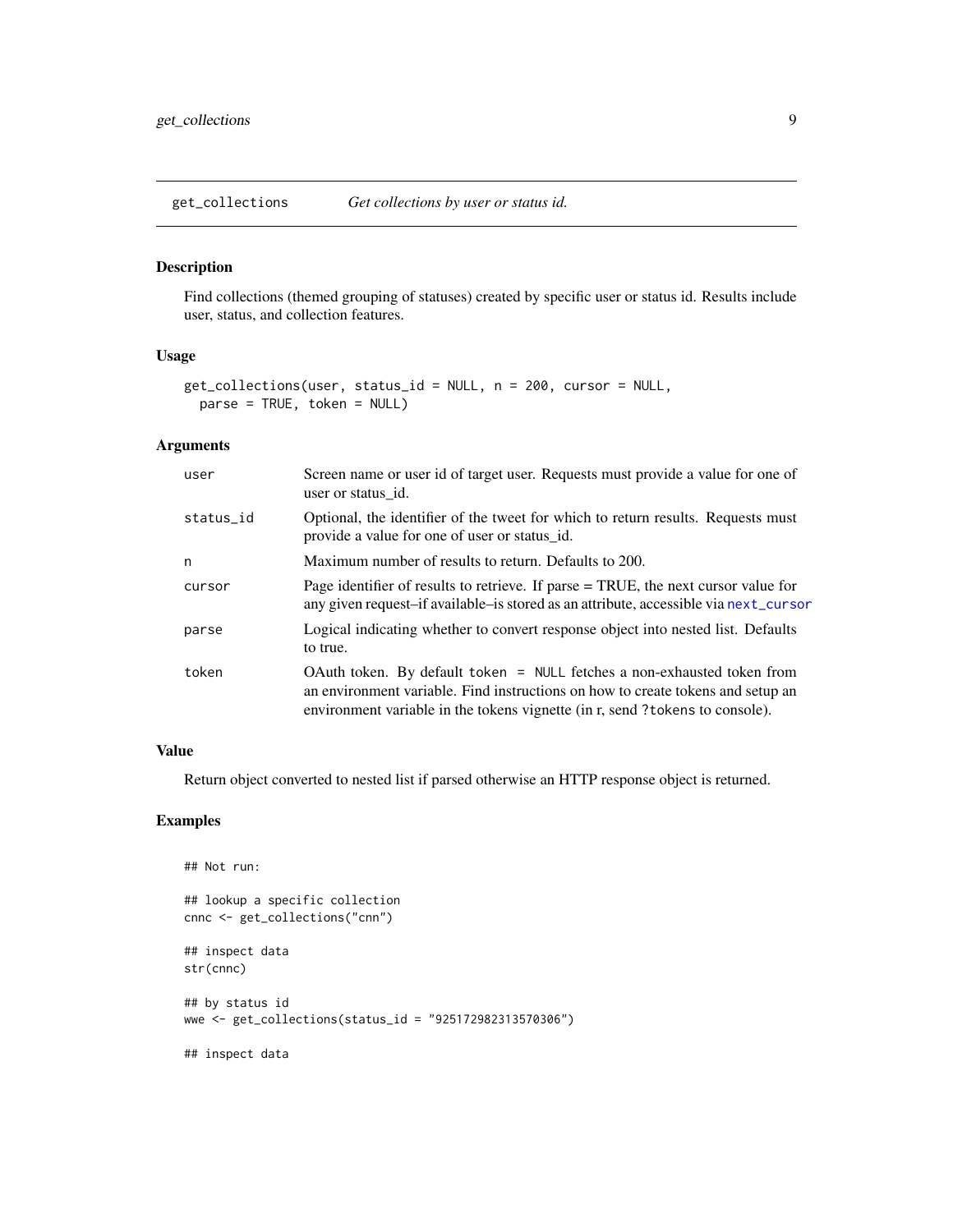str(wwe)

## End(Not run)

<span id="page-9-1"></span>get\_favorites *Get tweets data for statuses favorited by one or more target users.*

# Description

Returns up to 3,000 statuses favorited by each of one or more specific Twitter users.

# Usage

```
get_favorites(user, n = 200, since_id = NULL, max_id = NULL,
 parse = TRUE, token = NULL)
```
#### Arguments

| user     | Vector of user names, user IDs, or a mixture of both.                                                                                                                                                                                                                                                          |
|----------|----------------------------------------------------------------------------------------------------------------------------------------------------------------------------------------------------------------------------------------------------------------------------------------------------------------|
| n        | Specifies the number of records to retrieve. Defaults to 200. 3000 is the max<br>number of favorites returned per token. Due to suspended or deleted content,<br>this function may return fewer tweets than the desired (n) number. Must be of<br>length 1 or of length equal to the provided number of users. |
| since_id | Returns results with an status id greater than (that is, more recent than) the<br>specified status_id. There are limits to the number of tweets returned by the<br>REST API. If the limit is hit, since id is adjusted (by Twitter) to the oldest ID<br>available.                                             |
| $max_id$ | Returns results with status id less (older) than or equal to (if hit limit) the spec-<br>ified status id.                                                                                                                                                                                                      |
| parse    | Logical, indicating whether to return parsed vector or nested list object. By<br>default, parse = TRUE saves you the time [and frustrations] associated with<br>disentangling the Twitter API return objects.                                                                                                  |
| token    | OAuth token. By default token = NULL fetches a non-exhausted token from<br>an environment variable. Find instructions on how to create tokens and setup an<br>environment variable in the tokens vignette (in r, send ? tokens to console).                                                                    |

# Value

A tbl data frame of tweets data with users data attribute.

#### See Also

<https://developer.twitter.com/en/docs/tweets/post-and-engage/api-reference/get-favorites-list> Other tweets: [get\\_mentions](#page-14-1), [get\\_timeline](#page-17-1), [lists\\_statuses](#page-24-1), [lookup\\_statuses](#page-30-1), [search\\_tweets](#page-42-1), [tweets\\_data](#page-55-1), [tweets\\_with\\_users](#page-56-1)

<span id="page-9-0"></span>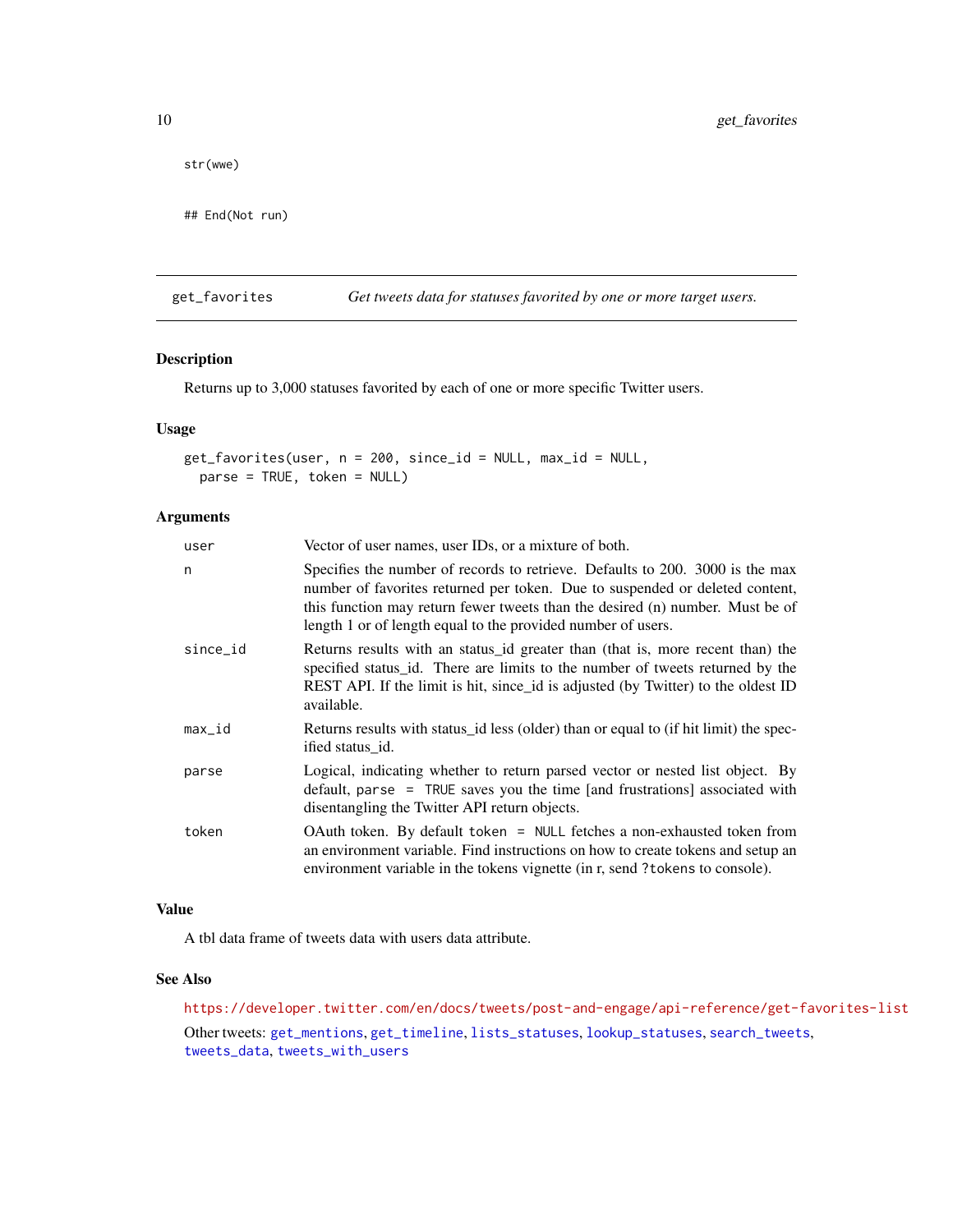# <span id="page-10-0"></span>get\_followers 11

# Examples

```
## Not run:
## get max number of statuses favorited by KFC
kfc <- get_favorites("KFC", n = 3000)
kfc
## get 400 statuses favorited by each of three users
favs <- get_favorites(c("Lesdoggg", "pattonoswalt", "meganamram"))
favs
```
## End(Not run)

<span id="page-10-1"></span>get\_followers *Get user IDs for accounts following target user.*

# Description

Returns a list of user IDs for the accounts following specified user. To return more than 75,000 user IDs in a single call (the rate limit maximum), set "retryonratelimit" to TRUE.

# Usage

get\_followers(user, n = 5000, page = "-1", retryonratelimit = FALSE, parse = TRUE, verbose = TRUE, token = NULL)

#### Arguments

| user             | Screen name or user ID of target user from which the user IDs of followers will<br>be retrieved.                                                                                                                                                                                                                                                                                                                                                                                                                                |
|------------------|---------------------------------------------------------------------------------------------------------------------------------------------------------------------------------------------------------------------------------------------------------------------------------------------------------------------------------------------------------------------------------------------------------------------------------------------------------------------------------------------------------------------------------|
| n                | Number of followers to return. Defaults to 5000, which is the max number of<br>followers returned by a single API request. Twitter allows up to 15 of these<br>requests every 15 minutes, which means 75,000 is the max number of followers<br>to return without waiting for the rate limit to reset. If this number exceeds either<br>75,000 or the remaining number of possible requests for a given token, then the<br>returned object will only return what it can (less than n) unless retryonratelimit<br>is set to true. |
| page             | Default page $= -1$ specifies first page of JSON results. Other pages specified via<br>cursor values supplied by Twitter API response object. If parse $=$ TRUE then the<br>cursor value can be extracted from the return object by using the next_cursor<br>function.                                                                                                                                                                                                                                                          |
| retryonratelimit |                                                                                                                                                                                                                                                                                                                                                                                                                                                                                                                                 |
|                  | If you'd like to retrieve more than 75,000 followers in a single call, then set                                                                                                                                                                                                                                                                                                                                                                                                                                                 |

retryonratelimit = TRUE and this function will use base Sys.sleep until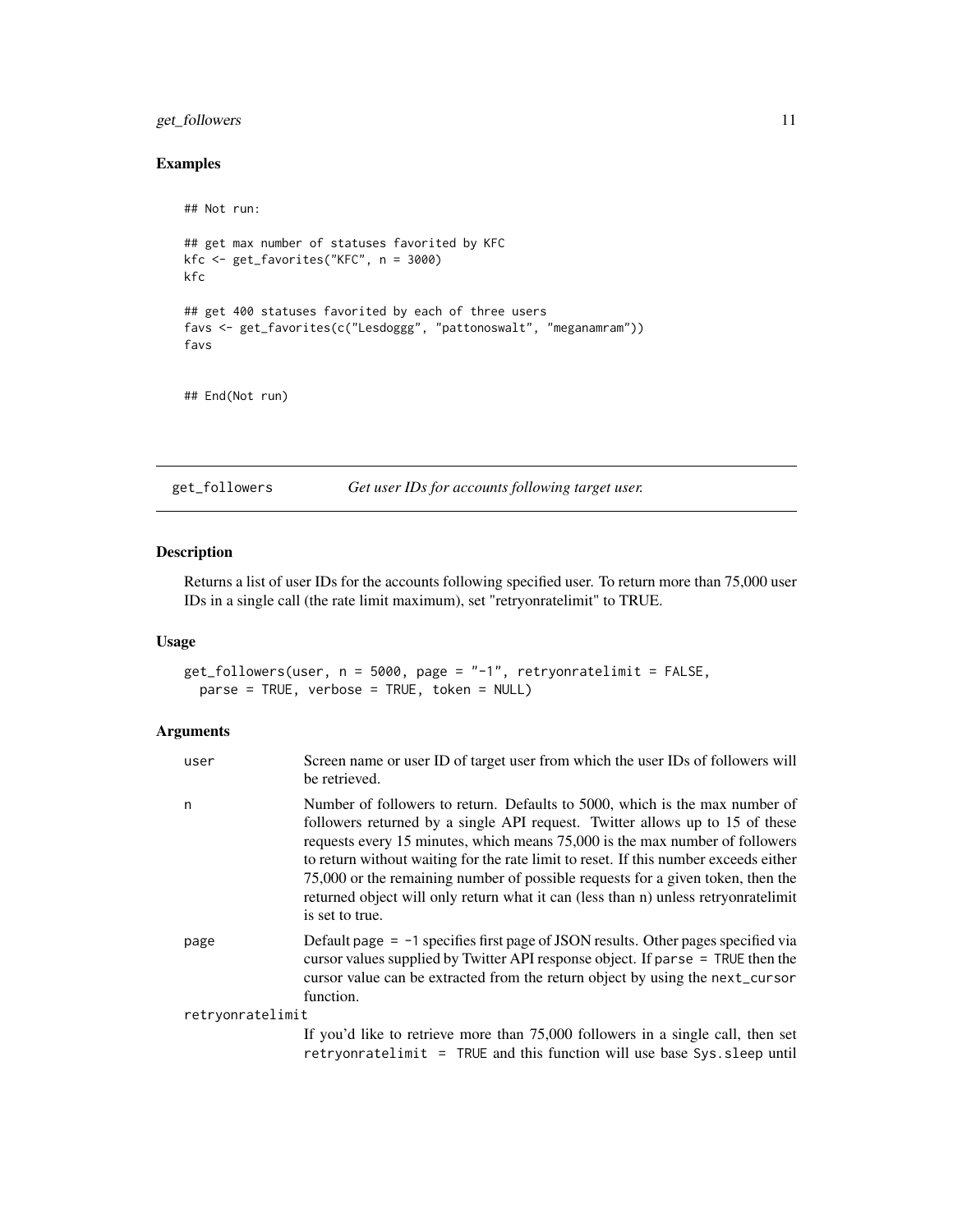<span id="page-11-0"></span>

|         | rate limits reset and the desired n is achieved or the number of total followers is<br>exhausted. This defaults to FALSE. See details for more info regarding possible<br>issues with timing misfires.                                      |
|---------|---------------------------------------------------------------------------------------------------------------------------------------------------------------------------------------------------------------------------------------------|
| parse   | Logical, indicating whether to return parsed vector or nested list object. By<br>default, parse = TRUE saves you the time [and frustrations] associated with<br>disentangling the Twitter API return objects.                               |
| verbose | Logical indicating whether or not to print messages. Only relevant if retryon-<br>ratelimit = TRUE. Defaults to TRUE, prints sleep times and followers gathered<br>counts.                                                                  |
| token   | OAuth token. By default token = NULL fetches a non-exhausted token from<br>an environment variable. Find instructions on how to create tokens and setup an<br>environment variable in the tokens vignette (in r, send ? tokens to console). |

#### Details

When retryonratelimit = TRUE this function internally makes a rate limit API call to get information on (a) the number of requests remaining and (b) the amount of time until the rate limit resets. So, in theory, the sleep call should only be called once between waves of data collection. However, as a fail safe, if a system's time is calibrated such that it expires before the rate limit reset, or if, in another session, the user dips into the rate limit, then this function will wait (use Sys.sleep for a second time) until the next rate limit reset. Users should monitor and test this before making especially large calls as any systematic issues could create sizable inefficiencies.

#### Value

A tibble data frame of follower IDs (one column named "user\_id").

#### See Also

[https://developer.twitter.com/en/docs/accounts-and-users/follow-search-get-user](https://developer.twitter.com/en/docs/accounts-and-users/follow-search-get-users/api-reference/get-followers-ids)s/ [api-reference/get-followers-ids](https://developer.twitter.com/en/docs/accounts-and-users/follow-search-get-users/api-reference/get-followers-ids)

Other ids: [get\\_friends](#page-12-1), [next\\_cursor](#page-33-1)

#### Examples

## Not run:

## get 5000 ids of users following the KFC account (kfc <- get\_followers("KFC"))

## get max number [per fresh token] of POTUS follower IDs (pres <- get\_followers("potus", n = 75000))

## resume data collection (warning: rate limits reset every 15 minutes) pres2 <- get\_followers("potus", n = 75000, page = next\_cursor(pres))

## store next cursor in object before merging data nextpage <- next\_cursor(pres2)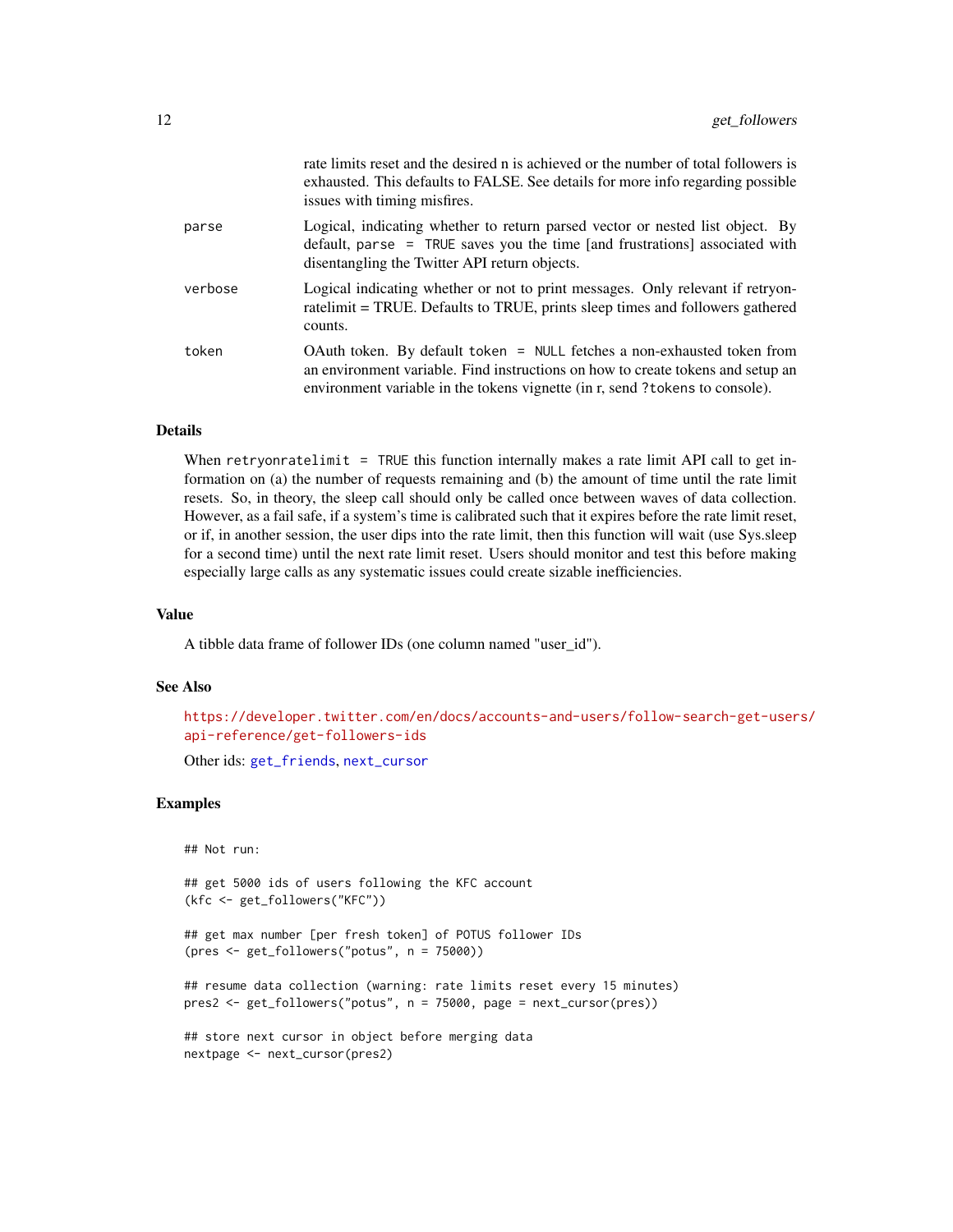# <span id="page-12-0"></span>get\_friends 13

```
## merge data frames
pres <- rbind(pres, pres2)
## store next cursor as an attribute in the merged data frame
attr(pres, "next_cursor") <- next_page
## view merged ddata
pres
## End(Not run)
```
<span id="page-12-1"></span>get\_friends *Get user IDs of accounts followed by target user(s).*

# Description

Returns a list of user IDs for the accounts following BY one or more specified users. To return the friends of more than 15 users in a single call (the rate limit maximum), set "retryonratelimit" to TRUE.

# Usage

```
get_friends(users, n = 5000, retryonratelimit = FALSE, page = "-1",
 parse = TRUE, verbose = TRUE, token = NULL)
```
#### Arguments

| users            | Screen name or user ID of target user from which the user IDs of friends (ac-<br>counts followed BY target user) will be retrieved.                                                                                                                                                                                                                                                                                                                                                                                                                                                                                                                                                                                                                                          |
|------------------|------------------------------------------------------------------------------------------------------------------------------------------------------------------------------------------------------------------------------------------------------------------------------------------------------------------------------------------------------------------------------------------------------------------------------------------------------------------------------------------------------------------------------------------------------------------------------------------------------------------------------------------------------------------------------------------------------------------------------------------------------------------------------|
| n                | Number of friends (user IDs) to return. Defaults to 5,000, which is the maxi-<br>mum returned by a single API call. Users are limited to 15 of these requests<br>per 15 minutes. Twitter limits the number of friends a user can have to 5,000.<br>To follow more than 5,000 accounts (to have more than 5 thousand "friends")<br>accounts must meet certain requirements (e.g., a certain ratio of followers to<br>friends). Consequently, the vast majority of users follow fewer than five thou-<br>sand accounts. This function has been oriented accordingly (i.e., it assumes the<br>maximum value of n is 5000). To return more than 5,000 friends for a single<br>user, call this function multiple times with requests after the first using the page<br>parameter. |
| retryonratelimit |                                                                                                                                                                                                                                                                                                                                                                                                                                                                                                                                                                                                                                                                                                                                                                              |
|                  | If you'd like to retrieve 5,000 or fewer friends for more than 15 target users,<br>then set retryonratelimit $=$ TRUE and this function will use base Sys. sleep<br>until rate limits reset and the desired number of friend networks is retrieved.                                                                                                                                                                                                                                                                                                                                                                                                                                                                                                                          |

until rate limits reset and the desired number of friend networks is retrieved. This defaults to FALSE. See details for more info regarding possible issues with timing misfires.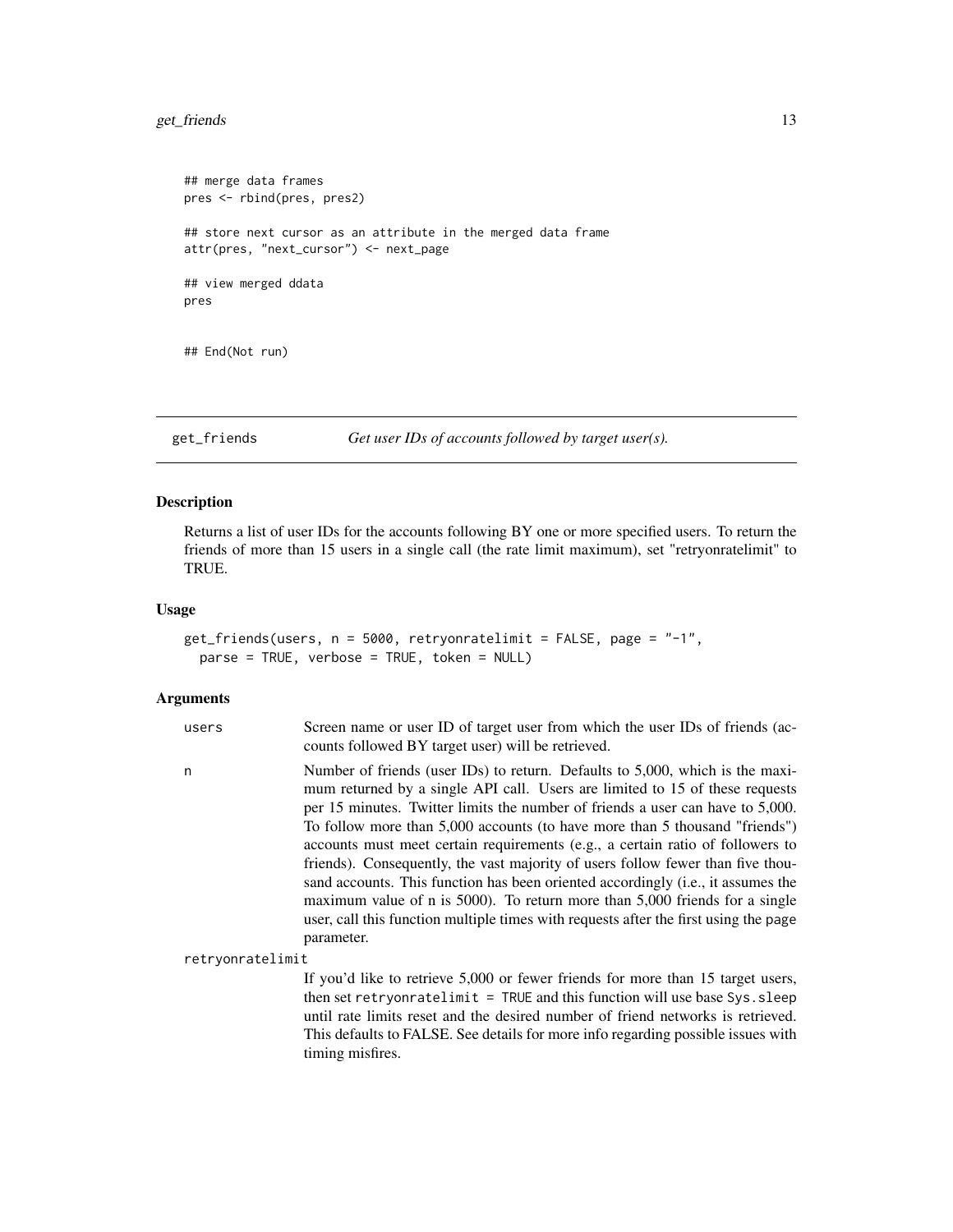<span id="page-13-0"></span>

| page    | Default page $= -1$ specifies first page of JSON results. Other pages specified<br>via cursor values supplied by Twitter API response object. This is only relevant<br>if a user has over 5000 friends (follows more than 5000 accounts).   |
|---------|---------------------------------------------------------------------------------------------------------------------------------------------------------------------------------------------------------------------------------------------|
| parse   | Logical, indicating whether to return parsed vector or nested list object. By<br>default, parse = TRUE saves you the time [and frustrations] associated with<br>disentangling the Twitter API return objects.                               |
| verbose | Logical indicating whether or not to include output messages. Defaults to TRUE,<br>which includes printing a success message for each inputted user.                                                                                        |
| token   | OAuth token. By default token = NULL fetches a non-exhausted token from<br>an environment variable. Find instructions on how to create tokens and setup an<br>environment variable in the tokens vignette (in r, send ? tokens to console). |

#### Details

When retryonratelimit = TRUE this function internally makes a rate limit API call to get information on (a) the number of requests remaining and (b) the amount of time until the rate limit resets. So, in theory, the sleep call should only be called once between waves of data collection. However, as a fail safe, if a system's time is calibrated such that it expires before the rate limit reset, or if, in another session, the user dips into the rate limit, then this function will wait (use Sys.sleep for a second time) until the next rate limit reset. Users should monitor and test this before making especially large calls as any systematic issues could create sizable inefficiencies.

#### Value

A tibble data frame with two columns, "user" for name or ID of target user and "user\_id" for follower IDs.

#### See Also

```
https://developer.twitter.com/en/docs/accounts-and-users/follow-search-get-users/
api-reference/get-friends-ids
```
Other ids: [get\\_followers](#page-10-1), [next\\_cursor](#page-33-1)

#### Examples

## Not run:

## get user ids of accounts followed by Donald Trump (djt <- get\_friends("realDonaldTrump"))

```
## get user ids of accounts followed by (friends) KFC, Trump, and Nate Silver.
(fds <- get_friends(c("kfc", "jack", "NateSilver538")))
```
## End(Not run)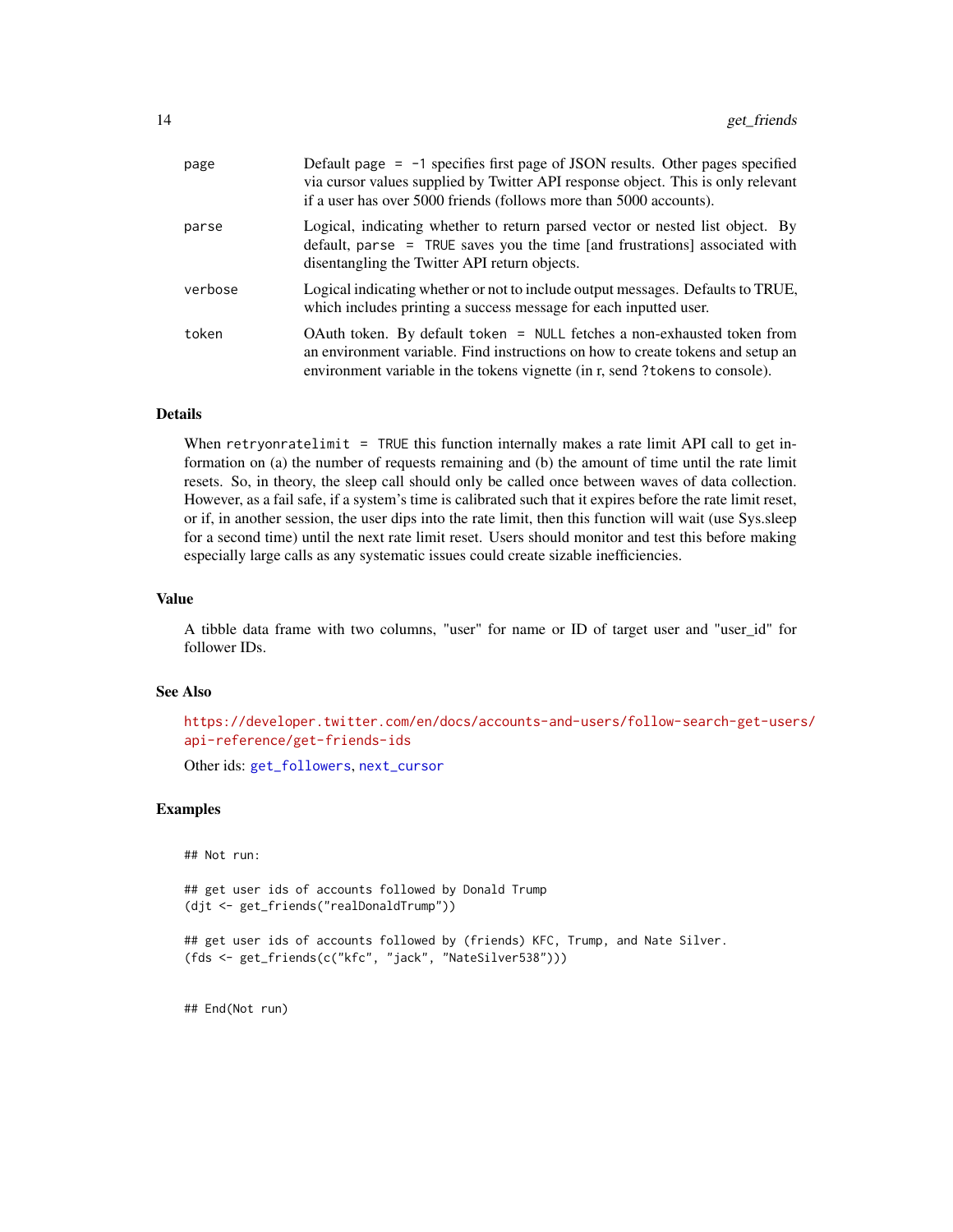<span id="page-14-1"></span><span id="page-14-0"></span>

#### Description

Returns data on up to 200 of the most recent mentions (Tweets containing a users's screen\_name) of the authenticating user.

# Usage

```
get_mentions(n = 200, since_id = NULL, max_id = NULL, parse = TRUE,
  token = NULL, ...)
```
# Arguments

| n        | Specifies the number of Tweets to try and retrieve, up to a maximum of 200 (the<br>default). The value of count is best thought of as a limit to the number of tweets<br>to return because suspended or deleted content is removed after the count has<br>been applied.                        |
|----------|------------------------------------------------------------------------------------------------------------------------------------------------------------------------------------------------------------------------------------------------------------------------------------------------|
| since_id | Returns results with an ID greater than (that is, more recent than) the specified<br>ID. There are limits to the number of Tweets which can be accessed through the<br>API. If the limit of Tweets has occurred since the since id, the since id will be<br>forced to the oldest ID available. |
| $max_id$ | Returns results with an ID less than (that is, older than) or equal to the specified<br>ID.                                                                                                                                                                                                    |
| parse    | Logical indicating whether to convert the response object into an R list. Defaults<br>to TRUE.                                                                                                                                                                                                 |
| token    | OAuth token. By default token = NULL fetches a non-exhausted token from<br>an environment variable. Find instructions on how to create tokens and setup an<br>environment variable in the tokens vignette (in r, send ?tokens to console).                                                     |
| .        | Other arguments passed as parameters in composed API query.                                                                                                                                                                                                                                    |

# Details

The timeline returned is the equivalent of the one seen when you view your mentions on twitter.com. This method can only return up to 800 tweets.

#### Value

Tibble of mentions data.

# See Also

[https://developer.twitter.com/en/docs/tweets/timelines/api-reference/get-statuse](https://developer.twitter.com/en/docs/tweets/timelines/api-reference/get-statuses-mentions_timeline)s-mentions\_ [timeline](https://developer.twitter.com/en/docs/tweets/timelines/api-reference/get-statuses-mentions_timeline)

Other tweets: [get\\_favorites](#page-9-1), [get\\_timeline](#page-17-1), [lists\\_statuses](#page-24-1), [lookup\\_statuses](#page-30-1), [search\\_tweets](#page-42-1), [tweets\\_data](#page-55-1), [tweets\\_with\\_users](#page-56-1)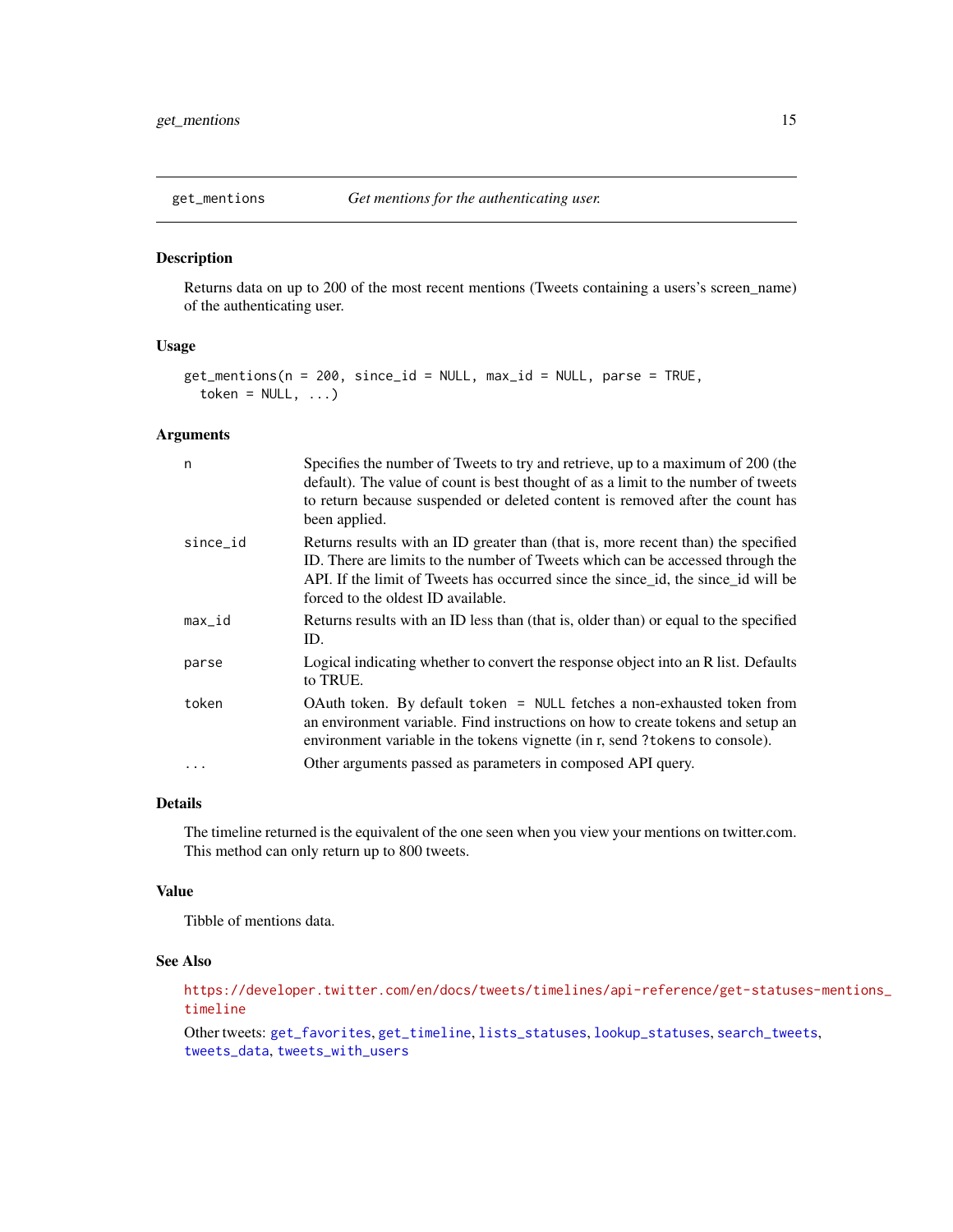# Examples

```
## Not run:
## get most recent 200 mentions of authenticating user
mymentions <- get_mentions()
## view data
mymentions
## End(Not run)
```
<span id="page-15-1"></span>get\_retweeters *Get user IDs of users who retweeted a given status.*

# Description

Returns user IDs of users who retweeted a given status. At the current time, this function is limited in returning a maximum of 100 users for a given status.

#### Usage

```
get_retweeters(status_id, n = 100, parse = TRUE, token = NULL)
```
#### Arguments

| status_id | required The status ID of the desired status.                                                                                                                                                                                              |
|-----------|--------------------------------------------------------------------------------------------------------------------------------------------------------------------------------------------------------------------------------------------|
| n         | Specifies the number of records to retrieve. Best if intervals of 100.                                                                                                                                                                     |
| parse     | Logical indicating whether to convert the response object into an R list. Defaults<br>to TRUE.                                                                                                                                             |
| token     | OAuth token. By default token = NULL fetches a non-exhausted token from<br>an environment variable. Find instructions on how to create tokens and setup an<br>environment variable in the tokens vignette (in r, send ?tokens to console). |

# Details

At time of writing, pagination offers no additional data. See the post from Pipes here: [https://](https://twittercommunity.com/t/paging-is-not-possible-with-statuses-retweeters-ids-json/71298/8) [twittercommunity.com/t/paging-is-not-possible-with-statuses-retweeters-ids-json](https://twittercommunity.com/t/paging-is-not-possible-with-statuses-retweeters-ids-json/71298/8)/ [71298/8](https://twittercommunity.com/t/paging-is-not-possible-with-statuses-retweeters-ids-json/71298/8)

#### Value

data

# See Also

Other retweets: [get\\_retweets](#page-16-1)

<span id="page-15-0"></span>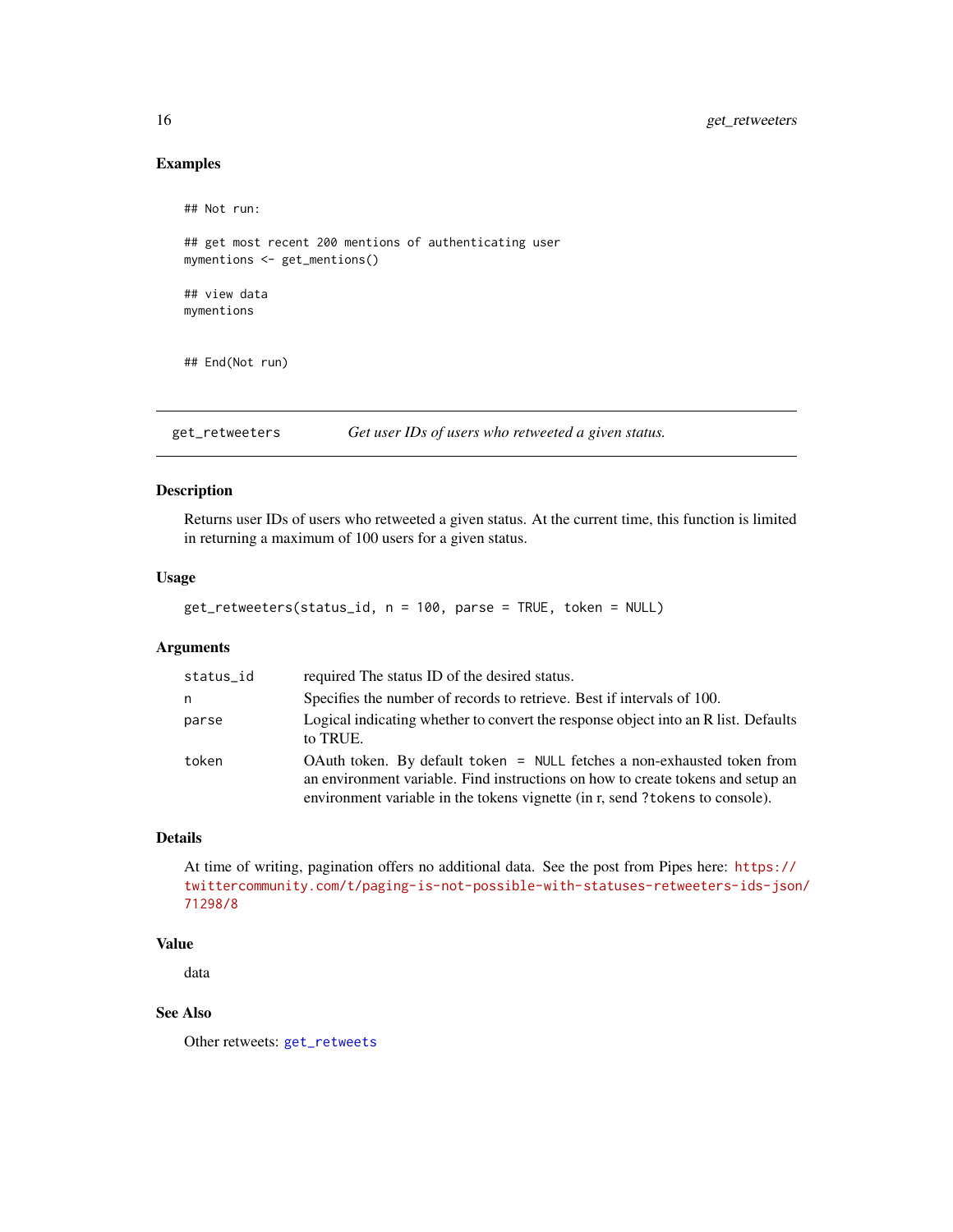<span id="page-16-1"></span><span id="page-16-0"></span>

# Description

Returns a collection of the 100 most recent retweets of a given status. NOTE: Twitter's API is currently limited to 100 or fewer retweeters.

#### Usage

get\_retweets(status\_id, n = 100, parse = TRUE, token = NULL, ...)

# Arguments

| status_id | required The numerical ID of the desired status.                                                                                                                                                                                            |
|-----------|---------------------------------------------------------------------------------------------------------------------------------------------------------------------------------------------------------------------------------------------|
| n         | optional Specifies the number of records to retrieve. Must be less than or equal<br>to 100.                                                                                                                                                 |
| parse     | Logical indicating whether to convert the response object into an R list. Defaults<br>to TRUE.                                                                                                                                              |
| token     | OAuth token. By default token = NULL fetches a non-exhausted token from<br>an environment variable. Find instructions on how to create tokens and setup an<br>environment variable in the tokens vignette (in r, send ? tokens to console). |
| .         | Other arguments used as parameters in the query sent to Twitter's rest API, for<br>example, $trim\_user = TRUE$ .                                                                                                                           |

### Details

NOTE: Twitter's API is currently limited to 100 or fewer retweeters.

#### Value

Tweets data of the most recent retweets of a given status

# See Also

Other retweets: [get\\_retweeters](#page-15-1)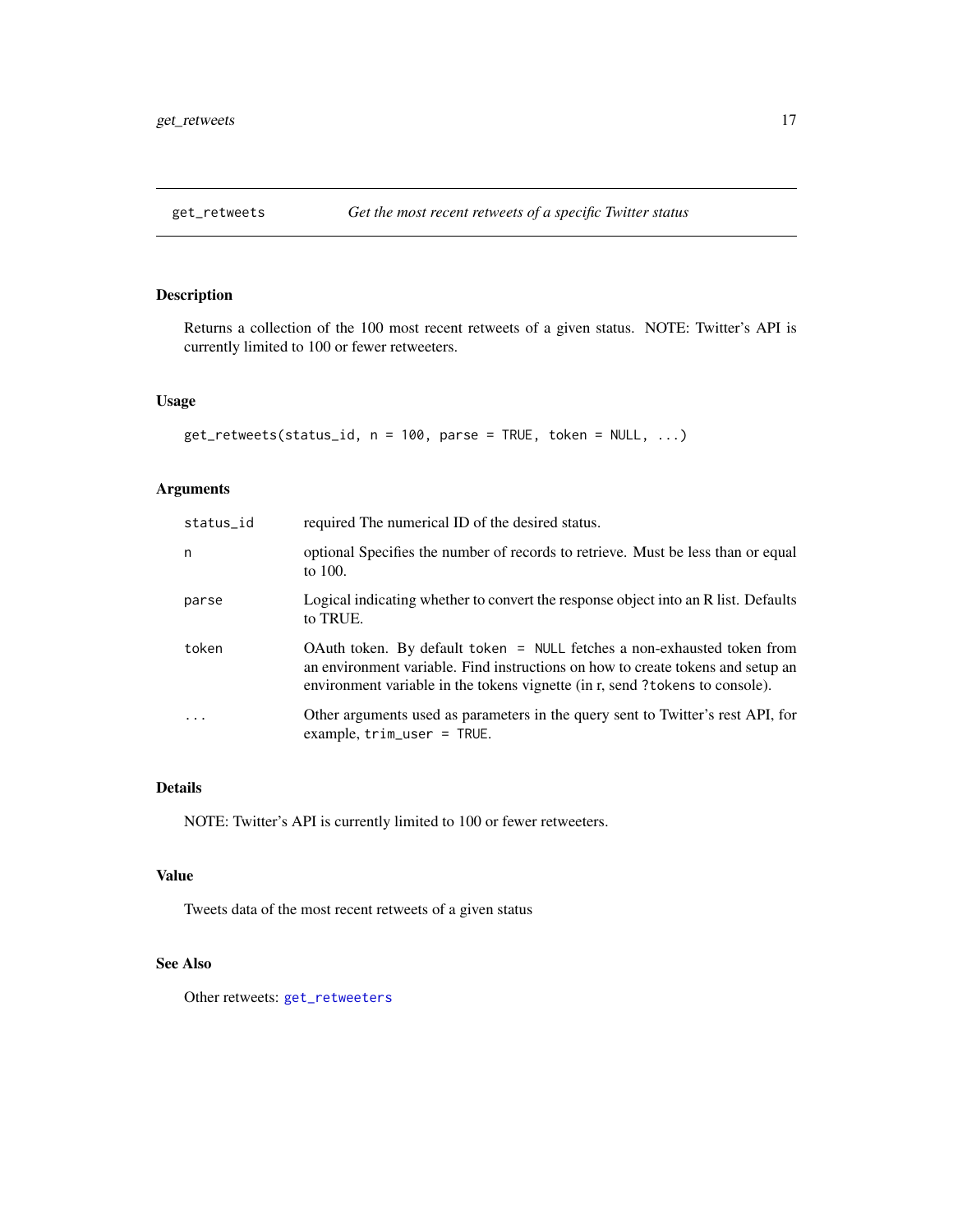# Description

Returns up to 3,200 statuses posted to the timelines of each of one or more specified Twitter users.

#### Usage

```
get_timeline(user, n = 100, max_id = NULL, home = FALSE, parse = TRUE,
 check = TRUE, token = NULL, ...)
```

```
get_timelines(user, n = 100, max_id = NULL, home = FALSE, parse = TRUE,
  check = TRUE, token = NULL, ...)
```
# Arguments

| user     | Vector of user names, user IDs, or a mixture of both.                                                                                                                                                                                                                                                           |
|----------|-----------------------------------------------------------------------------------------------------------------------------------------------------------------------------------------------------------------------------------------------------------------------------------------------------------------|
| n        | Number of tweets to return per timeline. Defaults to 100. Must be of length 1<br>or equal to length of user.                                                                                                                                                                                                    |
| max_id   | Character, status id from which returned tweets should be older than.                                                                                                                                                                                                                                           |
| home     | Logical, indicating whether to return a user-timeline or home-timeline. By de-<br>fault, home is set to FALSE, which means get_timeline returns tweets posted<br>by the given user. To return a user's home timeline feed, that is, the tweets<br>posted by accounts followed by a user, set the home to false. |
| parse    | Logical, indicating whether to return parsed (data.frames) or nested list object.<br>By default, parse = TRUE saves users from the time [and frustrations] associ-<br>ated with disentangling the Twitter API return objects.                                                                                   |
| check    | Logical indicating whether to remove check available rate limit. Ensures the<br>request does not exceed the maximum remaining number of calls. Defaults to<br>TRUE.                                                                                                                                             |
| token    | OAuth token. By default token = NULL fetches a non-exhausted token from<br>an environment variable. Find instructions on how to create tokens and setup an<br>environment variable in the tokens vignette (in r, send?tokens to console).                                                                       |
| $\cdots$ | Further arguments passed on as parameters in API query.                                                                                                                                                                                                                                                         |

#### Value

A tbl data frame of tweets data with users data attribute.

#### See Also

[https://developer.twitter.com/en/docs/tweets/timelines/api-reference/get-statuse](https://developer.twitter.com/en/docs/tweets/timelines/api-reference/get-statuses-user_timeline)s-user\_ [timeline](https://developer.twitter.com/en/docs/tweets/timelines/api-reference/get-statuses-user_timeline)

Other tweets: [get\\_favorites](#page-9-1), [get\\_mentions](#page-14-1), [lists\\_statuses](#page-24-1), [lookup\\_statuses](#page-30-1), [search\\_tweets](#page-42-1), [tweets\\_data](#page-55-1), [tweets\\_with\\_users](#page-56-1)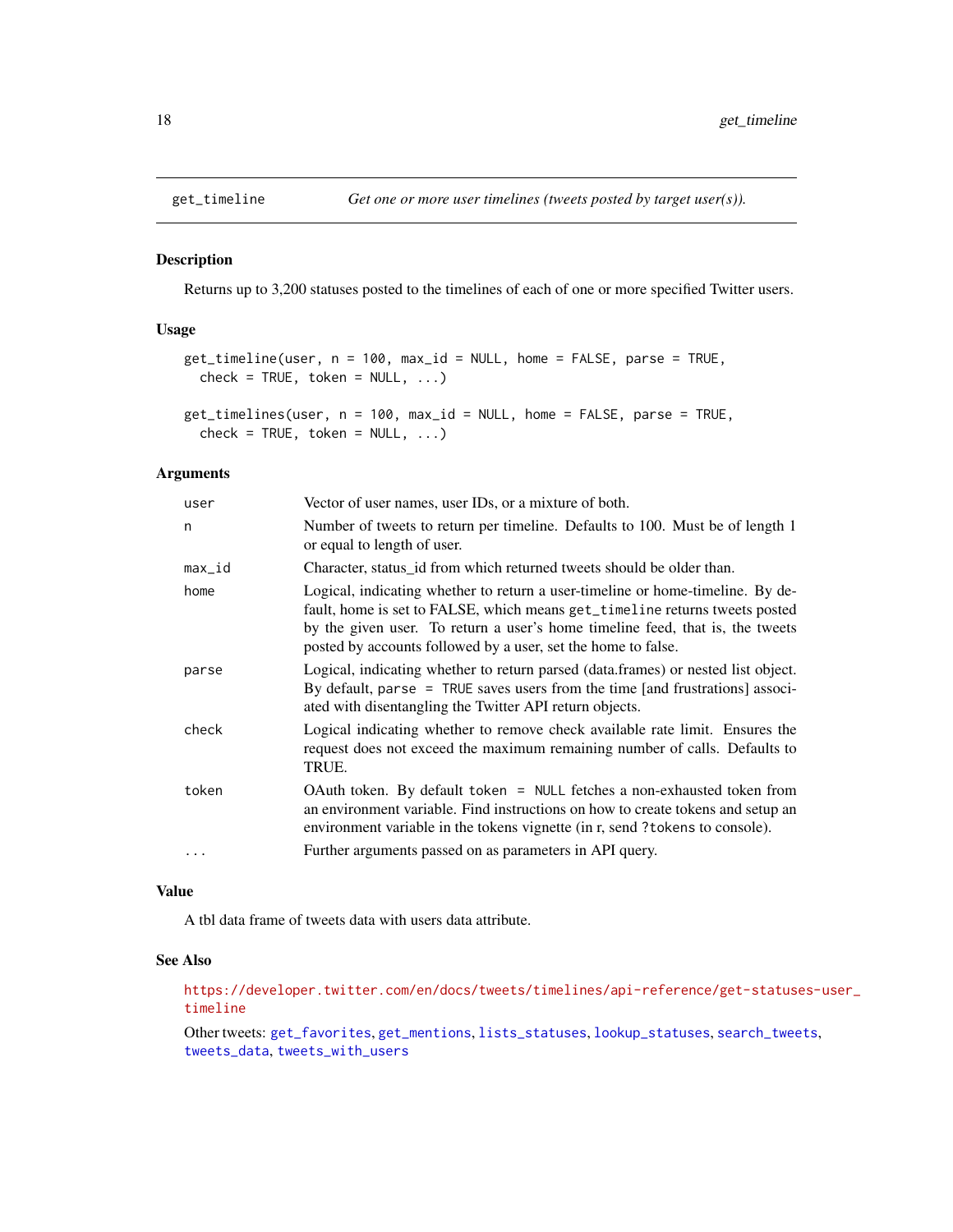# <span id="page-18-0"></span>get\_tokens 19

#### Examples

```
## Not run:
## get most recent 3200 tweets posted by Donald Trump's account
djt <- get_timeline("realDonaldTrump", n = 3200)
## data frame where each observation (row) is a different tweet
djt
## users data for realDonaldTrump is also retrieved
users_data(djt)
## retrieve timelines of mulitple users
tmls <- get_timeline(c("KFC", "ConanOBrien", "NateSilver538"), n = 1000)
## it's returned as one data frame
tmls
## count observations for each timeline
table(tmls$screen_name)
## End(Not run)
```
<span id="page-18-1"></span>get\_tokens *Fetching Twitter authorization token(s).*

# Description

Call function used to fetch and load Twitter OAuth tokens. Since Twitter application key should be stored privately, users should save the path to token(s) as an environment variable. This allows Tokens to be instantly [re]loaded in future sessions. See the "tokens" vignette for instructions on obtaining and using access tokens.

#### Usage

```
get_tokens()
```
get\_token()

# Details

This function will search for tokens using R, internal, and global environment variables (in that order).

#### Value

Twitter OAuth token(s) (Token1.0).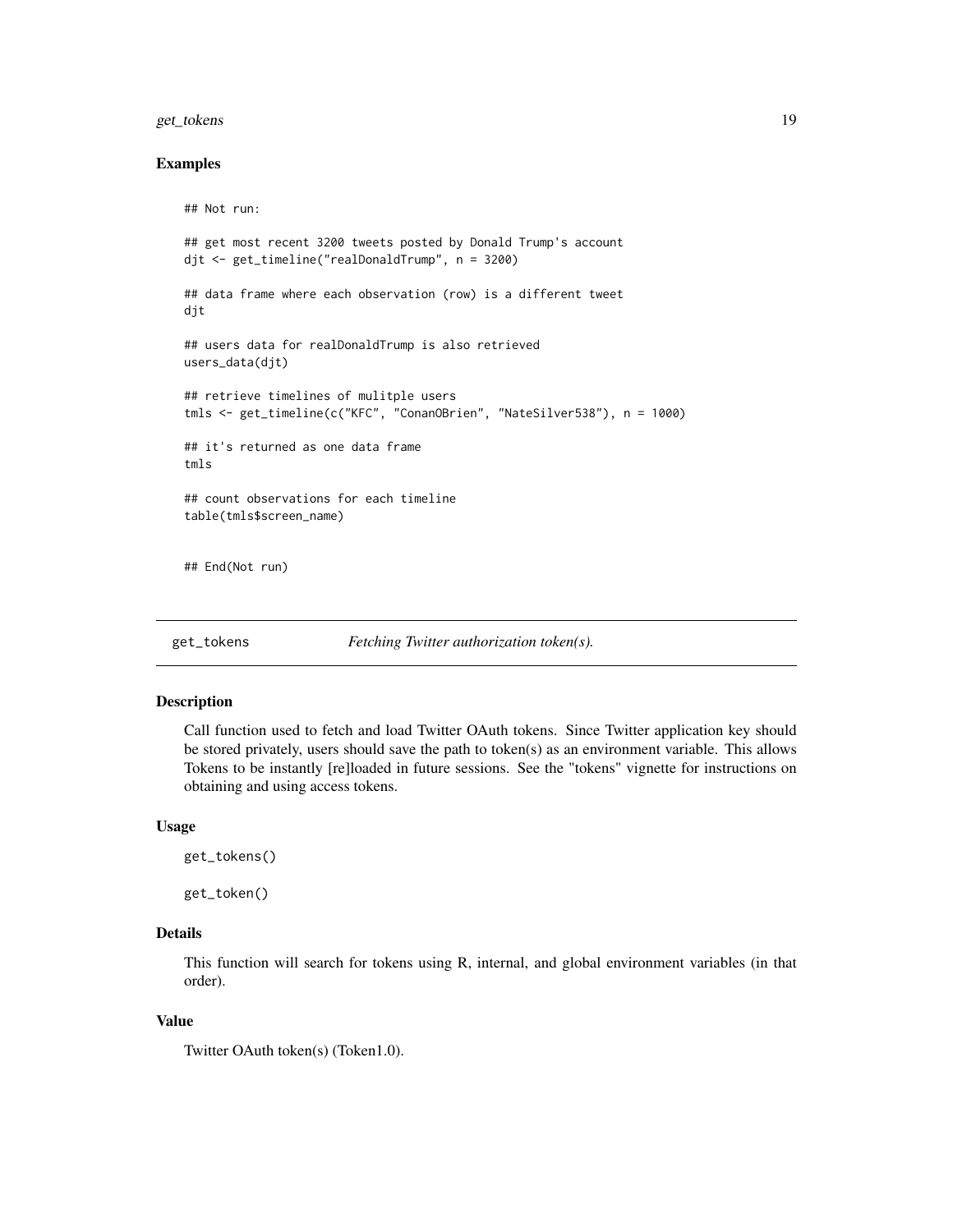# See Also

Other tokens: [create\\_token](#page-4-1), [rate\\_limit](#page-39-1)

# Examples

```
## Not run:
## fetch default token(s)
token <- get_tokens()
## print token
token
```
## End(Not run)

<span id="page-19-1"></span>get\_trends *Get Twitter trends data.*

# Description

Get Twitter trends data.

# Usage

```
get_trends(woeid = 1, lat = NULL, lng = NULL, exclude_hashtags = FALSE,
  token = NULL, parse = TRUE)
```
# Arguments

| woeid            | Numeric, WOEID (Yahoo! Where On Earth ID) or character string of de-<br>sired town or country. Users may also supply latitude and longitude coor-<br>dinates to fetch the closest available trends data given the provided location.<br>Latitude/longitude coordinates should be provided as WOEID value consist-<br>ing of 2 numeric values or via one latitude value and one longitude value (to<br>the appropriately named parameters). To browse all available trend places, see<br>trends_available |
|------------------|----------------------------------------------------------------------------------------------------------------------------------------------------------------------------------------------------------------------------------------------------------------------------------------------------------------------------------------------------------------------------------------------------------------------------------------------------------------------------------------------------------|
|                  |                                                                                                                                                                                                                                                                                                                                                                                                                                                                                                          |
| lat              | Optional alternative to WOEID. Numeric, latitude in degrees. If two coordinates<br>are provided for WOEID, this function will coerce the first value to latitude.                                                                                                                                                                                                                                                                                                                                        |
| lng              | Optional alternative to WOEID. Numeric, longitude in degrees. If two coor-<br>dinates are provided for WOEID, this function will coerce the second value to<br>longitude.                                                                                                                                                                                                                                                                                                                                |
| exclude_hashtags |                                                                                                                                                                                                                                                                                                                                                                                                                                                                                                          |
|                  | Logical, indicating whether or not to exclude hashtags. Defaults to FALSE–<br>meaning, hashtags are included in returned trends.                                                                                                                                                                                                                                                                                                                                                                         |

<span id="page-19-0"></span>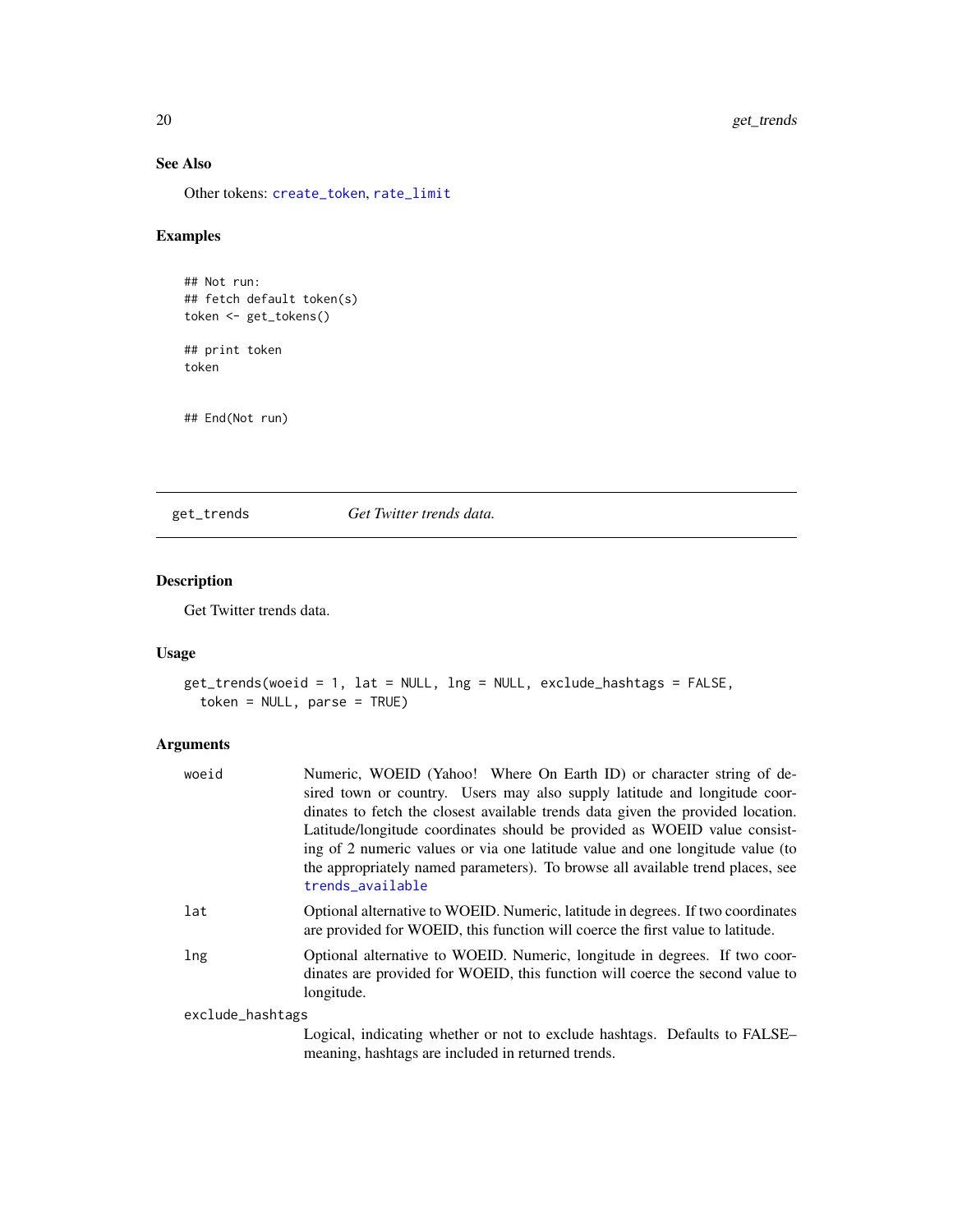# <span id="page-20-0"></span>get\_trends 21

| token | OAuth token. By default token = NULL fetches a non-exhausted token from<br>an environment variable. Find instructions on how to create tokens and setup an<br>environment variable in the tokens vignette (in r, send?tokens to console). |
|-------|-------------------------------------------------------------------------------------------------------------------------------------------------------------------------------------------------------------------------------------------|
| parse | Logical, indicating whether or not to parse return trends data. Defaults to true.                                                                                                                                                         |

#### Value

Tibble data frame of trends data for a given geographical area.

# See Also

Other trends: [trends\\_available](#page-52-1)

#### Examples

```
## Not run:
## Retrieve available trends
trends <- trends_available()
trends
## Store WOEID for Worldwide trends
worldwide <- trends$woeid[grep("world", trends$name, ignore.case = TRUE)[1]]
## Retrieve worldwide trends datadata
ww_trends <- get_trends(worldwide)
## Preview trends data
ww_trends
## Retrieve trends data using latitude, longitude near New York City
nyc_trends <- get_trends_closest(lat = 40.7, lng = -74.0)
## should be same result if lat/long supplied as first argument
nyc_trends <- get_trends_closest(c(40.7, -74.0))
## Preview trends data
nyc_trends
## Provide a city or location name using a regular expression string to
## have the function internals do the WOEID lookup/matching for you
(luk <- get_trends("london"))
## End(Not run)
```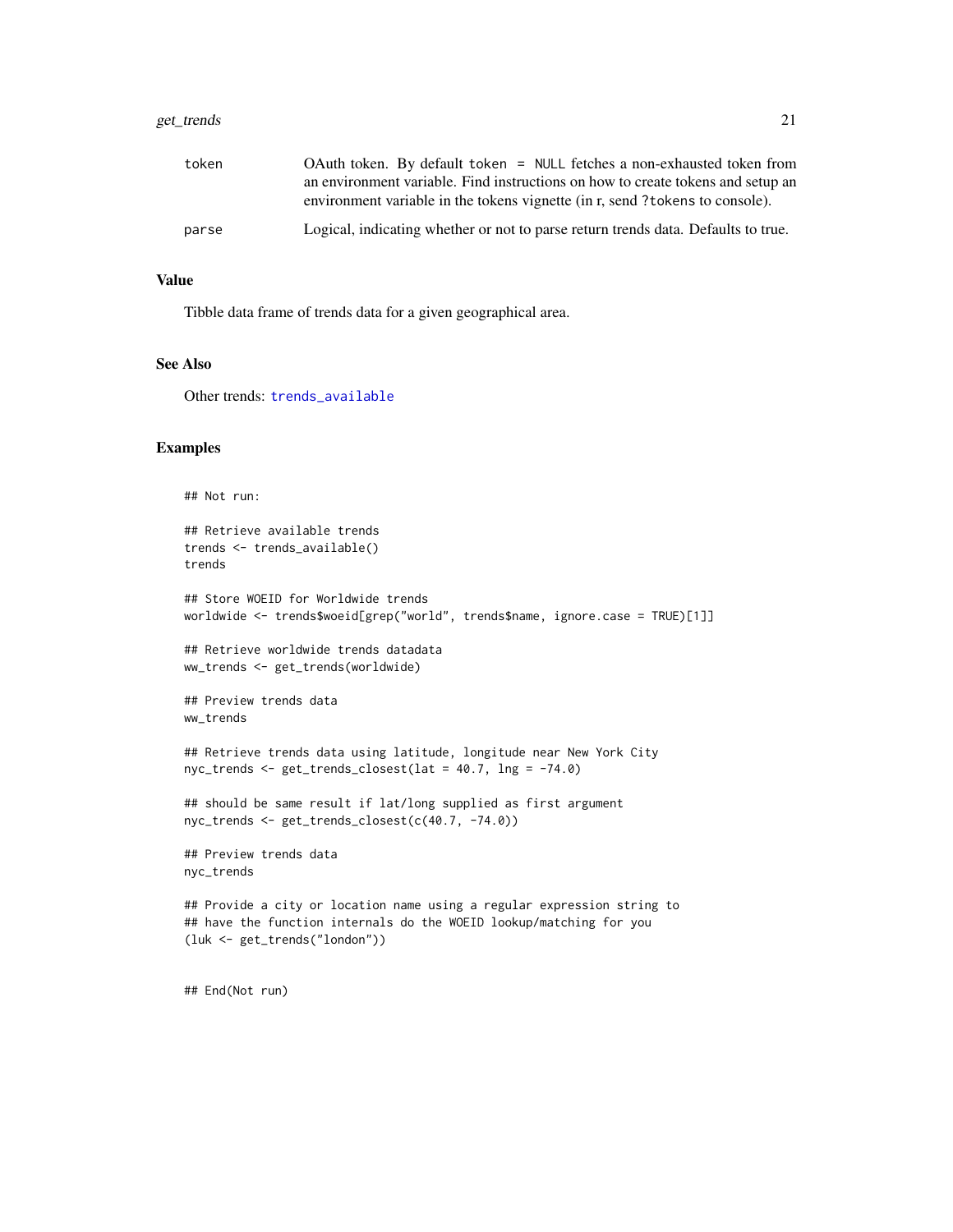#### <span id="page-21-0"></span>Description

This data comes from the Library of Congress, [http://www.loc.gov/standards/iso639-2/](http://www.loc.gov/standards/iso639-2/ISO-639-2_utf-8.txt) [ISO-639-2\\_utf-8.txt](http://www.loc.gov/standards/iso639-2/ISO-639-2_utf-8.txt). The data are descriptions and codes associated with internationally recognized languages. Variables include translations for each language represented as bibliographic, terminologic, alpha, english, and french.

#### Usage

langs

# Format

A tibble with five variables and 486 observations.

#### Examples

langs

<span id="page-21-1"></span>lat\_lng *Adds single-point latitude and longitude variables to tweets data.*

# Description

Appends parsed tweets data with latitude and longitude variables using all available geolocation information.

# Usage

```
lat_{ng}(x, \text{coords} = c("bbox_{coords", \text{''coords}_{coords", \text{''geo}_{coords''}})
```
#### Arguments

| $\mathsf{x}$ | Parsed tweets data as returned by various rtweet functions. This should be a data<br>frame with variables such as "bbox_coords", "coords_coords", and "geo_coords"<br>(among other non-geolocation Twitter variables).                                                                                                                                                           |
|--------------|----------------------------------------------------------------------------------------------------------------------------------------------------------------------------------------------------------------------------------------------------------------------------------------------------------------------------------------------------------------------------------|
| coords       | Names of variables containing latitude and longitude coordinates. Priority is<br>given to bounding box coordinates (each obs consists of eight entries) followed<br>by the supplied order of variable names. Defaults to "bbox_coords", "coords_coords",<br>and "geo_coords") (which are the default column names of data returned by<br>most status-oriented rtweet functions). |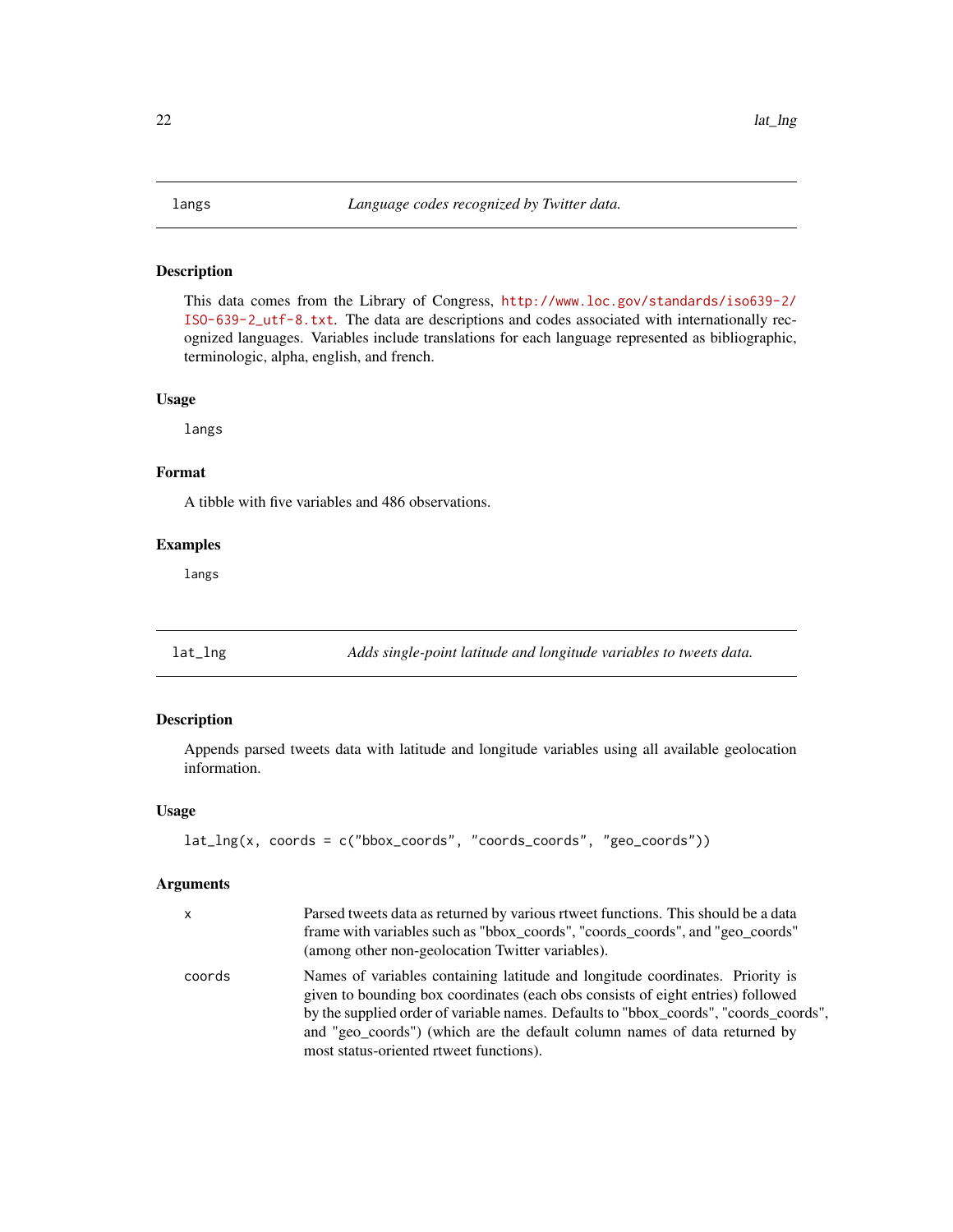#### <span id="page-22-0"></span>lists\_members 23

# Details

On occasion values may appear to be outliers given a previously used query filter (e.g., when searching for tweets sent from the continental US). This is typically because those tweets returned a large bounding box that overlapped with the area of interest. This function converts boxes into their geographical midpoints, which works well in the vast majority of cases, but sometimes includes an otherwise puzzling result.

# Value

Returns updated data object with full information latitude and longitude vars.

# See Also

Other geo: [lookup\\_coords](#page-28-1)

# Examples

```
## Not run:
## stream tweets sent from the US
rt <- stream_tweets(lookup_coords("usa"), timeout = 10)
## use lat_lng to recover full information geolocation data
rtll <- lat_lng(rt)
## plot points
with(rtll, plot(lng, lat))
## End(Not run)
```
<span id="page-22-1"></span>lists\_members *Get the members of a specified Twitter list.*

#### Description

Get the members of a specified Twitter list.

Get the lists a specified user has been added to.

```
lists_members(list_id = NULL, slug = NULL, owner_user = NULL, n = 5000,
 cursor = "-1", token = NULL, parse = TRUE, ...)
lists_memberships(user, n = 20, cursor = "-1",
  filter_to_owned_lists = FALSE, token = NULL, parse = TRUE)
```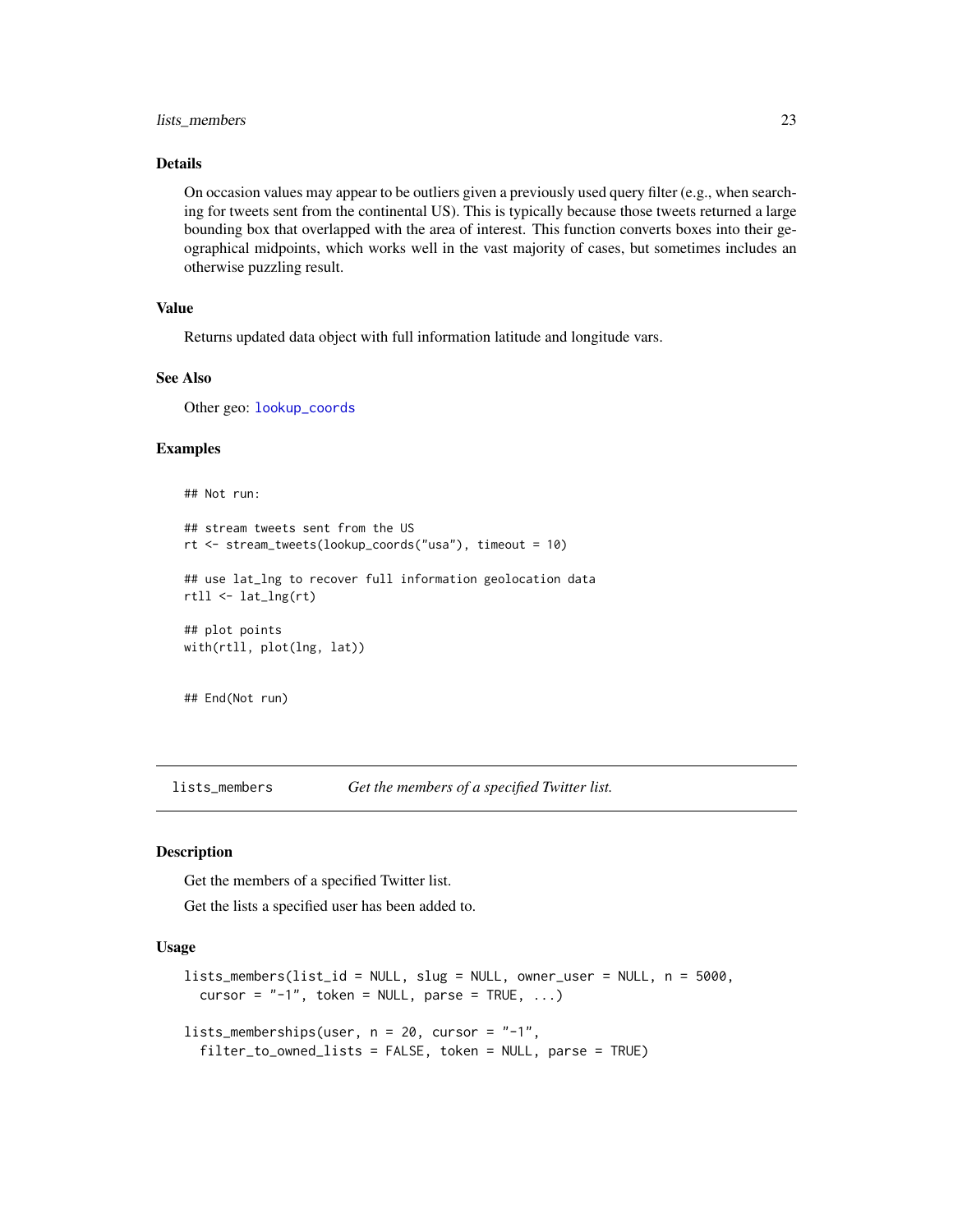# <span id="page-23-0"></span>Arguments

| list_id               | required The numerical id of the list.                                                                                                                                                                                                     |
|-----------------------|--------------------------------------------------------------------------------------------------------------------------------------------------------------------------------------------------------------------------------------------|
| slug                  | required You can identify a list by its slug instead of its numerical id. If you<br>decide to do so, note that you'll also have to specify the list owner using the<br>owner_id or owner_user parameters.                                  |
| owner_user            | optional The screen name or user ID of the user who owns the list being re-<br>quested by a slug.                                                                                                                                          |
| n                     | Specifies the number of results to return per page (see cursor below). The default<br>is 20, with a maximum of $5,000$ .                                                                                                                   |
| cursor                | optional Breaks the results into pages. Provide a value of -1 to begin pag-<br>ing. Provide values as returned in the response body's next_cursor and previ-<br>ous_cursor attributes to page back and forth in the list.                  |
| token                 | OAuth token. By default token = NULL fetches a non-exhausted token from<br>an environment variable. Find instructions on how to create tokens and setup an<br>environment variable in the tokens vignette (in r, send ?tokens to console). |
| parse                 | Logical indicating whether to convert the response object into an R list. Defaults<br>to TRUE.                                                                                                                                             |
| $\cdots$              | Other arguments used as parameters in query composition.                                                                                                                                                                                   |
| user                  | The user id or screen_name of the user for whom to return results for.                                                                                                                                                                     |
| filter_to_owned_lists |                                                                                                                                                                                                                                            |
|                       | When set to true . t or 1, will return just lists the authenticating user owns, and<br>the user represented by user_id or screen_name is a member of.                                                                                      |

# Details

Due to deleted or removed lists, the returned number of memberships is often less than the provided n value. This is a reflection of the API and not a unique quirk of rtweet.

# Value

Either a nested list (if parsed) or an HTTP response object.

# See Also

Other lists: [lists\\_statuses](#page-24-1), [lists\\_subscribers](#page-25-1), [lists\\_users](#page-26-1)

# Examples

```
## Not run:
```

```
## get list memebers for a list of polling experts using list_id
(pollsters <- lists_members("105140588"))
```

```
## get list members of cspan's senators list
sens <- lists_members(slug = "senators", owner_user = "cspan")
sens
```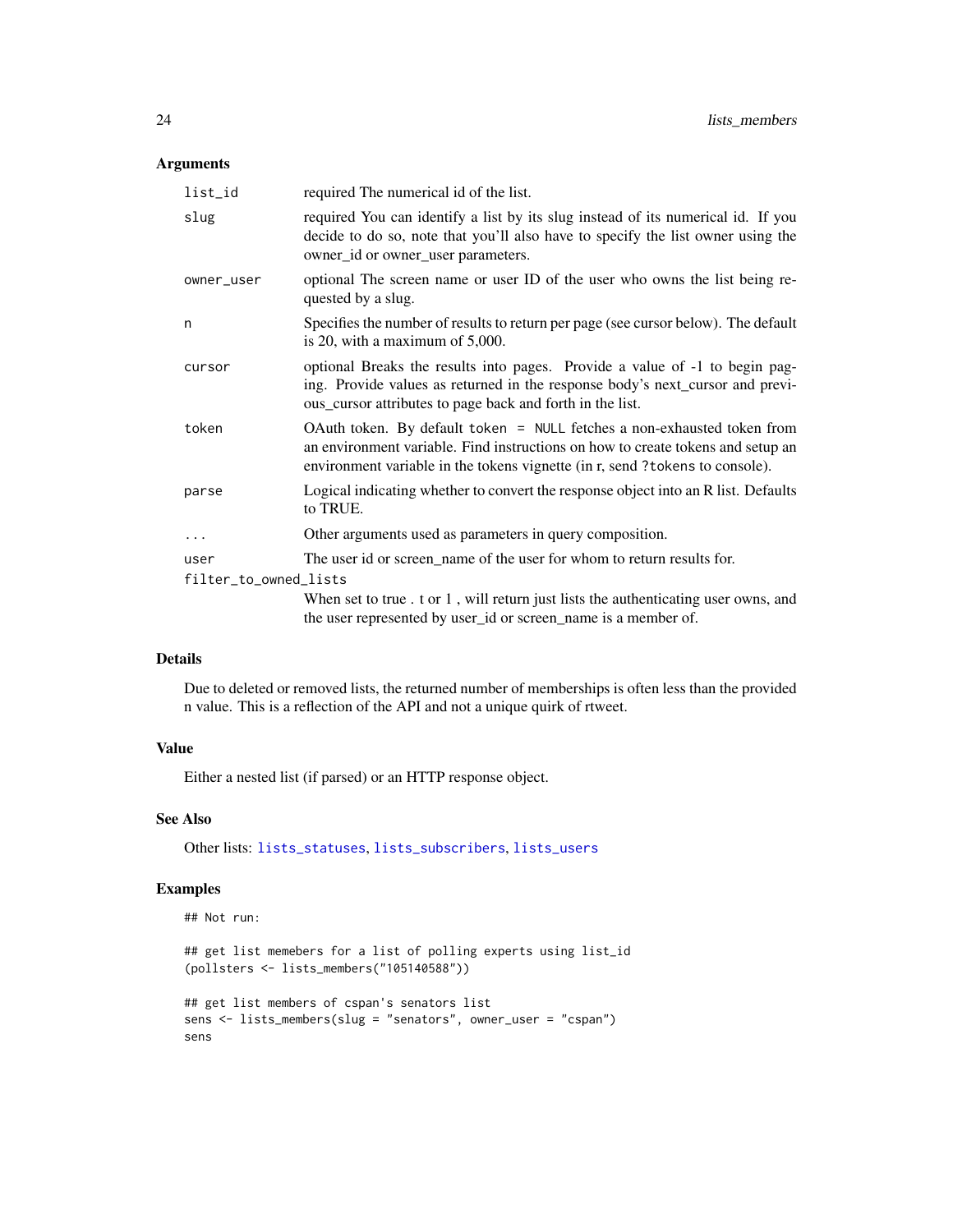# <span id="page-24-0"></span>lists\_statuses 25

```
## get list members for an rstats list using list topic slug
## list owner's screen name
rstats <- lists_members(slug = "rstats", owner_user = "scultrera")
rstats
## End(Not run)
## Not run:
## get up to 200 list memberships of Nate Silver
ns538 <- lists_memberships("NateSilver538", n = 200)
## view data
ns538
## End(Not run)
```
<span id="page-24-1"></span>lists\_statuses *Get a timeline of tweets authored by members of a specified list.*

#### Description

Get a timeline of tweets authored by members of a specified list.

# Usage

```
lists_statuses(list_id = NULL, slug = NULL, owner_user = NULL,
  since_id = NULL, max_id = NULL, n = 5000, include_rts = TRUE,parse = TRUE, token = NULL)
```
#### Arguments

| list_id    | required The numerical id of the list.                                                                                                                                                                                                                                                                  |
|------------|---------------------------------------------------------------------------------------------------------------------------------------------------------------------------------------------------------------------------------------------------------------------------------------------------------|
| slug       | required You can identify a list by its slug instead of its numerical id. If you<br>decide to do so, note that you'll also have to specify the list owner using the<br>owner_id or owner_screen_name parameters.                                                                                        |
| owner_user | optional The screen name or user ID of the user who owns the list being re-<br>quested by a slug.                                                                                                                                                                                                       |
| since_id   | optional Returns results with an ID greater than (that is, more recent than) the<br>specified ID. There are limits to the number of Tweets which can be accessed<br>through the API. If the limit of Tweets has occurred since the since id, the<br>since id will be forced to the oldest ID available. |
| max_id     | optional Returns results with an ID less than (that is, older than) or equal to the<br>specified ID.                                                                                                                                                                                                    |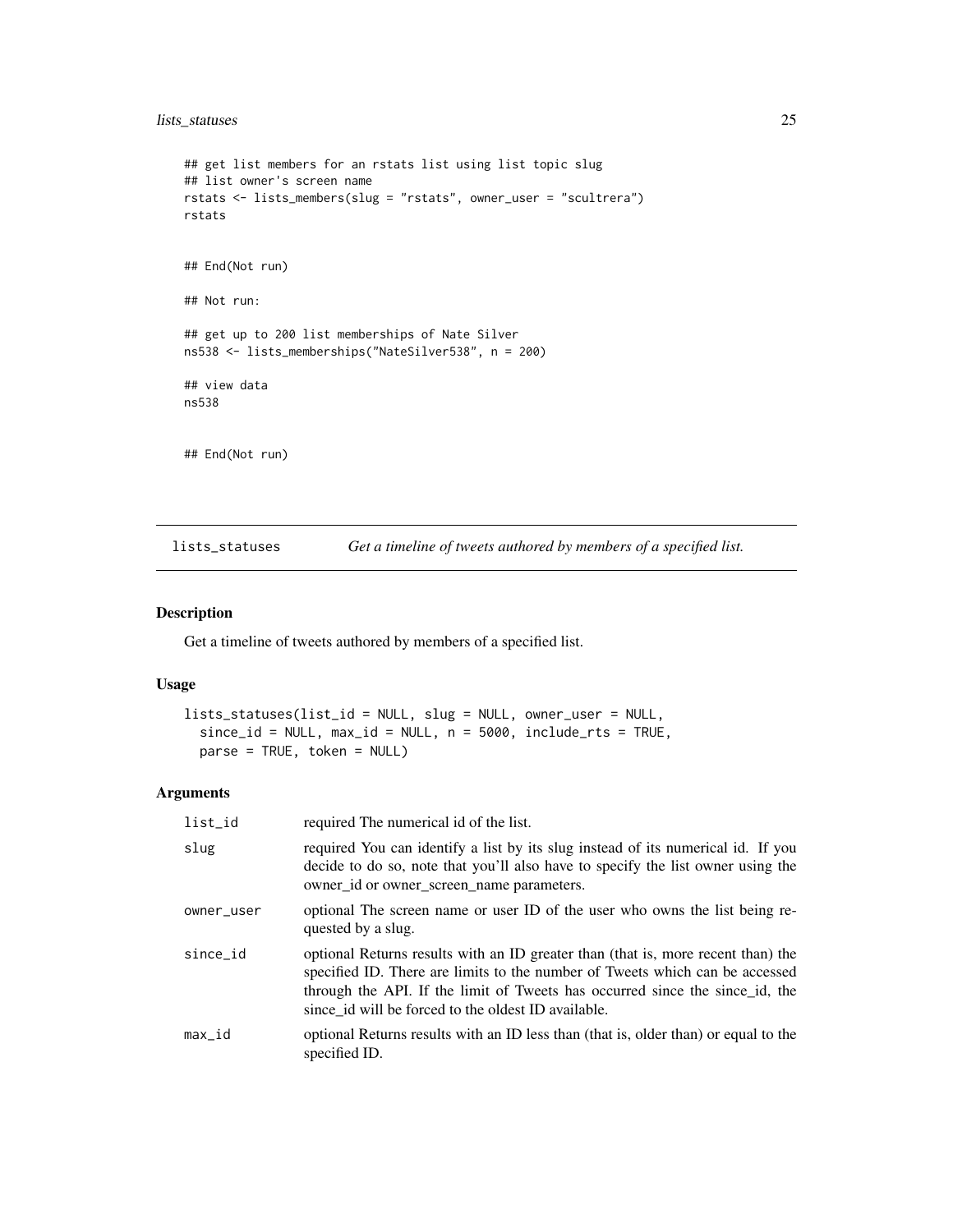<span id="page-25-0"></span>

| n           | optional Specifies the number of results to retrieve per "page."                                                                                                                                                                                                     |
|-------------|----------------------------------------------------------------------------------------------------------------------------------------------------------------------------------------------------------------------------------------------------------------------|
| include_rts | optional When set to either true, t or 1, the list timeline will contain native<br>retweets (if they exist) in addition to the standard stream of tweets. The out-<br>put format of retweeted tweets is identical to the representation you see in<br>home timeline. |
| parse       | Logical indicating whether to convert the response object into an R list. Defaults<br>to TRUE.                                                                                                                                                                       |
| token       | OAuth token. By default token = NULL fetches a non-exhausted token from<br>an environment variable. Find instructions on how to create tokens and setup an<br>environment variable in the tokens vignette (in r, send ? tokens to console).                          |

# Value

data

# See Also

Other lists: [lists\\_members](#page-22-1), [lists\\_subscribers](#page-25-1), [lists\\_users](#page-26-1)

Other tweets: [get\\_favorites](#page-9-1), [get\\_mentions](#page-14-1), [get\\_timeline](#page-17-1), [lookup\\_statuses](#page-30-1), [search\\_tweets](#page-42-1), [tweets\\_data](#page-55-1), [tweets\\_with\\_users](#page-56-1)

<span id="page-25-1"></span>lists\_subscribers *Get subscribers of a specified list.*

# Description

Get subscribers of a specified list.

#### Usage

```
lists_subscribers(list_id = NULL, slug = NULL, owner_user = NULL,
 n = 20, cursor = "-1", parse = TRUE, token = NULL)
```
# Arguments

| list_id    | required The numerical id of the list.                                                                                                                                                                    |
|------------|-----------------------------------------------------------------------------------------------------------------------------------------------------------------------------------------------------------|
| slug       | required You can identify a list by its slug instead of its numerical id. If you<br>decide to do so, note that you'll also have to specify the list owner using the<br>owner_id or owner_user parameters. |
| owner_user | optional The screen name or user ID of the user who owns the list being re-<br>quested by a slug.                                                                                                         |
| n          | optional Specifies the number of results to return per page (see cursor below).<br>The default is 20, with a maximum of 5,000.                                                                            |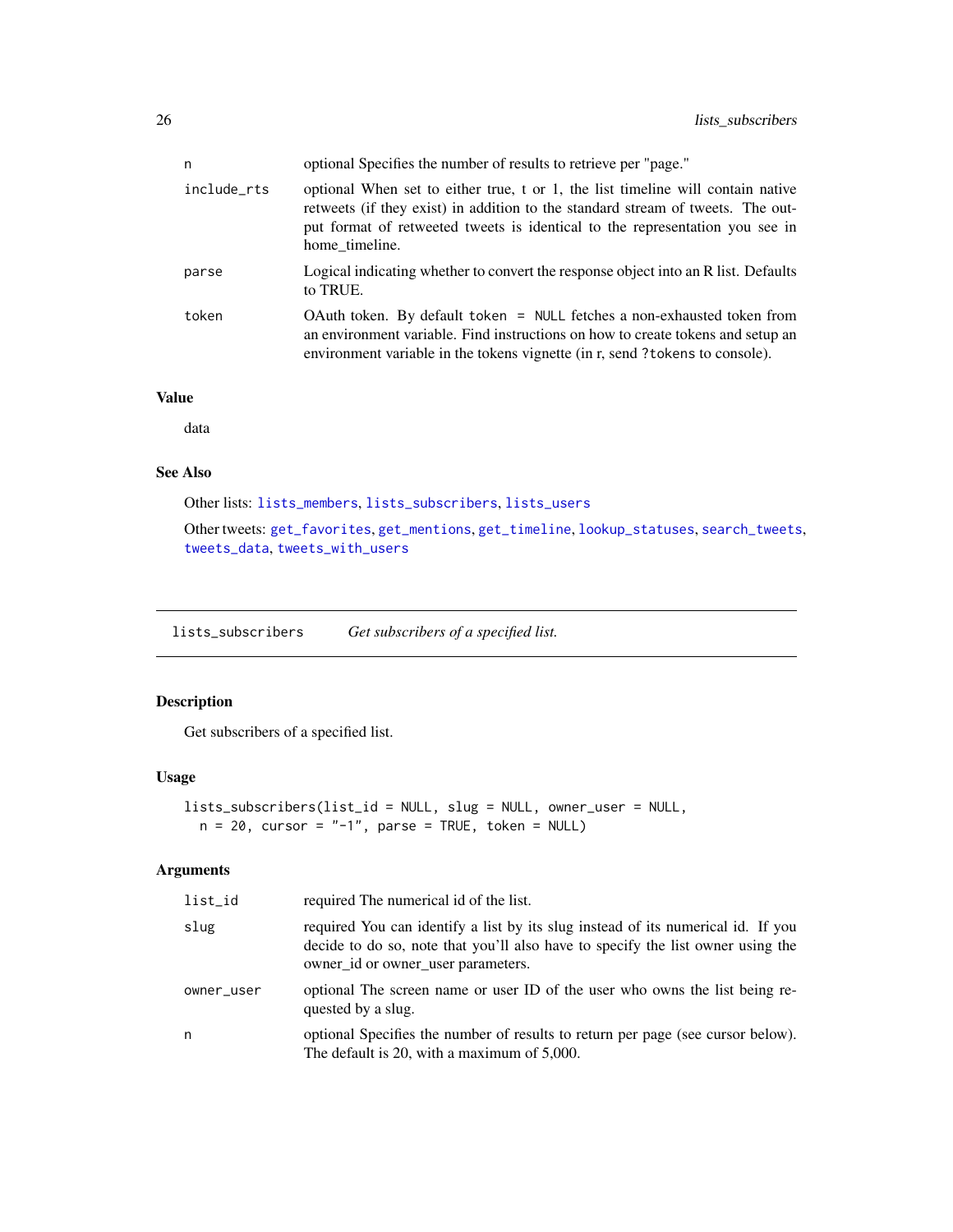# <span id="page-26-0"></span>lists\_users 27

| cursor | semi-optional Causes the collection of list members to be broken into "pages"<br>of consistent sizes (specified by the count parameter). If no cursor is provided,<br>a value of -1 will be assumed, which is the first "page." The response from the<br>API will include a previous_cursor and next_cursor to allow paging back and<br>forth. See Using cursors to navigate collections for more information. |
|--------|----------------------------------------------------------------------------------------------------------------------------------------------------------------------------------------------------------------------------------------------------------------------------------------------------------------------------------------------------------------------------------------------------------------|
| parse  | Logical indicating whether to convert the response object into an R list. Defaults<br>to TRUE.                                                                                                                                                                                                                                                                                                                 |
| token  | OAuth token. By default token = NULL fetches a non-exhausted token from<br>an environment variable. Find instructions on how to create tokens and setup an<br>environment variable in the tokens vignette (in r, send ? tokens to console).                                                                                                                                                                    |

# See Also

Other lists: [lists\\_members](#page-22-1), [lists\\_statuses](#page-24-1), [lists\\_users](#page-26-1)

Other users: [as\\_screenname](#page-3-1), [lookup\\_users](#page-31-1), [search\\_users](#page-46-1), [tweets\\_with\\_users](#page-56-1), [users\\_data](#page-57-1)

# Examples

## Not run:

```
## get subscribers of new york times politics list
rstats <- lists_subscribers(
  slug = "new-york-times-politics",
  owner_user = "nytpolitics",
  n = 1000
)
## End(Not run)
```
<span id="page-26-1"></span>lists\_users *Get all lists a specified user subscribes to, including their own.*

# Description

Get all lists a specified user subscribes to, including their own.

```
lists_users(user, reverse = FALSE, token = NULL, parse = TRUE)
```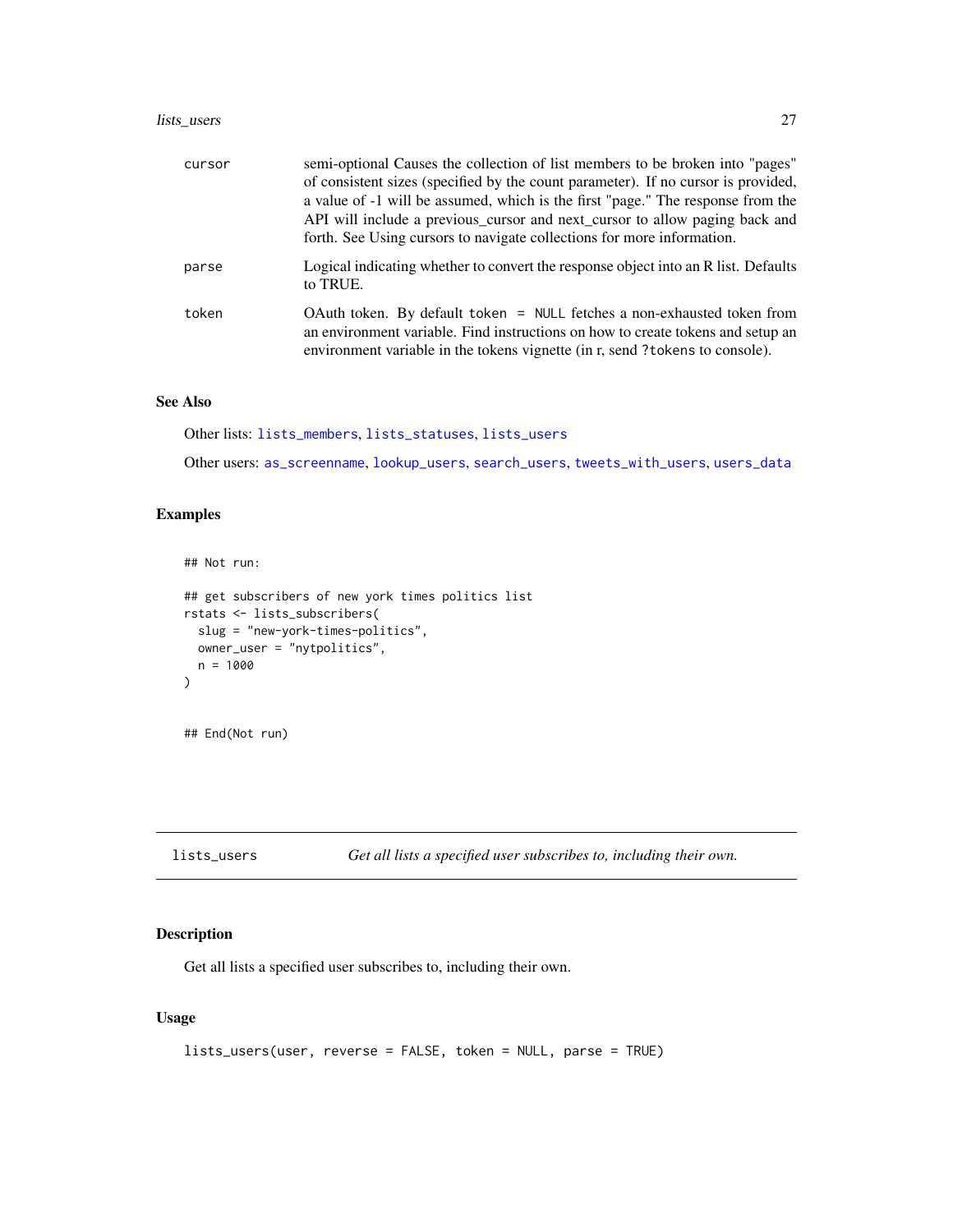# <span id="page-27-0"></span>Arguments

| user    | The ID of the user or screen name for whom to return results. Helpful for dis-<br>ambiguating when a valid user ID is also a valid screen name.                                                                                           |
|---------|-------------------------------------------------------------------------------------------------------------------------------------------------------------------------------------------------------------------------------------------|
| reverse | optional Set this to true if you would like owned lists to be returned first. See<br>description above for information on how this parameter works.                                                                                       |
| token   | OAuth token. By default token = NULL fetches a non-exhausted token from<br>an environment variable. Find instructions on how to create tokens and setup an<br>environment variable in the tokens vignette (in r, send?tokens to console). |
| parse   | Logical indicating whether to convert the response object into an R list. Defaults<br>to TRUE.                                                                                                                                            |

### Value

data

#### See Also

Other lists: [lists\\_members](#page-22-1), [lists\\_statuses](#page-24-1), [lists\\_subscribers](#page-25-1)

#### Examples

```
## Not run:
## get lists subsribed to by Nate Silver
lists_users("NateSilver538")
```
## End(Not run)

lookup\_collections *Get collections by user or status id.*

# Description

Return data for specified collection (themed grouping of Twitter statuses). Response data varies significantly compared to most other users and tweets data objects returned in this package.

```
lookup_collections(id, n = 200, parse = TRUE, token = NULL, ...)
```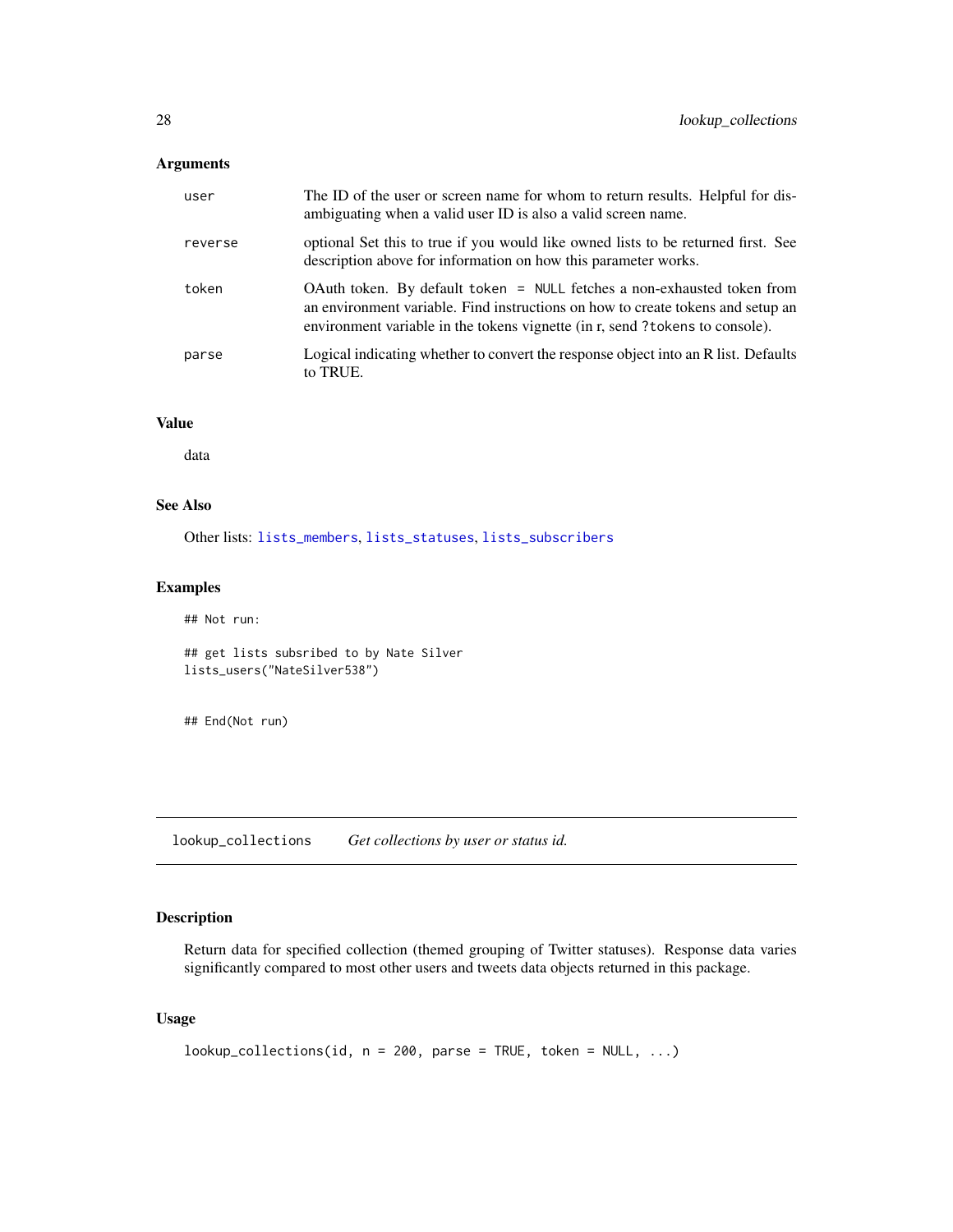# <span id="page-28-0"></span>lookup\_coords 29

# Arguments

| n<br>count between 1 and 200.<br>parse<br>to true.<br>token<br>environment variable in the tokens vignette (in r, send ? tokens to console).<br>Other arguments passed along to composed request query.<br>$\cdot$ | id | required The identifier of the Collection to return results for e.g., "custom-<br>539487832448843776"                                                      |
|--------------------------------------------------------------------------------------------------------------------------------------------------------------------------------------------------------------------|----|------------------------------------------------------------------------------------------------------------------------------------------------------------|
|                                                                                                                                                                                                                    |    | Specifies the maximum number of results to include in the response. Specify                                                                                |
|                                                                                                                                                                                                                    |    | Logical indicating whether to convert response object into nested list. Defaults                                                                           |
|                                                                                                                                                                                                                    |    | OAuth token. By default token = NULL fetches a non-exhausted token from<br>an environment variable. Find instructions on how to create tokens and setup an |
|                                                                                                                                                                                                                    |    |                                                                                                                                                            |

# Value

Return object converted to nested list if parsed otherwise an HTTP response object is returned.

# Examples

## Not run:

```
## lookup a specific collection
cc <- lookup_collections("custom-539487832448843776")
## inspect data
str(cc)
```
## End(Not run)

<span id="page-28-1"></span>lookup\_coords *Get coordinates of specified location.*

# Description

Convenience function for looking up latitude/longitude coordinate information for a given location. Returns data as a special "coords" object, which is specifically designed to interact smoothly with other relevant package functions.

```
lookup_coords(address, components = NULL, ...)
```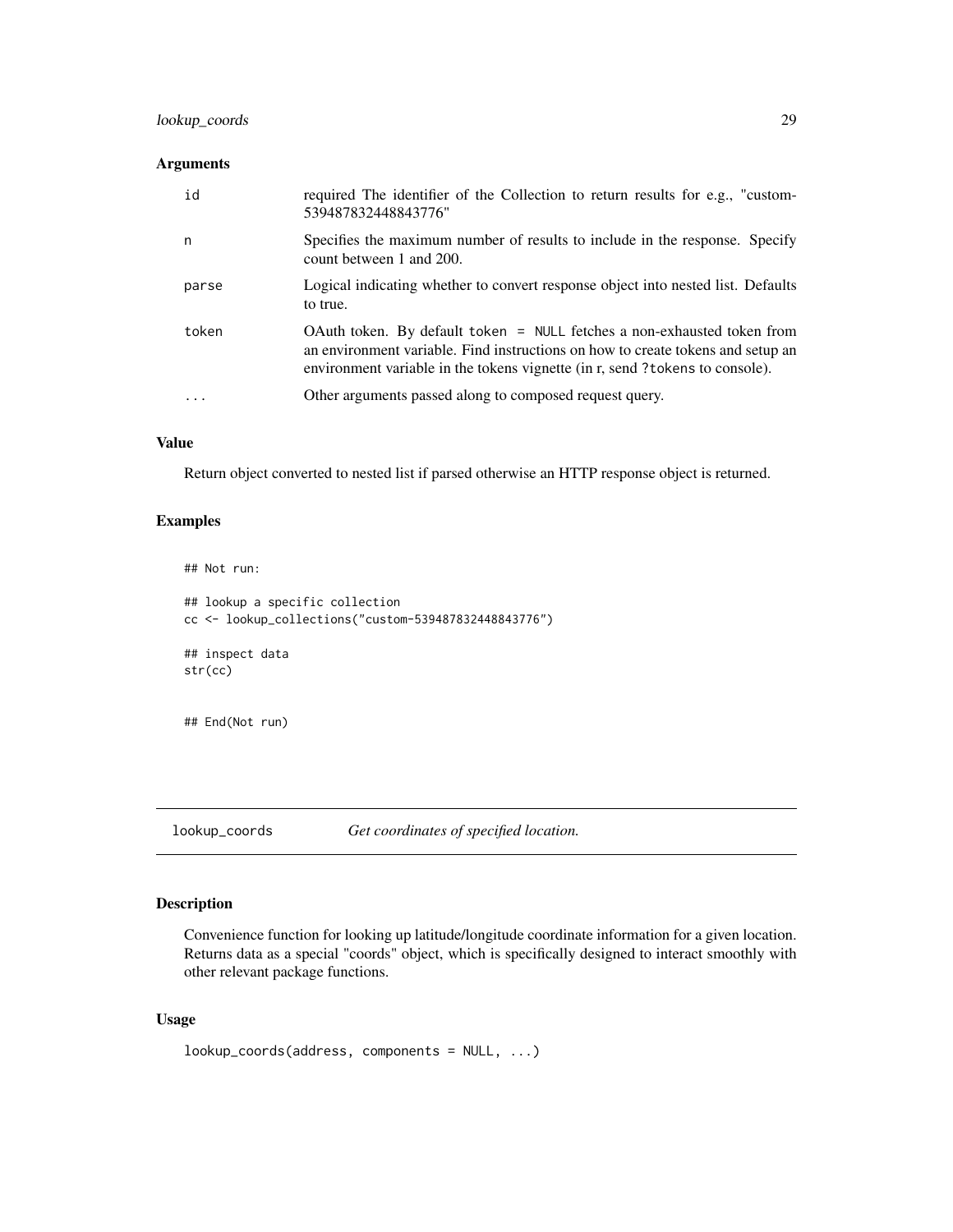# <span id="page-29-0"></span>Arguments

| address    | Desired location typically in the form of place name, subregion, e.g., address                                                                               |
|------------|--------------------------------------------------------------------------------------------------------------------------------------------------------------|
|            | $=$ "lawrence, KS". Also accepts the name of countries, e.g., address $=$ "usa",                                                                             |
|            | address = "brazil" or states, e.g., address = "missouri" or cities, e.g., address =                                                                          |
|            | "chicago". In most cases using only address should be sufficient.                                                                                            |
| components | Unit of analysis for address e.g., components = "country: US". Potential compo-<br>nents include postal_code, country, administrative_area, locality, route. |
| $\cdots$   | Additional arguments passed as parameters in the HTTP request                                                                                                |

# Value

Object of class coords.

# See Also

Other geo: [lat\\_lng](#page-21-1)

# Examples

```
## Not run:
```

```
## get coordinates associated with the following addresses/components
sf <- lookup_coords("san francisco, CA", "country:US")
usa <- lookup_coords("usa")
lnd <- lookup_coords("london")
bz <- lookup_coords("brazil")
## pass a returned coords object to search_tweets
bztw <- search_tweets(geocode = bz)
## or stream tweets
ustw <- stream_tweets(usa, timeout = 10)
```

```
## End(Not run)
```
<span id="page-29-1"></span>lookup\_friendships *Lookup friendship information between two specified users.*

#### Description

Gets information on friendship between two Twitter users.

```
lookup_friendships(source, target, parse = TRUE, token = NULL)
```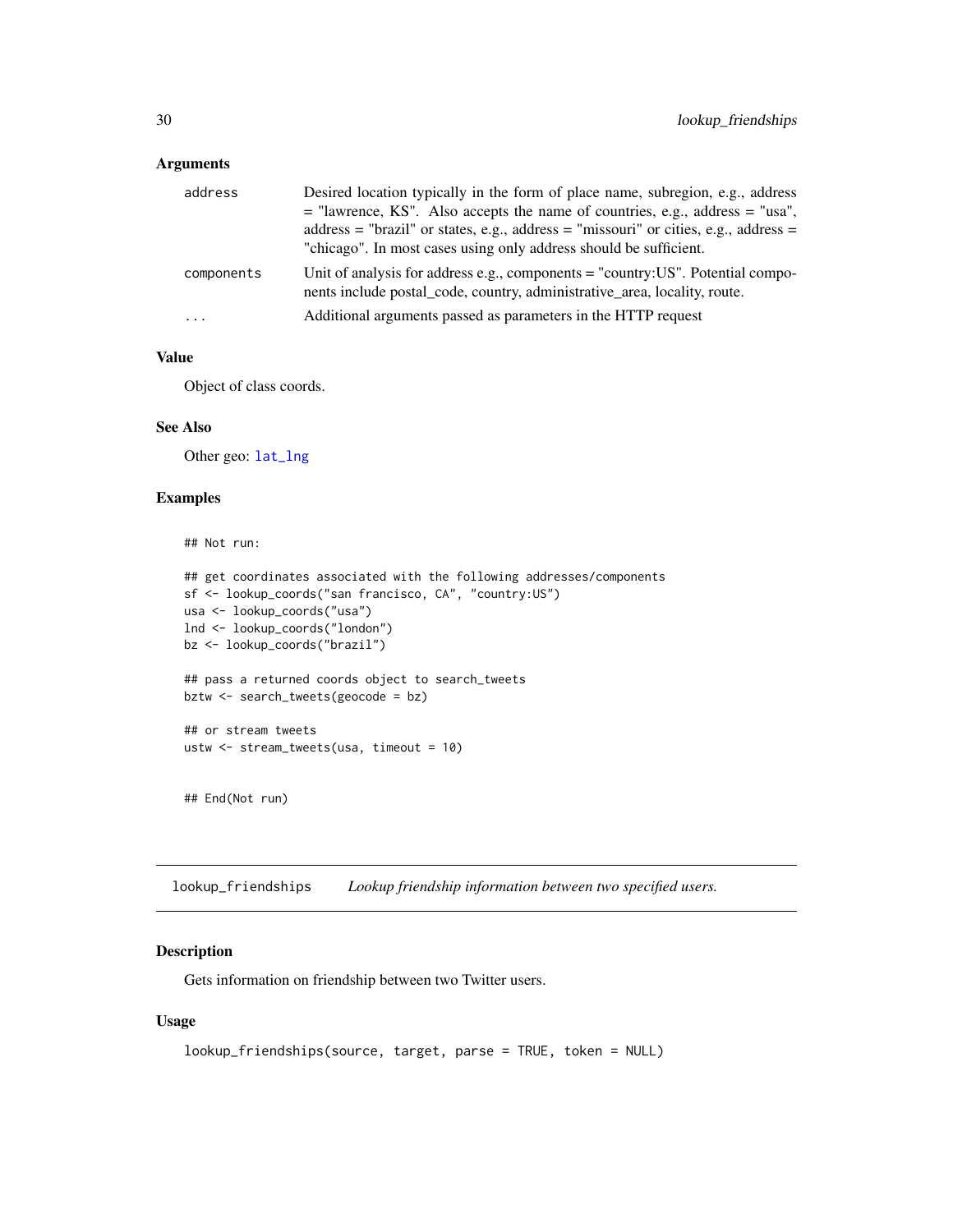# <span id="page-30-0"></span>lookup\_statuses 31

### Arguments

| source | Screen name or user id of source user.                                                                                                                                                                                                     |
|--------|--------------------------------------------------------------------------------------------------------------------------------------------------------------------------------------------------------------------------------------------|
| target | Screen name or user id of target user.                                                                                                                                                                                                     |
| parse  | Logical indicating whether to return parsed data frame. Defaults to true.                                                                                                                                                                  |
| token  | OAuth token. By default token = NULL fetches a non-exhausted token from<br>an environment variable. Find instructions on how to create tokens and setup an<br>environment variable in the tokens vignette (in r, send ?tokens to console). |

#### Value

Data frame converted form returned JSON object. If parse is not true, the HTTP response object is returned instead.

# See Also

Other friends: [my\\_friendships](#page-32-1)

<span id="page-30-1"></span>lookup\_statuses *Get tweets data for given statuses (status IDs).*

#### Description

Returns data on up to 90,000 Twitter statuses. To return data on more than 90,000 statuses, users must iterate through status IDs whilst avoiding rate limits, which reset every 15 minutes.

# Usage

lookup\_statuses(statuses, parse = TRUE, token = NULL)

lookup\_tweets(statuses, parse = TRUE, token = NULL)

# Arguments

| statuses | User id or screen name of target user.                                                                                                                                                                                                     |
|----------|--------------------------------------------------------------------------------------------------------------------------------------------------------------------------------------------------------------------------------------------|
| parse    | Logical, indicating whether or not to parse return object into data frame(s).                                                                                                                                                              |
| token    | OAuth token. By default token = NULL fetches a non-exhausted token from<br>an environment variable. Find instructions on how to create tokens and setup an<br>environment variable in the tokens vignette (in r, send ?tokens to console). |

#### Value

A tibble of tweets data.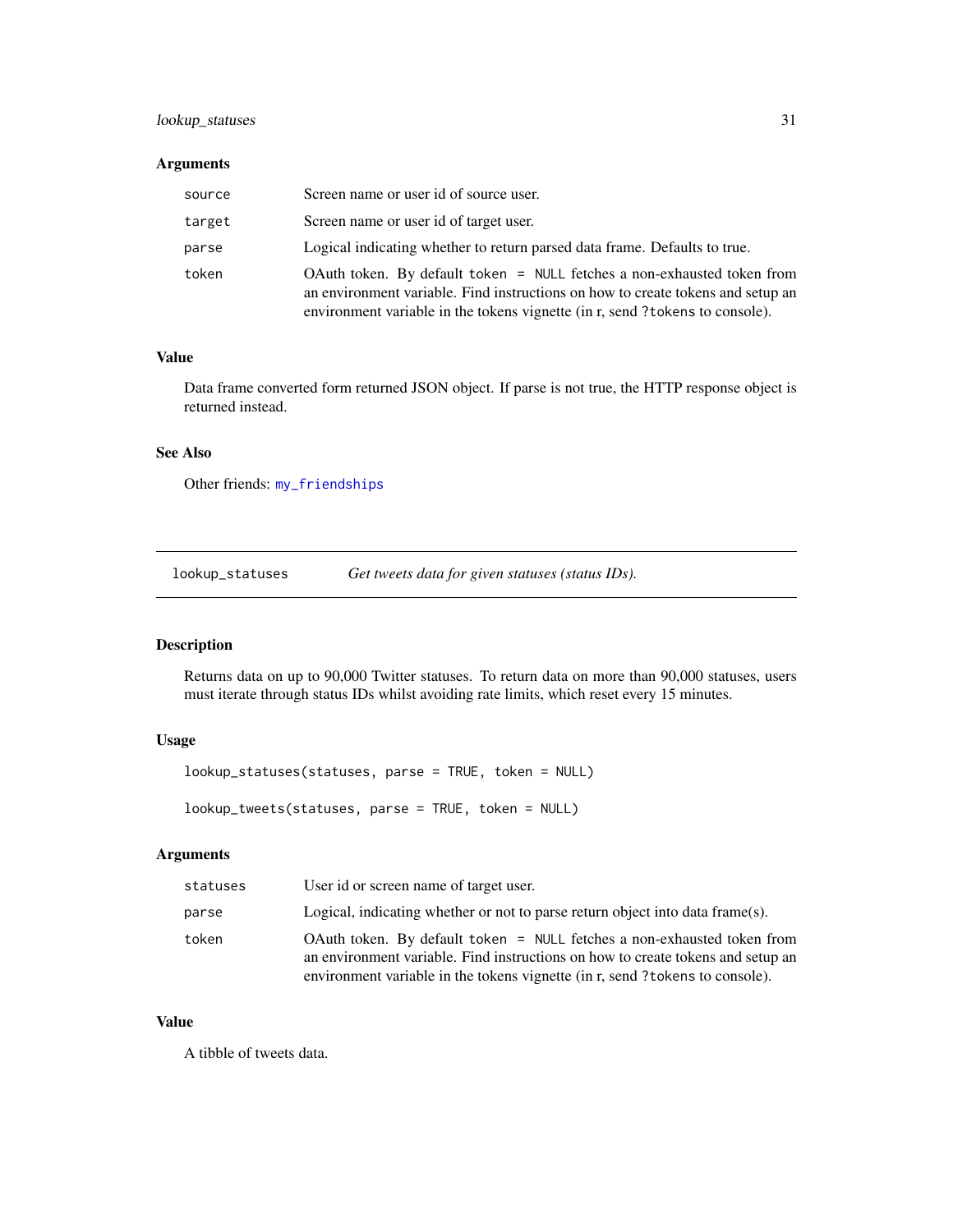<span id="page-31-0"></span>32 lookup\_users

# See Also

<https://developer.twitter.com/en/docs/tweets/post-and-engage/api-reference/get-statuses-lookup> Other tweets: [get\\_favorites](#page-9-1), [get\\_mentions](#page-14-1), [get\\_timeline](#page-17-1), [lists\\_statuses](#page-24-1), [search\\_tweets](#page-42-1), [tweets\\_data](#page-55-1), [tweets\\_with\\_users](#page-56-1)

#### Examples

```
## Not run:
## create object containing status IDs
statuses <- c(
 "567053242429734913",
 "266031293945503744",
  "440322224407314432"
)
## lookup tweets data for given statuses
tw <- lookup_statuses(statuses)
tw
## view users data for these statuses via users_data()
users_data(tw)
## End(Not run)
```
<span id="page-31-1"></span>lookup\_users *Get Twitter users data for given users (user IDs or screen names).*

#### Description

Returns data on up to 90,000 Twitter users. To return data on more than 90,000 users, code must be written to iterate through user IDs whilst avoiding rate limits, which reset every 15 minutes.

#### Usage

```
lookup_users(users, parse = TRUE, token = NULL)
```
# Arguments

| users | User id or screen name of target user.                                                                                                                                                                                                     |
|-------|--------------------------------------------------------------------------------------------------------------------------------------------------------------------------------------------------------------------------------------------|
| parse | Logical, indicating whether or not to parse return object into data frame(s).                                                                                                                                                              |
| token | OAuth token. By default token = NULL fetches a non-exhausted token from<br>an environment variable. Find instructions on how to create tokens and setup an<br>environment variable in the tokens vignette (in r, send ?tokens to console). |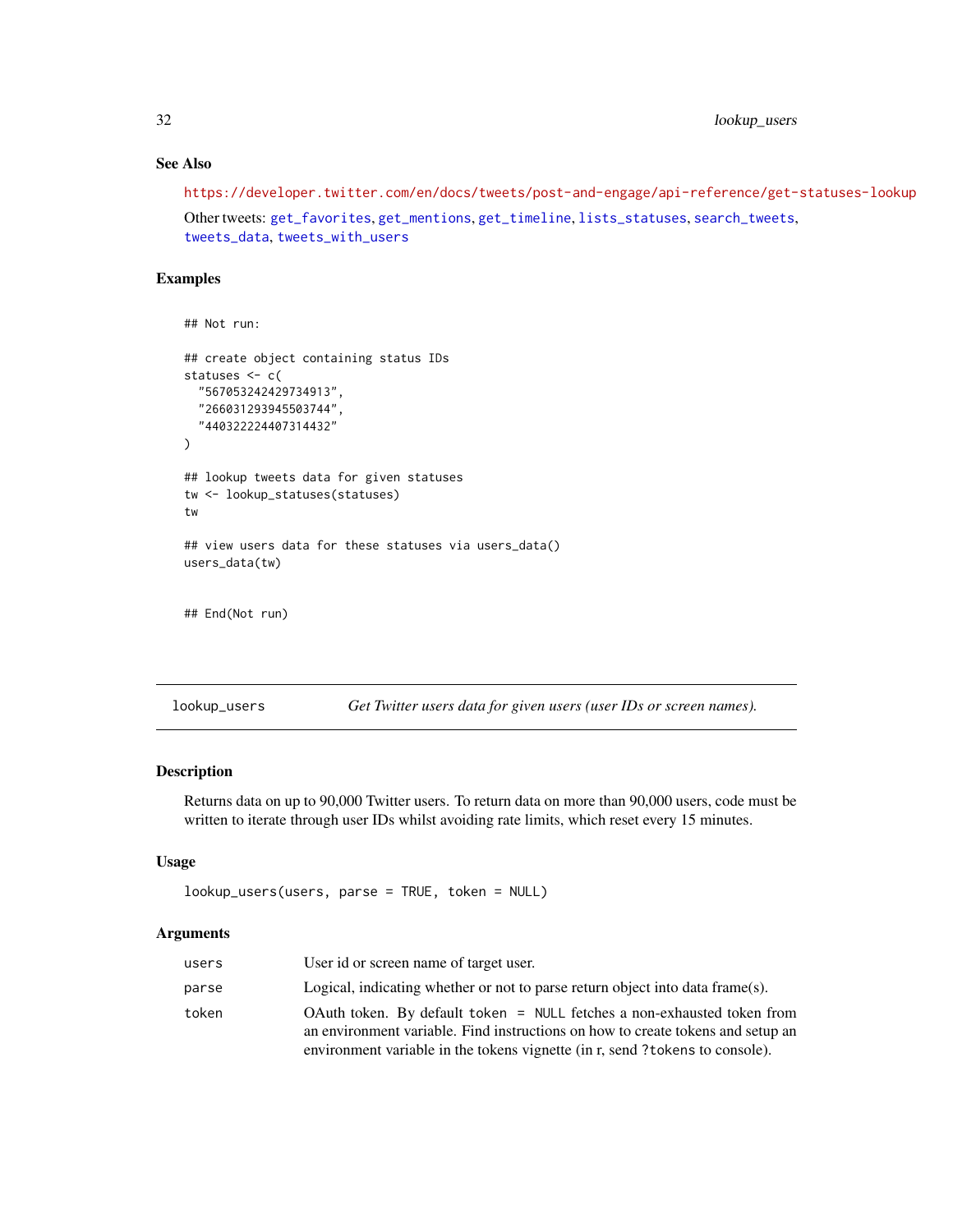<span id="page-32-0"></span>my\_friendships 33

# Value

A tibble of users data.

# See Also

[https://developer.twitter.com/en/docs/accounts-and-users/follow-search-get-user](https://developer.twitter.com/en/docs/accounts-and-users/follow-search-get-users/api-reference/get-users-lookup)s/ [api-reference/get-users-lookup](https://developer.twitter.com/en/docs/accounts-and-users/follow-search-get-users/api-reference/get-users-lookup)

Other users: [as\\_screenname](#page-3-1), [lists\\_subscribers](#page-25-1), [search\\_users](#page-46-1), [tweets\\_with\\_users](#page-56-1), [users\\_data](#page-57-1)

# Examples

```
## Not run:
## select one or more twitter users to lookup
users <-c("potus", "hillaryclinton", "realdonaldtrump",
  "fivethirtyeight", "cnn", "espn", "twitter"
)
## get users data
usr_df <- lookup_users(users)
## view users data
usr_df
## view tweet data for these users via tweets_data()
tweets_data(usr_df)
## End(Not run)
```
<span id="page-32-1"></span>my\_friendships *Lookup friendship information between users.*

# Description

Gets information on friendship between authenticated user and up to 100 other users.

```
my_friendships(user, parse = TRUE, token = NULL)
```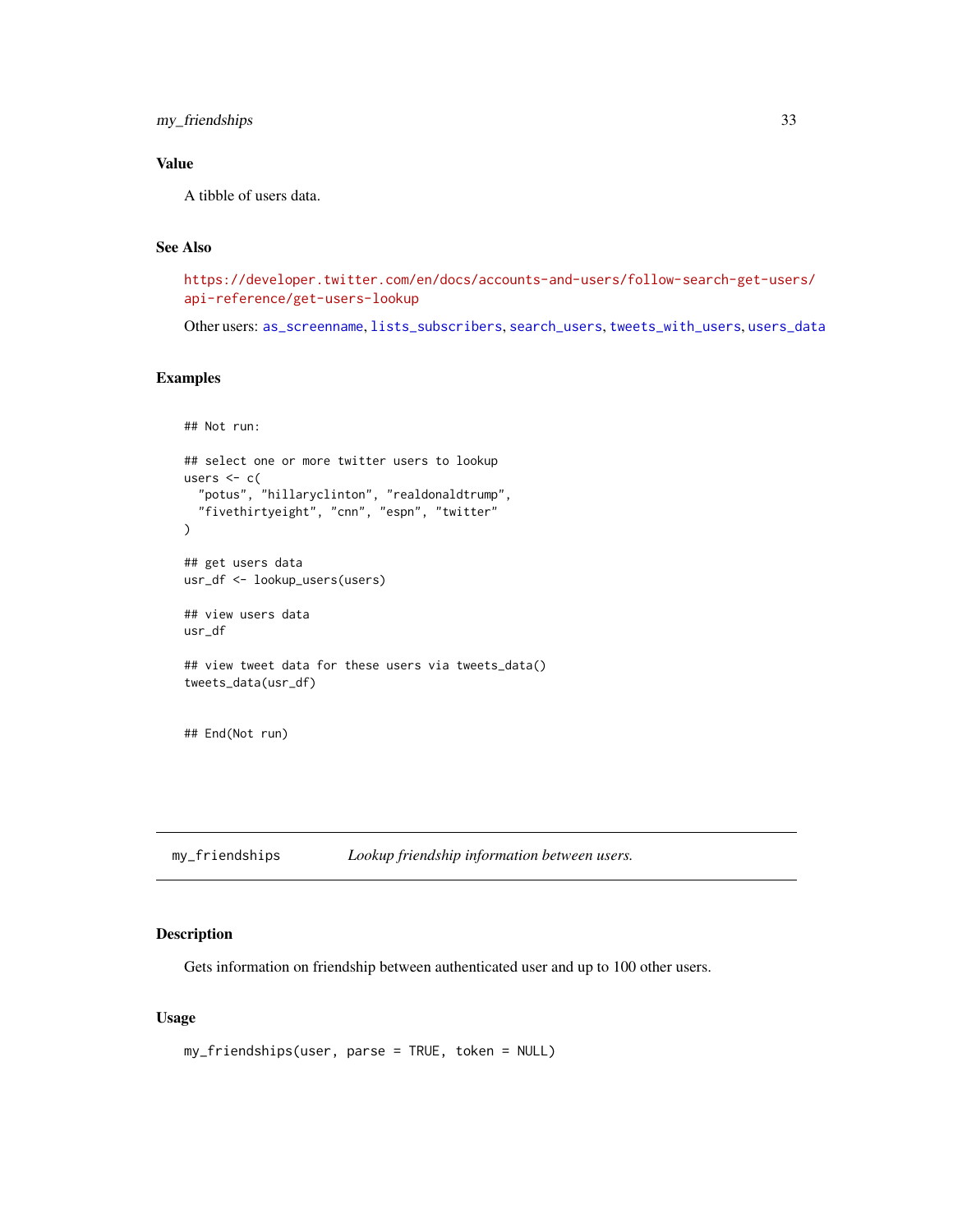#### <span id="page-33-0"></span>Arguments

| user  | Screen name or user id of target user.                                                                                                                                                                                                    |
|-------|-------------------------------------------------------------------------------------------------------------------------------------------------------------------------------------------------------------------------------------------|
| parse | Logical indicating whether to return parsed data frame. Defaults to true.                                                                                                                                                                 |
| token | OAuth token. By default token = NULL fetches a non-exhausted token from<br>an environment variable. Find instructions on how to create tokens and setup an<br>environment variable in the tokens vignette (in r, send?tokens to console). |

# Value

Data frame converted form returned JSON object. If parse is not true, the HTTP response object is returned instead.

# See Also

Other friends: [lookup\\_friendships](#page-29-1)

<span id="page-33-1"></span>next\_cursor *next\_cursor/max\_id*

#### Description

Method for returning next value (used to request next page or results) object returned from Twitter APIs.

#### Usage

```
next_cursor(x)
```
 $max_id(x)$ 

# Arguments

x Data object returned by Twitter API.

#### Value

Character string of next cursor value used to retrieved the next page of results. This should be used to resume data collection efforts that were interrupted by API rate limits. Modify previous data request function by entering the returned value from next\_cursor for the page argument.

# See Also

Other ids: [get\\_followers](#page-10-1), [get\\_friends](#page-12-1) Other extractors: [tweets\\_data](#page-55-1), [users\\_data](#page-57-1)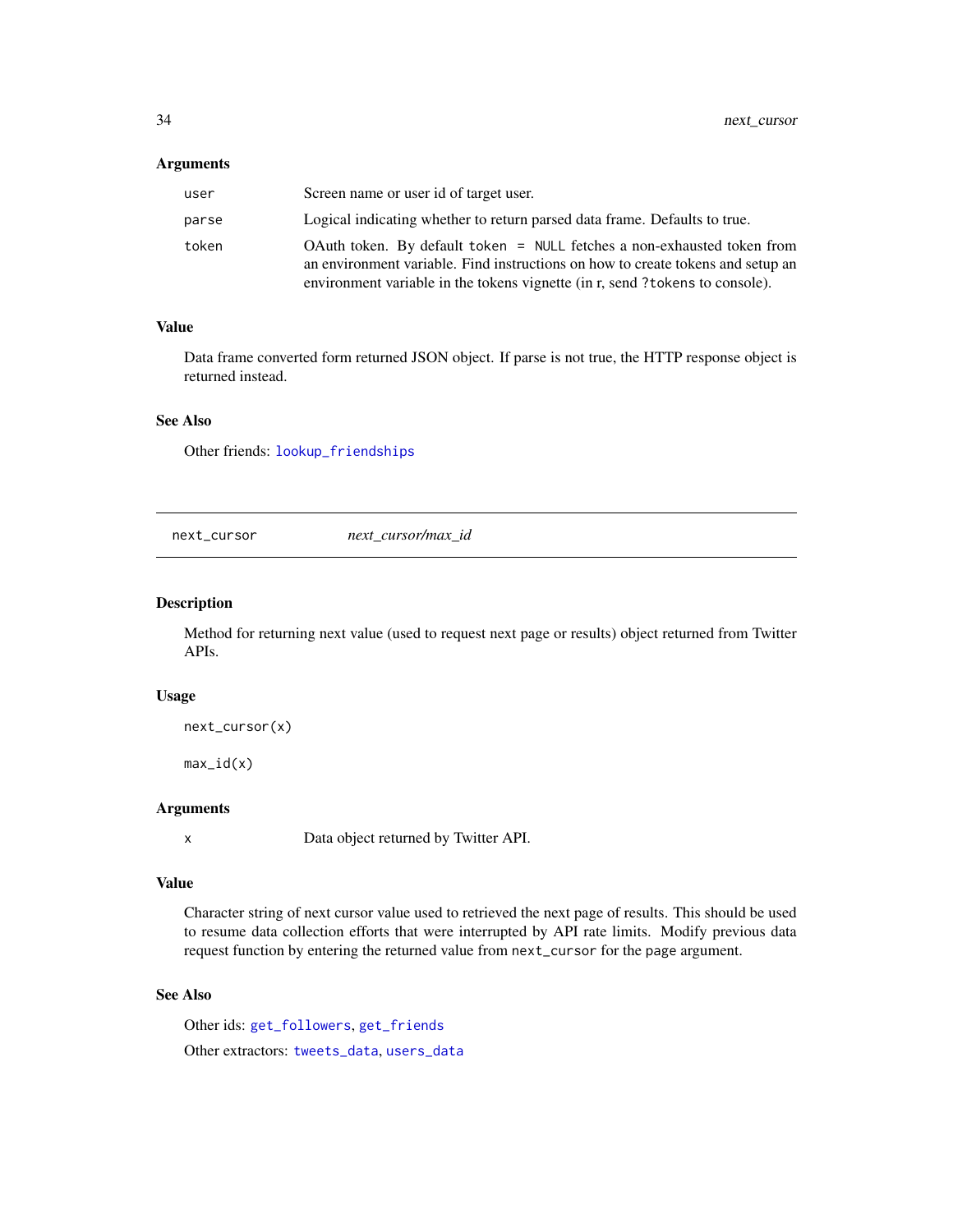# <span id="page-34-0"></span>parse\_stream 35

#### Examples

## Not run:

```
## Retrieve user ids of accounts following POTUS
f1 <- get_followers("potus", n = 75000)
## store next_cursor in page
page <- next_cursor(f1)
## max. number of ids returned by one token is 75,000 every 15
## minutes, so you'll need to wait a bit before collecting the
## next batch of ids
sys.Sleep(15 * 60) ## Suspend execution of R expressions for 15 mins
## Use the page value returned from \code{next_cursor} to continue
## where you left off.
f2 \leq - get_followers("potus", n = 75000, page = page)
## combine
f <- do.call("rbind", list(f1, f2))
## count rows
nrow(f)
## End(Not run)
```
<span id="page-34-1"></span>parse\_stream *Converts Twitter stream data (JSON file) into parsed data frame.*

# Description

Converts Twitter stream data (JSON file) into parsed data frame.

# Usage

```
parse_stream(path, ...)
```
# Arguments

| path     | Character, name of JSON file with data collected by stream_tweets. |
|----------|--------------------------------------------------------------------|
| $\cdots$ | Other arguments passed on to internal data from stream function.   |

# Value

A tbl of tweets data with attribute of users data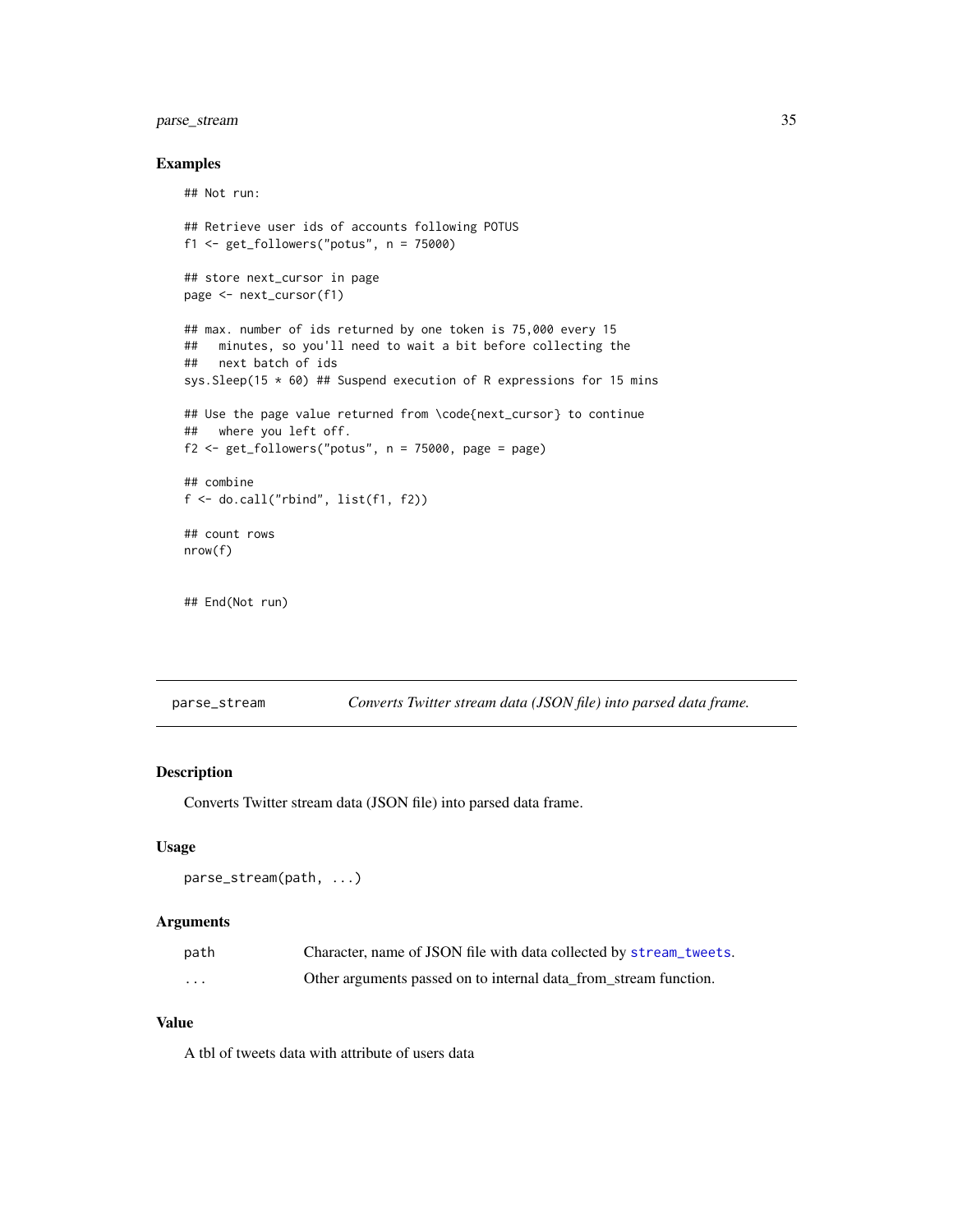# See Also

Other stream tweets: [stream\\_tweets](#page-48-1)

# Examples

```
## Not run:
## run and save stream to JSON file
stream_tweets(
  "the, a, an, and", timeout = 60,
  file_name = "theaanand.json",
  parse = FALSE
\mathcal{L}## parse stream file into tibble data frame
rt <- parse_stream("theaanand.json")
## End(Not run)
```
plain\_tweets *Clean up character vector (tweets) to more of a plain text.*

# Description

Clean up character vector (tweets) to more of a plain text.

# Usage

plain\_tweets(x)

#### Arguments

x The desired character vector or data frame/list with named column/element "text" to be cleaned and processed.

# Value

Data reformatted with ascii encoding and normal ampersands and without URL links, line breaks, fancy spaces/tabs, fancy apostrophes,

<span id="page-35-0"></span>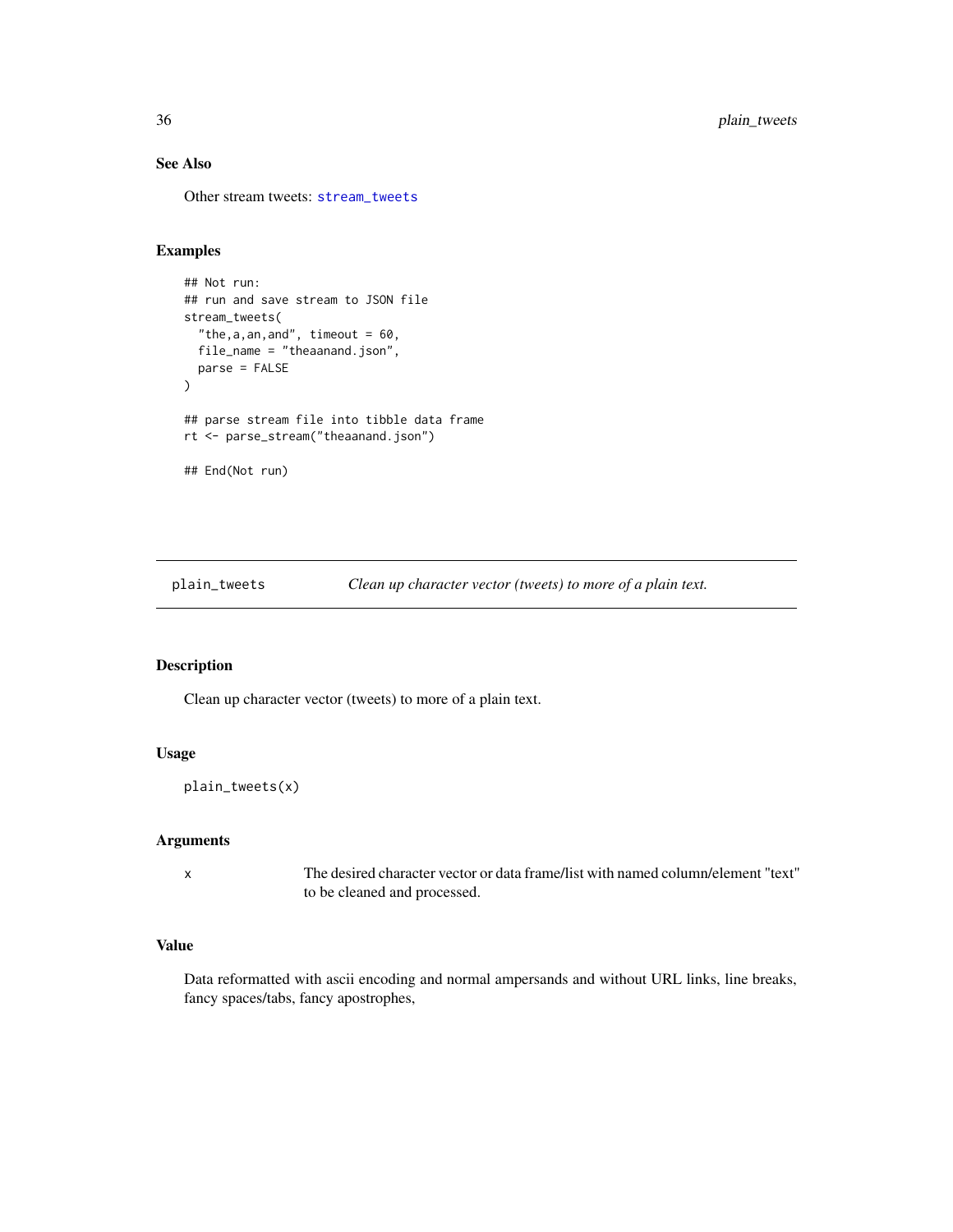# <span id="page-36-2"></span><span id="page-36-0"></span>Description

Favorites target status id.

# Usage

```
post_favorite(status_id, destroy = FALSE, include_entities = FALSE,
  token = NULL)
```
# Arguments

| status_id        | Status id of target tweet.                                                                                 |
|------------------|------------------------------------------------------------------------------------------------------------|
| destroy          | Logical indicating whether to post (add) or remove (delete) target tweet as fa-<br>vorite.                 |
| include_entities |                                                                                                            |
|                  | Logical indicating whether to include entities object in return.                                           |
| token            | OAuth token. By default token = NULL fetches a non-exhausted token from an<br>environment variable tokens. |

# See Also

Other post: [post\\_follow](#page-36-1), [post\\_friendship](#page-37-1), [post\\_tweet](#page-38-1)

# Examples

```
## Not run:
rt <- search_tweets("rstats")
r <- lapply(rt$user_id, post_favorite)
```
## End(Not run)

<span id="page-36-1"></span>post\_follow *Follows target twitter user.*

# Description

Follows target twitter user.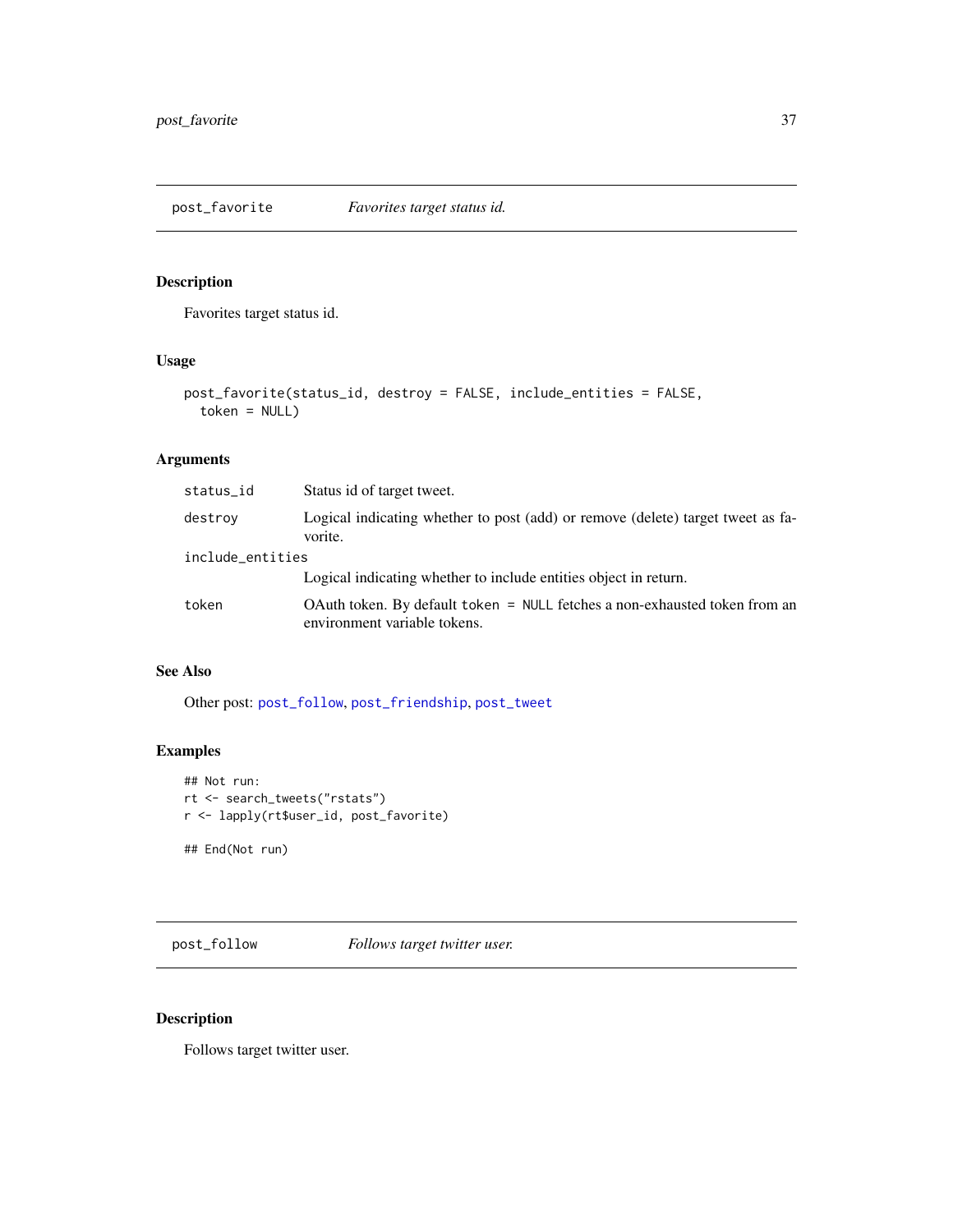### <span id="page-37-0"></span>Usage

```
post_follow(user, destroy = FALSE, mute = FALSE, notify = FALSE,
  retweets = TRUE, token = NULL)
post_unfollow_user(user, token = NULL)
```

```
post_mute(user, token = NULL)
```
# Arguments

| user     | Screen name or user id of target user.                                                                                      |
|----------|-----------------------------------------------------------------------------------------------------------------------------|
| destrov  | Logical indicating whether to post (add) or remove (delete) target tweet as fa-<br>vorite.                                  |
| mute     | Logical indicating whether to mute the intended friend (you must already be<br>following this account prior to muting them) |
| notify   | Logical indicating whether to enable notifications for target user. Defaults to<br>false.                                   |
| retweets | Logical indicating whether to enable retweets for target user. Defaults to true.                                            |
| token    | OAuth token. By default token = NULL fetches a non-exhausted token from an<br>environment variable tokens.                  |

# See Also

Other post: [post\\_favorite](#page-36-2), [post\\_friendship](#page-37-1), [post\\_tweet](#page-38-1)

# Examples

```
## Not run:
post_follow("BarackObama")
```
## End(Not run)

<span id="page-37-1"></span>post\_friendship *Updates friendship notifications and retweet abilities.*

# Description

Updates friendship notifications and retweet abilities.

```
post_friendship(user, device = FALSE, retweets = FALSE, token = NULL)
```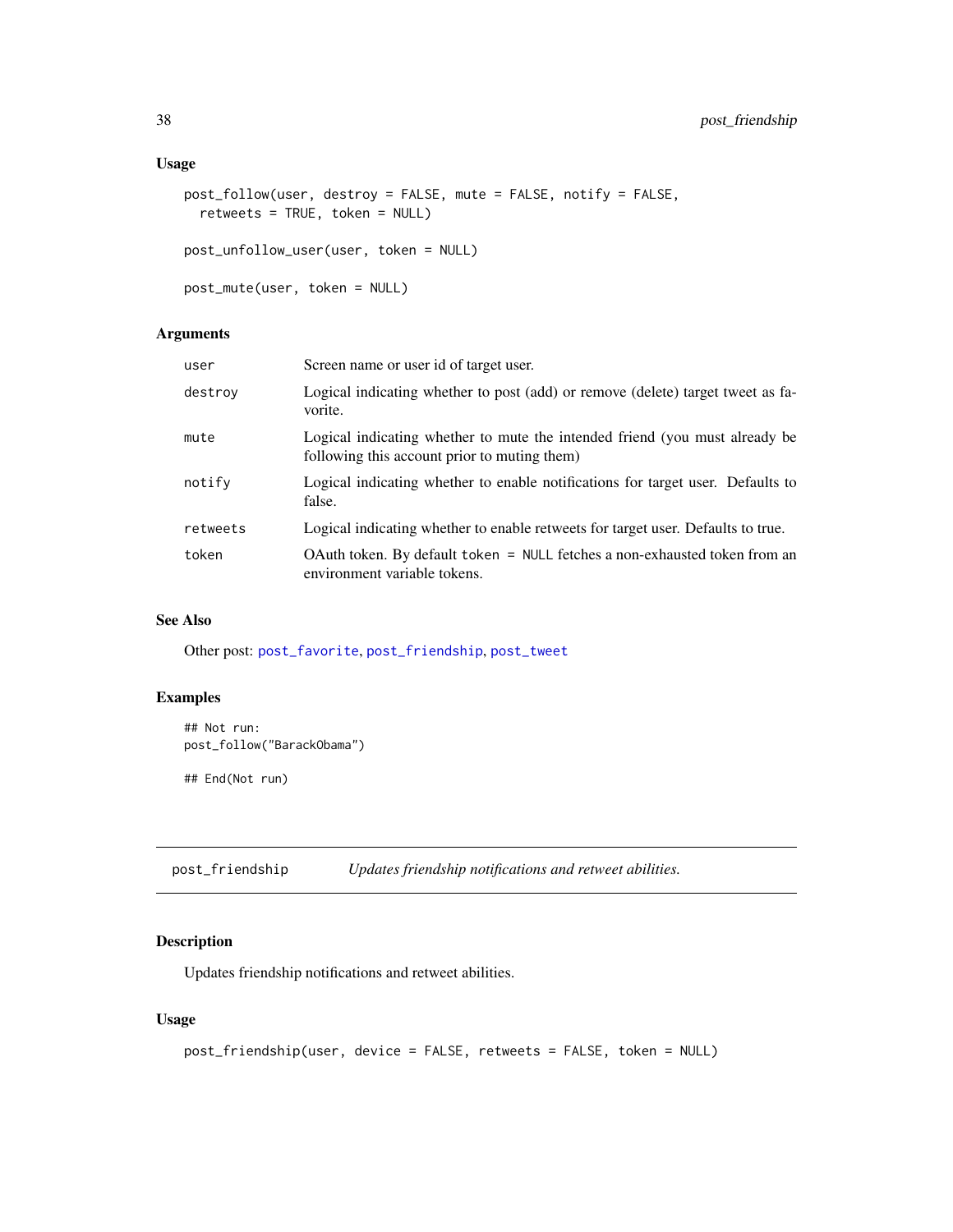# <span id="page-38-0"></span>post\_message 39

# Arguments

| user     | Screen name or user id of target user.                                                                                 |
|----------|------------------------------------------------------------------------------------------------------------------------|
| device   | Logical indicating whether to enable or disable device notifications from target<br>user behaviors. Defaults to false. |
| retweets | Logical indicating whether to enable or disable retweets from target user behav-<br>iors. Defaults to false.           |
| token    | OAuth token. By default token = NULL fetches a non-exhausted token from an<br>environment variable tokens.             |

#### See Also

Other post: [post\\_favorite](#page-36-2), [post\\_follow](#page-36-1), [post\\_tweet](#page-38-1)

| Posts direct message from user's Twitter account<br>post_message |  |
|------------------------------------------------------------------|--|
|------------------------------------------------------------------|--|

# Description

Posts direct message from user's Twitter account

#### Usage

```
post_message(text, user, media = NULL, token = NULL)
```
# Arguments

| text  | Character, text of message.                                                                                |
|-------|------------------------------------------------------------------------------------------------------------|
| user  | Screen name or user ID of message target.                                                                  |
| media | File path to image or video media to be included in tweet.                                                 |
| token | OAuth token. By default token = NULL fetches a non-exhausted token from an<br>environment variable tokens. |

<span id="page-38-1"></span>post\_tweet *Posts status update to user's Twitter account*

# Description

Posts status update to user's Twitter account

```
post_tweet(status = "my first rtweet #rstats", media = NULL, token = NULL,
  in_reply_to_status_id = NULL)
```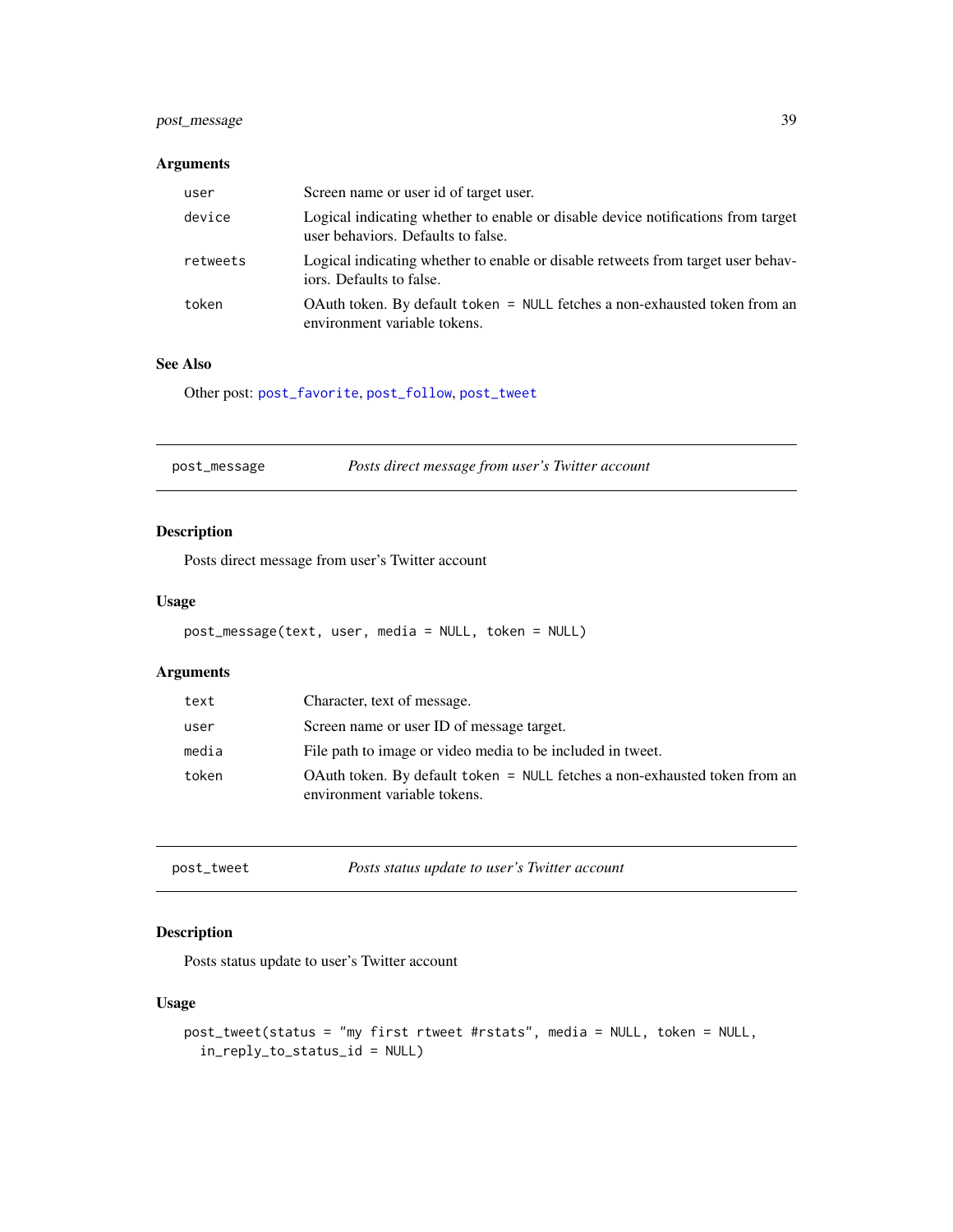#### <span id="page-39-0"></span>Arguments

| status                | Character, tweet status. Must be 140 characters or less.                                                                                                                                                             |  |
|-----------------------|----------------------------------------------------------------------------------------------------------------------------------------------------------------------------------------------------------------------|--|
| media                 | File path to image or video media to be included in tweet.                                                                                                                                                           |  |
| token                 | OAuth token. By default token = $NULL$ fetches a non-exhausted token from an<br>environment variable tokens.                                                                                                         |  |
| in_reply_to_status_id |                                                                                                                                                                                                                      |  |
|                       | Status ID of tweet to which you'd like to reply. Note: in line with the Twit-<br>ter API, this parameter is ignored unless the author of the tweet this parameter<br>references is mentioned within the status text. |  |

#### See Also

Other post: [post\\_favorite](#page-36-2), [post\\_follow](#page-36-1), [post\\_friendship](#page-37-1)

# Examples

```
## Not run:
x < - rnorm(300)
y \le -x + \text{rnorm}(300, 0, .75)col <- c(rep("#002244aa", 50), rep("#440000aa", 50))
bg <- c(rep("#6699ffaa", 50), rep("#dd6666aa", 50))
tmp <- tempfile(fileext = "png")
png(tmp, 6, 6, "in", res = 127.5)
par(tcl = -.15, family = "Inconsolata",
    font.main = 2, bty = "n", xaxt = "l", yaxt = "l",
    bg = "#f0f0f0", mar = c(3, 3, 2, 1.5))plot(x, y, xlab = NULL, ylab = NULL, pch = 21, cex = 1,bg = bg, col = col,
     main = "This image was uploaded by rtweet")
grid(8, lwd = .15, lty = 2, col = "#00000088")
dev.off()
browseURL(tmp)
post_tweet(".Call(\"oops\", ...)",
          media = tmp)# example of replying within a thread
post_tweet(status="first in a thread")
my_timeline <- get_timeline(self_user_name, n=1, token=twitter_token)
reply_id <- my_timeline[1,]$status_id
post_tweet(status="second in the thread", in_reply_to_status_id=reply_id)
## End(Not run)
```
<span id="page-39-1"></span>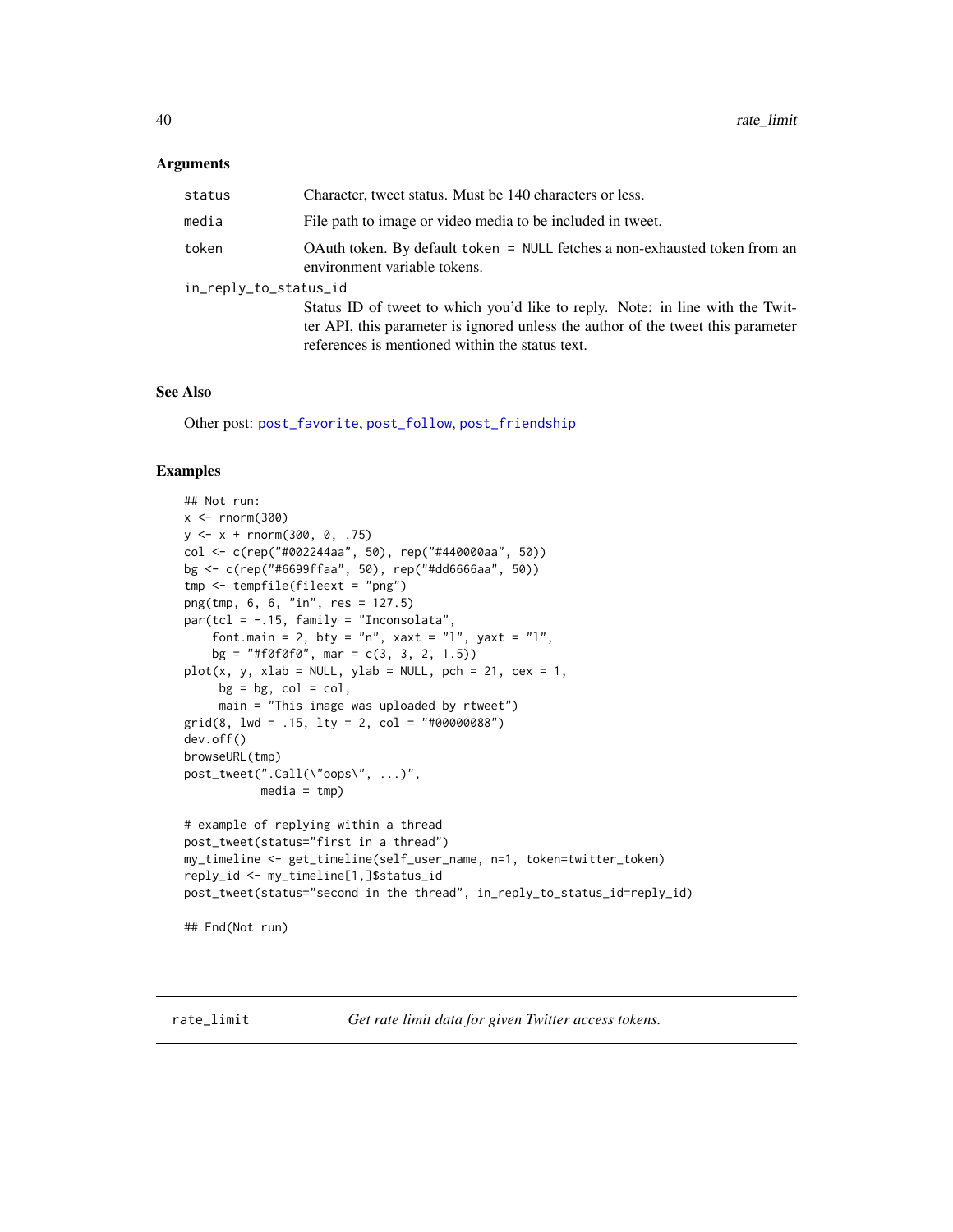#### <span id="page-40-0"></span>rate\_limit 41

#### Description

Returns rate limit information for one or more Twitter tokens, optionally filtered by rtweet function or specific Twitter API path(s)

#### Usage

rate\_limit(token = NULL, query = NULL, parse = TRUE) rate\_limits(token = NULL, query = NULL, parse = TRUE)

#### Arguments

| token | One or more OAuth tokens. By default token = NULL fetches a non-exhausted<br>token from an environment variable. Find instructions on how to create tokens<br>and setup an environment variable in the tokens vignette (in r, send ? tokens to<br>console).                                                                                                                                                                                                                                                                            |
|-------|----------------------------------------------------------------------------------------------------------------------------------------------------------------------------------------------------------------------------------------------------------------------------------------------------------------------------------------------------------------------------------------------------------------------------------------------------------------------------------------------------------------------------------------|
| query | Specific API (path) or a character function name, e.g., query $=$ "get_timelines",<br>used to subset the returned data. If null, this function returns entire rate limit<br>request object as a tibble data frame. Otherwise, query returns specific values<br>matching the query of interest; e.g., query $=$ "lookup/users" returns remaining<br>limit for user lookup requests; type = "followers/ids" returns remaining limit for<br>follower id requests; type = "friends/ids" returns remaining limit for friend id<br>requests. |
| parse | Logical indicating whether to parse response object into a data frame.                                                                                                                                                                                                                                                                                                                                                                                                                                                                 |

#### Details

If multiple tokens are provided, this function will return the names of the associated [token] applications as new variable (column) or as a named element (if parse = FALSE).

# Value

Tibble data frame with rate limit information pertaining to the limit (max allowed), remaining (specific to token), reset (minutes until reset), and reset\_at (time of rate limit reset). If query is specified, only relevant rows are returned.

#### See Also

[https://developer.twitter.com/en/docs/developer-utilities/rate-limit-status/api](https://developer.twitter.com/en/docs/developer-utilities/rate-limit-status/api-reference/get-application-rate_limit_status)-reference/ [get-application-rate\\_limit\\_status](https://developer.twitter.com/en/docs/developer-utilities/rate-limit-status/api-reference/get-application-rate_limit_status)

Other tokens: [create\\_token](#page-4-1), [get\\_tokens](#page-18-1)

# Examples

## Not run:

## get all rate\_limit information for default token rate\_limit()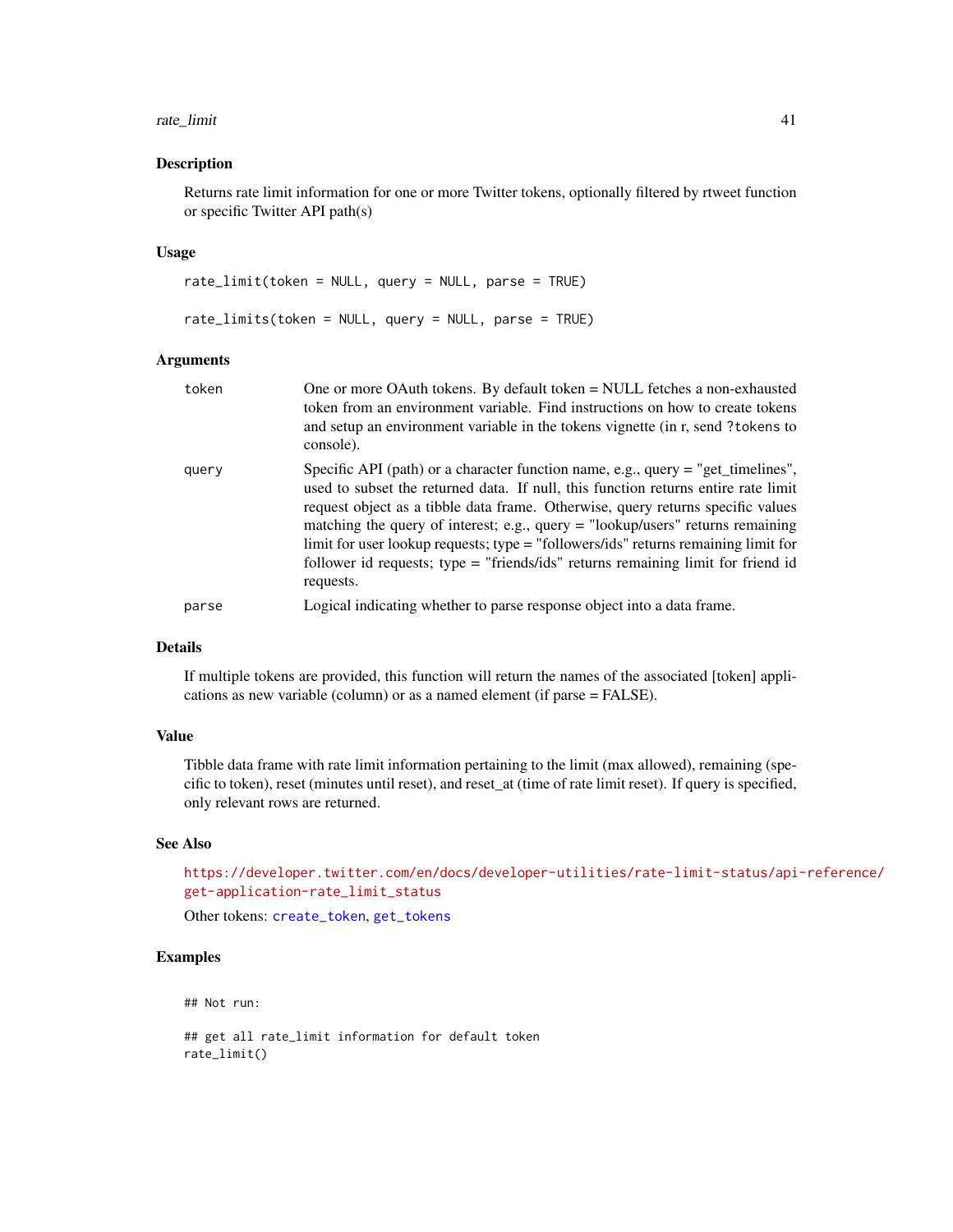```
## get rate limit info for API used in lookup_statuses
rate_limit("lookup_statuses")
## get rate limit info for specific token
token <- get_tokens()
rate_limit(token)
rate_limit(token, "search_tweets")
```
## End(Not run)

read\_twitter\_csv *Read comma separated value Twitter data.*

# Description

Reads Twitter data that was previously saved as a CSV file.

#### Usage

```
read_twitter_csv(file)
```
# Arguments

file Name of CSV file.

#### Value

A tbl data frame of Twitter data

# Examples

```
## Not run:
```

```
## read in data.csv
rt <- read_twitter_csv("data.csv")
```
## End(Not run)

<span id="page-41-0"></span>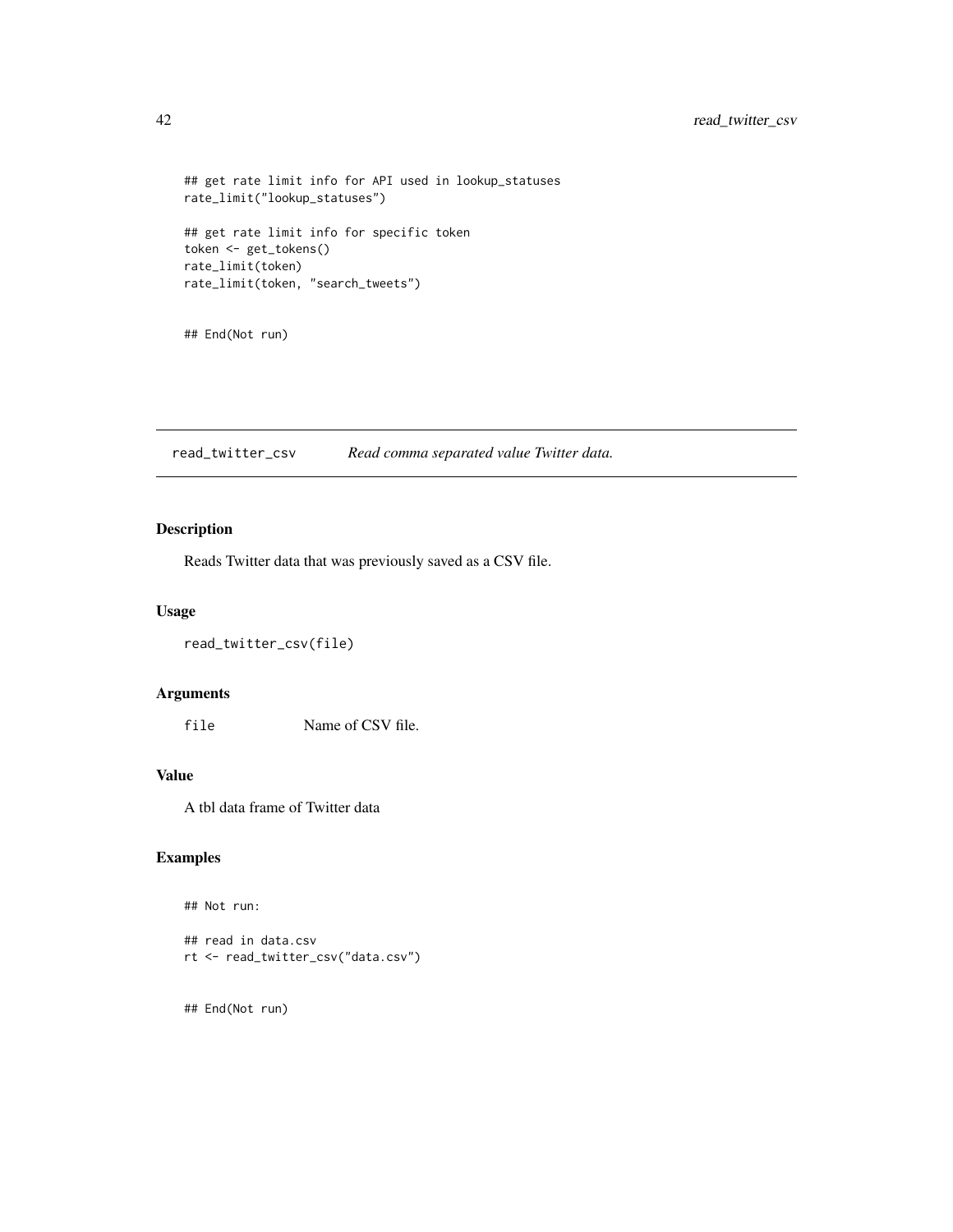<span id="page-42-0"></span>

# Description

Saves tweets and users data as CSV files.

# Usage

```
save\_as\_csv(x, file_name, prepend\_ids = TRUE, na = "",fileEncoding = "UTF-8")
```
# Arguments

| $\mathsf{x}$ | Data table to be saved (tweets or user object) generated via rtweet function like<br>search_tweets. If x is a list object containing both tweets and users data (which<br>is currently the output for many of the rtweet functions), then a CSV file is cre-<br>ated and saved for each object using the file_name provided as a base–e.g, if<br>x is a list object from search_tweets with file_name $=$ "election", this function<br>will save both the tweets data ("election.tweets.csv") and the user data ("elec-<br>tion.users.csv"). If not included in file_name, the CSV extension will be added<br>when writing file to disk. |
|--------------|------------------------------------------------------------------------------------------------------------------------------------------------------------------------------------------------------------------------------------------------------------------------------------------------------------------------------------------------------------------------------------------------------------------------------------------------------------------------------------------------------------------------------------------------------------------------------------------------------------------------------------------|
| file_name    | Path/file name where object(s) is to be saved. If object includes both tweets and<br>users data then provided file_name will be used as base for the two saved files.<br>For example, file_name = "election", would save files as "election.tweets.csv"<br>and "election.users.csv".                                                                                                                                                                                                                                                                                                                                                     |
| prepend_ids  | Logical indicating whether to prepend an "x" before all Twitter IDs (for users,<br>statuses, lists, etc.). It's recommended when saving to CSV as these values<br>otherwise get treated as numeric and as a result the values are often less precise<br>due to rounding or other class-related quirks. Defaults to true.                                                                                                                                                                                                                                                                                                                 |
| na           | Value to be used for missing (NA)s. Defaults to empty character, "".                                                                                                                                                                                                                                                                                                                                                                                                                                                                                                                                                                     |
| fileEncoding | Encoding to be used when saving to CSV. defaults to "UTF-8".                                                                                                                                                                                                                                                                                                                                                                                                                                                                                                                                                                             |

<span id="page-42-1"></span>search\_tweets *Get tweets data on statuses identified via search query.*

# Description

Returns Twitter statuses matching a user provided search query. ONLY RETURNS DATA FROM THE PAST 6-9 DAYS. To return more than 18,000 statuses in a single call, set "retryonratelimit" to TRUE.

search\_tweets2 Passes all arguments to search\_tweets. Returns data from one OR MORE search queries.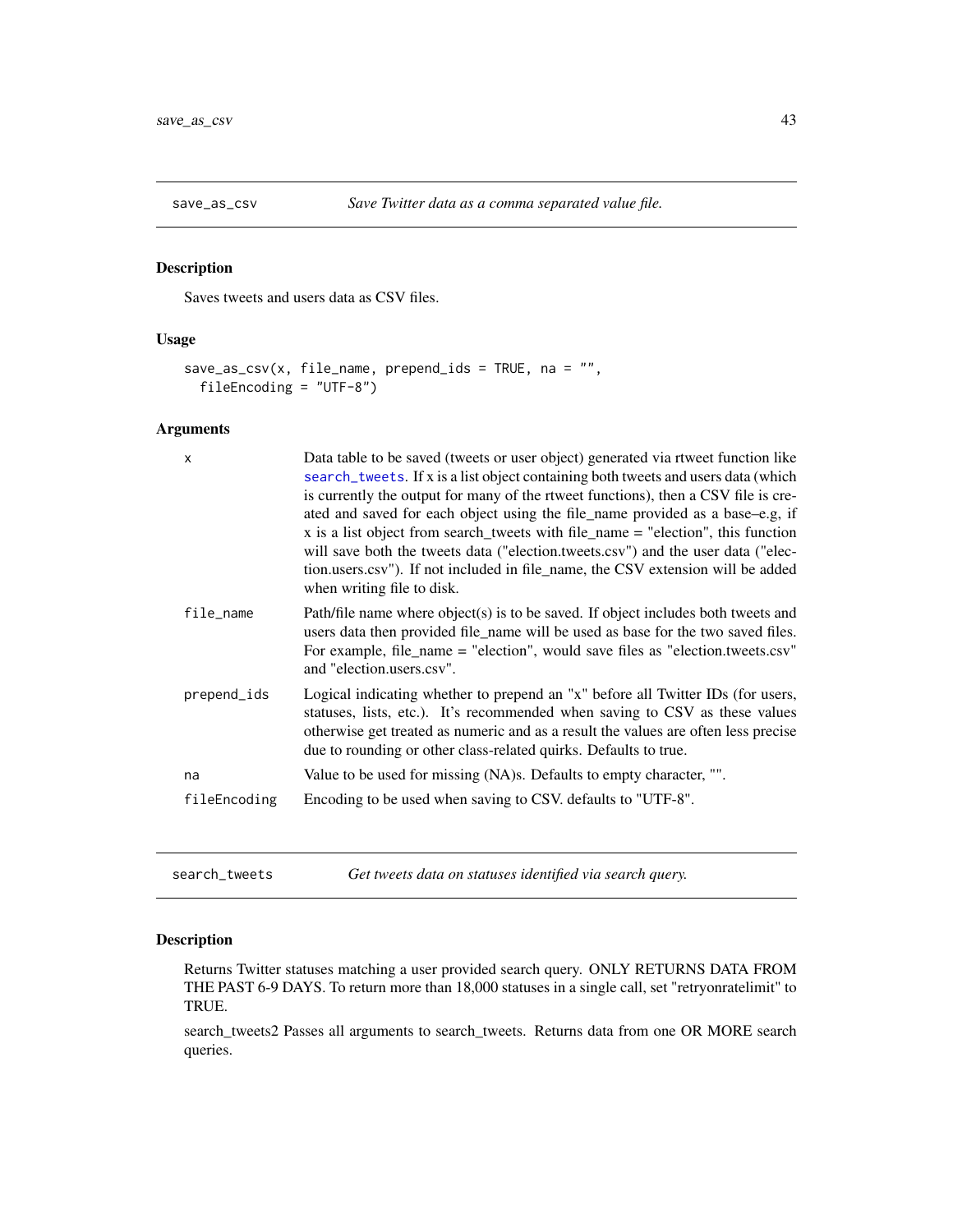# Usage

```
search_tweets(q, n = 100, type = "recent", include_rts = TRUE,
  geocode = NULL, max_id = NULL, parse = TRUE, token = NULL,
 retryonratelimit = FALSE, verbose = TRUE, ...)
```
search\_tweets2(...)

# Arguments

| q           | Query to be searched, used to filter and select tweets to return from Twitter's<br>REST API. Must be a character string not to exceed maximum of 500 characters.<br>Spaces behave like boolean "AND" operator. To search for tweets containing<br>at least one of multiple possible terms, separate each search term with spaces<br>and "OR" (in caps). For example, the search $q =$ "data science" looks for<br>tweets containing both "data" and "science" anywhere located anywhere in the<br>tweets and in any order. When "OR" is entered between search terms, query =<br>"data OR science", Twitter's REST API should return any tweet that contains<br>either "data" or "science." It is also possible to search for exact phrases using<br>double quotes. To do this, either wrap single quotes around a search query using<br>double quotes, e.g., $q =$ "data science" or escape each internal double<br>quote with a single backslash, e.g., $q = "\\d$ data science $\\d$ ". |
|-------------|--------------------------------------------------------------------------------------------------------------------------------------------------------------------------------------------------------------------------------------------------------------------------------------------------------------------------------------------------------------------------------------------------------------------------------------------------------------------------------------------------------------------------------------------------------------------------------------------------------------------------------------------------------------------------------------------------------------------------------------------------------------------------------------------------------------------------------------------------------------------------------------------------------------------------------------------------------------------------------------------|
| n           | Integer, specifying the total number of desired tweets to return. Defaults to 100.<br>Maximum number of tweets returned from a single token is 18,000. To return<br>more than 18,000 tweets, users are encouraged to set retryonratelimit to<br>TRUE. See details for more information.                                                                                                                                                                                                                                                                                                                                                                                                                                                                                                                                                                                                                                                                                                    |
| type        | Character string specifying which type of search results to return from Twitter's<br>REST API. The current default is type = "recent", other valid types include<br>type = "mixed" and type = "popular".                                                                                                                                                                                                                                                                                                                                                                                                                                                                                                                                                                                                                                                                                                                                                                                   |
| include_rts | Logical, indicating whether to include retweets in search results. Retweets are<br>classified as any tweet generated by Twitter's built-in "retweet" (recycle arrows)<br>function. These are distinct from quotes (retweets with additional text provided<br>from sender) or manual retweets (old school method of manually entering "RT"<br>into the text of one's tweets).                                                                                                                                                                                                                                                                                                                                                                                                                                                                                                                                                                                                               |
| geocode     | Geographical limiter of the template "latitude, longitude, radius" e.g., geocode =<br>"37.78,-122.40,1mi".                                                                                                                                                                                                                                                                                                                                                                                                                                                                                                                                                                                                                                                                                                                                                                                                                                                                                 |
| $max_id$    | Character string specifying the [oldest] status id beyond which search results<br>should resume returning. Especially useful large data returns that require mul-<br>tiple iterations interrupted by user time constraints. For searches exceeding<br>18,000 tweets, users are encouraged to take advantage of rtweet's internal au-<br>tomation procedures for waiting on rate limits by setting retryonratelimit<br>argument to TRUE. It some cases, it is possible that due to processing time and<br>rate limits, retrieving several million tweets can take several hours or even multi-<br>ple days. In these cases, it would likely be useful to leverage retryonratelimit<br>for sets of tweets and max_id to allow results to continue where previous efforts<br>left off.                                                                                                                                                                                                        |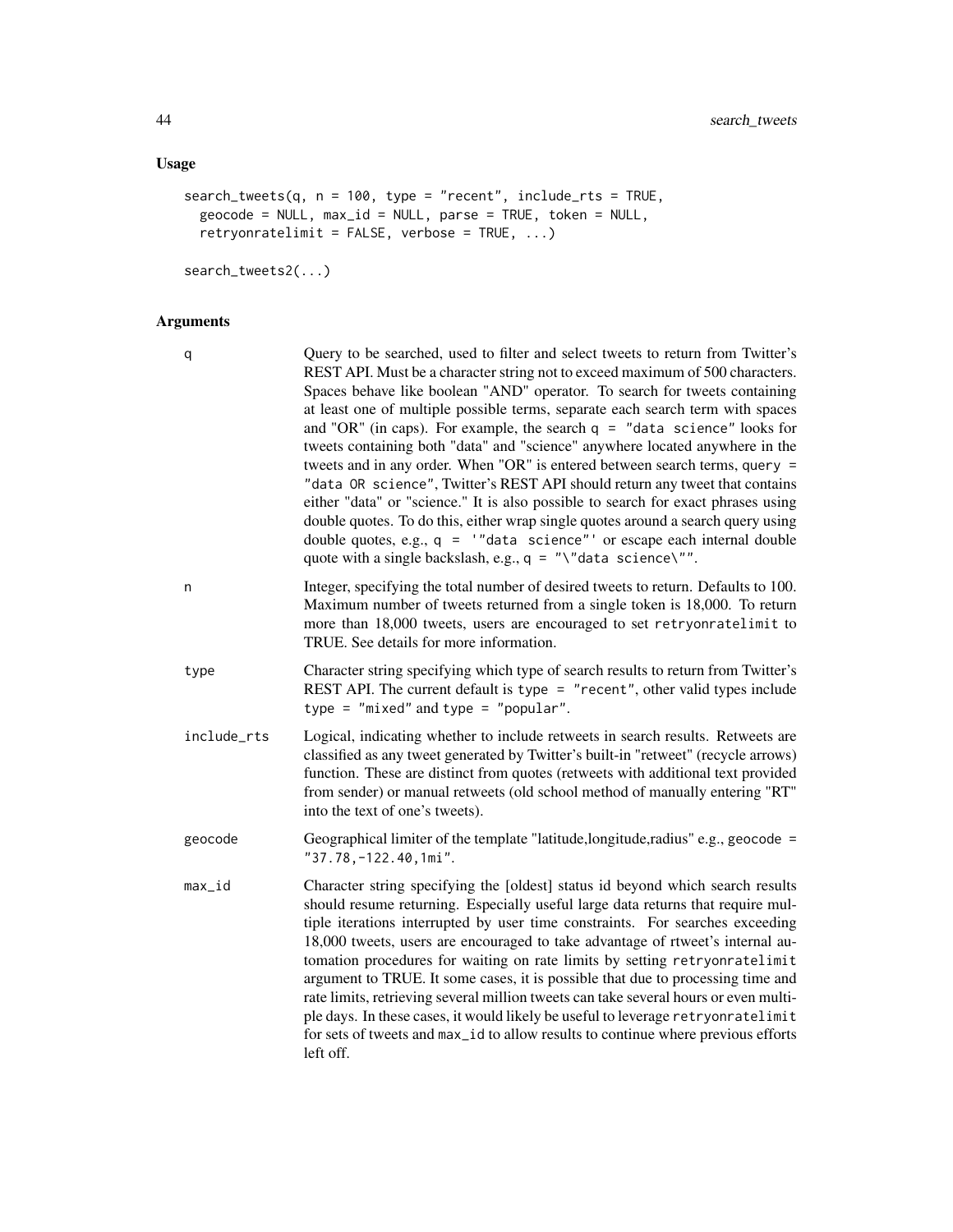| parse | Logical, indicating whether to return parsed data frame, if true, or nested list, if |
|-------|--------------------------------------------------------------------------------------|
|       | false. By default, parse = TRUE saves users from the wreck of time and frustra-      |
|       | tion associated with disentangling the nasty nested list returned from Twitter's     |
|       | API. As Twitter's APIs are subject to change, this argument would be especially      |
|       | useful when changes to Twitter's APIs affect performance of internal parsers.        |
|       | Setting parse = FALSE also ensures the maximum amount of possible infor-             |
|       | mation is returned. By default, the rtweet parse process returns nearly all bits of  |
|       | information returned from Twitter. However, users may occasionally encounter         |
|       | new or omitted variables. In these rare cases, the nested list object will be the    |
|       | only way to access these variables.                                                  |

token OAuth token. By default token = NULL fetches a non-exhausted token from an environment variable. Find instructions on how to create tokens and setup an environment variable in the tokens vignette (in r, send ?tokens to console).

#### retryonratelimit

Logical indicating whether to wait and retry when rate limited. This argument is only relevant if the desired return (n) exceeds the remaining limit of available requests (assuming no other searches have been conducted in the past 15 minutes, this limit is 18,000 tweets). Defaults to false. Set to TRUE to automate process of conducting big searches (i.e.,  $n > 18000$ ). For many search queries, esp. specific or specialized searches, there won't be more than 18,000 tweets to return. But for broad, generic, or popular topics, the total number of tweets within the REST window of time (7-10 days) can easily reach the millions.

- verbose Logical, indicating whether or not to include output processing/retrieval messages. Defaults to TRUE. For larger searches, messages include rough estimates for time remaining between searches. It should be noted, however, that these time estimates only describe the amount of time between searches and not the total time remaining. For large searches conducted with retryonratelimit set to TRUE, the estimated retrieval time can be estimated by dividing the number of requested tweets by 18,000 and then multiplying the quotient by 15 (token reset time, in minutes).
- ... Further arguments passed as query parameters in request sent to Twitter's REST API. To return only English language tweets, for example, use lang = "en". For more options see Twitter's API documentation.

# Details

Twitter API documentation recommends limiting searches to 10 keywords and operators. Complex queries may also produce API errors preventing recovery of information related to the query. It should also be noted Twitter's search API does not consist of an index of all Tweets. At the time of searching, the search API index includes between only 6-9 days of Tweets.

Number of tweets returned will often be less than what was specified by the user. This can happen because (a) the search query did not return many results (the search pool is already thinned out from the population of tweets to begin with), (b) because user hitting rate limit for a given token, or (c) of recent activity (either more tweets, which affect pagination in returned results or deletion of tweets). To return more than 18,000 tweets in a single call, users must set retryonratelimit argument to true. This method relies on updating the max\_id parameter and waiting for token rate limits to refresh between searches. As a result, it is possible to search for 50,000, 100,000, or even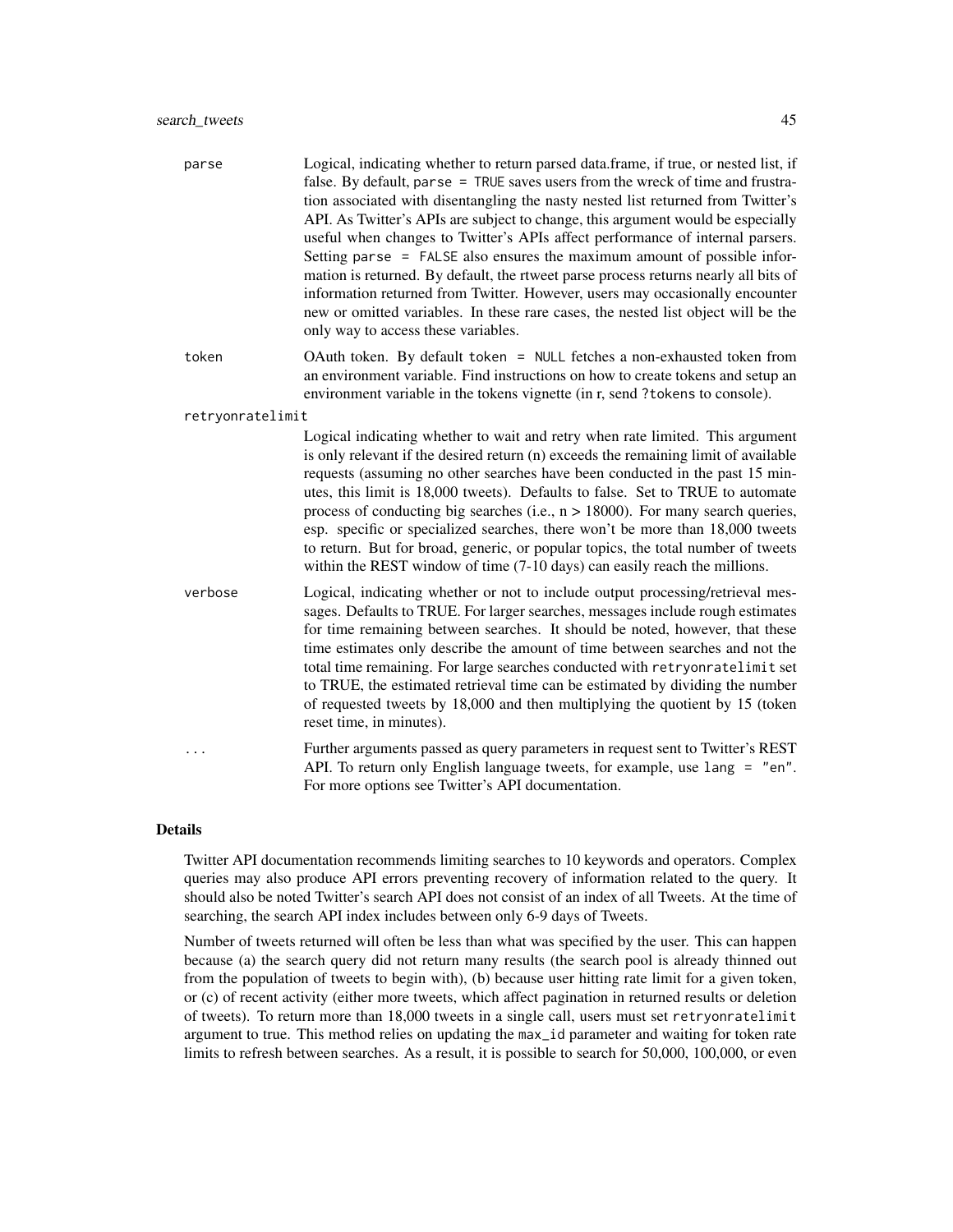<span id="page-45-0"></span>10,000,000 tweets, but these searches can take hours or even days. At these durations, it would not be uncommon for connections to timeout. Users are instead encouraged to breakup data retrieval into smaller chunks by leveraging retryonratelimit and then using the status id of the oldest tweet as the max\_id to resume searching where the previous efforts left off.

#### Value

List object with tweets and users each returned as a data frame.

A tbl data frame with additional "query" column.

#### See Also

```
https://developer.twitter.com/en/docs/tweets/search/api-reference/get-search-tweets
```

```
Other tweets: get_favorites, get_mentions, get_timeline, lists_statuses, lookup_statuses,
tweets_data, tweets_with_users
```
#### Examples

```
## Not run:
```

```
## search for 1000 tweets mentioning Hillary Clinton
hrc \le search_tweets(q = "hillaryclinton", n = 1000)
## data frame where each observation (row) is a different tweet
hrc
## users data also retrieved. can access it via users_data()
users_data(hrc)
## search for 1000 tweets in English
djt <- search_tweets(q = "realdonaldtrump", n = 1000, lang = "en")
## preview tweets data
djt
## preview users data
users_data(djt)
## exclude retweets
rt <- search_tweets("rstats", n = 500, include_rts = FALSE)
## perform search for lots of tweets
rt <- search_tweets(
  "trump OR president OR potus", n = 100000,
  retryonratelimit = TRUE
)
## plot time series of tweets frequency
ts\_plot(rt, by = "mins")
```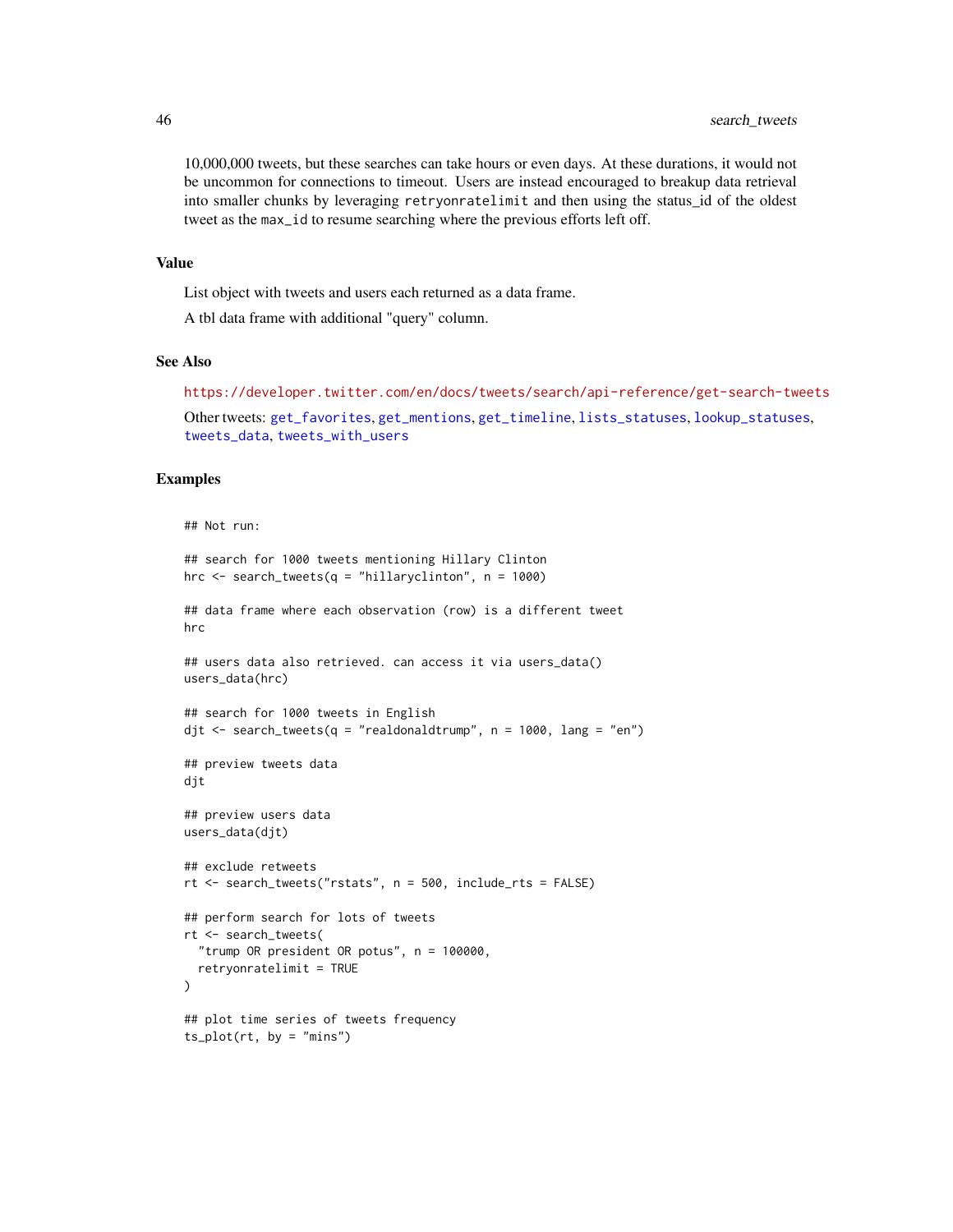```
## make multiple independent search queries
ds <- Map(
  "search_tweets",
 c("\"data science\"", "rstats OR python"),
  n = 1000
\mathcal{L}## bind by row whilst preserving users data
ds <- do_call_rbind(ds)
## preview tweets data
ds
## preview users data
users_data(ds)
## End(Not run)
## Not run:
## search using multilple queries
st2 <- search_tweets2(
  c("\"data science\"", "rstats OR python"),
  n = 500
\mathcal{L}## preview tweets data
st2
## preview users data
users_data(st2)
## check breakdown of results by search query
table(st2$query)
## End(Not run)
```
<span id="page-46-1"></span>

| search_users | Get users data on accounts identified via search query. |  |  |  |  |
|--------------|---------------------------------------------------------|--|--|--|--|
|--------------|---------------------------------------------------------|--|--|--|--|

#### Description

Returns data for up to 1,000 users matched by user provided search query.

```
search_users(q, n = 100, parse = TRUE, token = NULL, verbose = TRUE)
```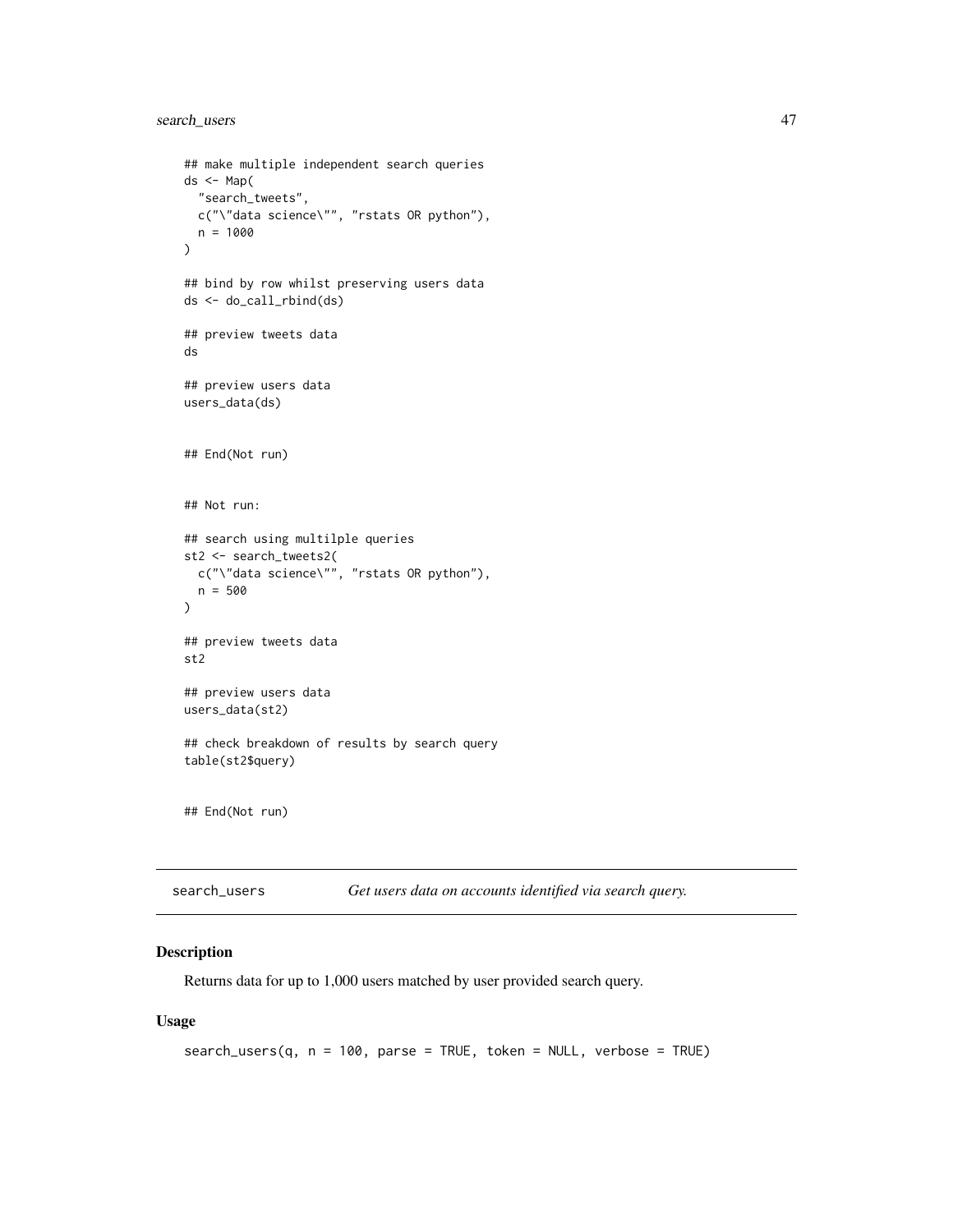# <span id="page-47-0"></span>Arguments

| q       | Query to be searched, used in filtering relevant tweets to return from Twitter's<br>REST API. Should be a character string not to exceed 500 characters maxi-<br>mum. Spaces are assumed to function like boolean "AND" operators. To search<br>for tweets including one of multiple possible terms, separate search terms with<br>spaces and the word "OR". For example, the search query = "data science"<br>searches for tweets using both "data" and "science" though the words can appear<br>anywhere and in any order in the tweet. However, when OR is added between<br>search terms, query = "data OR science", Twitter's REST API should return<br>any tweet that includes either "data" or "science" appearing in the tweets. At<br>this time, Twitter's users/search API does not allow complex searches or queries<br>targeting exact phrases as is allowed by search_tweets. |
|---------|-------------------------------------------------------------------------------------------------------------------------------------------------------------------------------------------------------------------------------------------------------------------------------------------------------------------------------------------------------------------------------------------------------------------------------------------------------------------------------------------------------------------------------------------------------------------------------------------------------------------------------------------------------------------------------------------------------------------------------------------------------------------------------------------------------------------------------------------------------------------------------------------|
| n       | Numeric, specifying the total number of desired users to return. Defaults to 100.<br>Maximum number of users returned from a single search is 1,000.                                                                                                                                                                                                                                                                                                                                                                                                                                                                                                                                                                                                                                                                                                                                      |
| parse   | Logical, indicating whether to return parsed (data.frames) or nested list object.<br>By default, parse = TRUE saves users from the time [and frustrations] associ-<br>ated with disentangling the Twitter API return objects.                                                                                                                                                                                                                                                                                                                                                                                                                                                                                                                                                                                                                                                             |
| token   | OAuth token. By default token = NULL fetches a non-exhausted token from<br>an environment variable. Find instructions on how to create tokens and setup an<br>environment variable in the tokens vignette (in r, send ?tokens to console).                                                                                                                                                                                                                                                                                                                                                                                                                                                                                                                                                                                                                                                |
| verbose | Logical, indicating whether or not to output processing/retrieval messages.                                                                                                                                                                                                                                                                                                                                                                                                                                                                                                                                                                                                                                                                                                                                                                                                               |

# Value

Data frame of users returned by query.

#### See Also

<https://dev.twitter.com/overview/documentation>

Other users: [as\\_screenname](#page-3-1), [lists\\_subscribers](#page-25-1), [lookup\\_users](#page-31-1), [tweets\\_with\\_users](#page-56-1), [users\\_data](#page-57-1)

# Examples

## Not run:

## search for 1000 tweets mentioning Hillary Clinton pc <- search\_users(q = "political communication", n = 1000) ## data frame where each observation (row) is a different user pc ## tweets data also retrieved. can access it via tweets\_data() users\_data(hrc)

## End(Not run)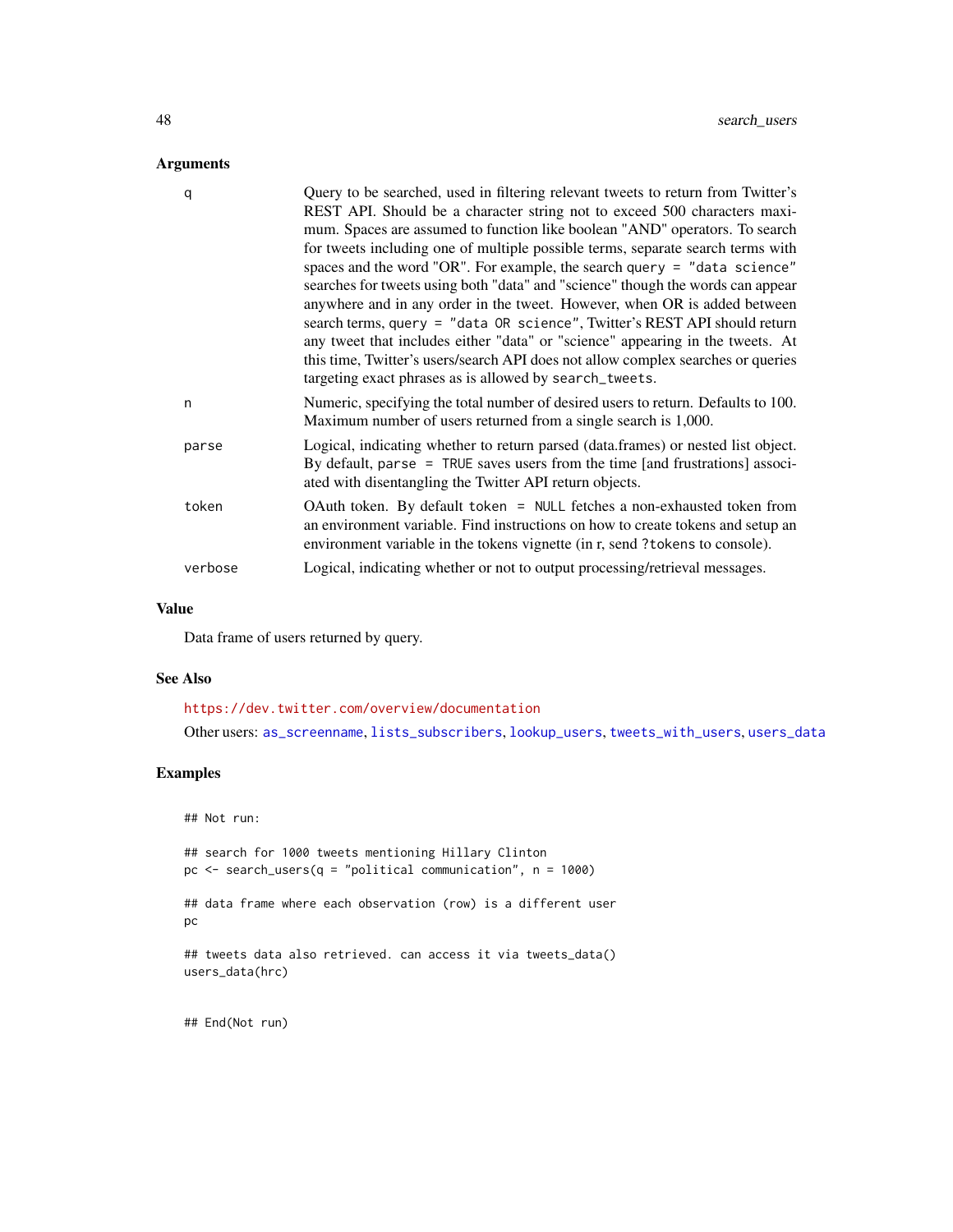<span id="page-48-0"></span>

#### Description

This data comes form a group of Twitter searches conducted at several times during the calendar year of 2017. The data are commonly observed words associated with 10 different languages, including c("ar", "en", "es", "fr", "in", "ja", "pt", "ru","tr", "und"). Variables include "word" (potential stop words), "lang" (two or three word code), and "p" (probability value associated with frequency position along a normal distribution with higher values meaning the word occurs more frequently and lower values meaning the words occur less frequently).

#### Usage

stopwordslangs

#### Format

A tibble with three variables and 24,000 observations

#### Examples

stopwordslangs

<span id="page-48-1"></span>stream\_tweets *Collect a live stream of Twitter data.*

# Description

Returns public statuses via one of the following four methods:

- 1. Sampling a small random sample of all publicly available tweets
- 2. Filtering via a search-like query (up to 400 keywords)
- 3. Tracking via vector of user ids (up to 5000 user\_ids)
- 4. Location via geo coordinates (1-360 degree location boxes)

Stream with hardwired reconnection method to ensure timeout integrity.

# Usage

```
stream_tweets(q = "", timeout = 30, parse = TRUE, token = NULL,
  file_name = NULL, verbose = TRUE, ...)
```
stream\_tweets2(..., dir = NULL, append = FALSE)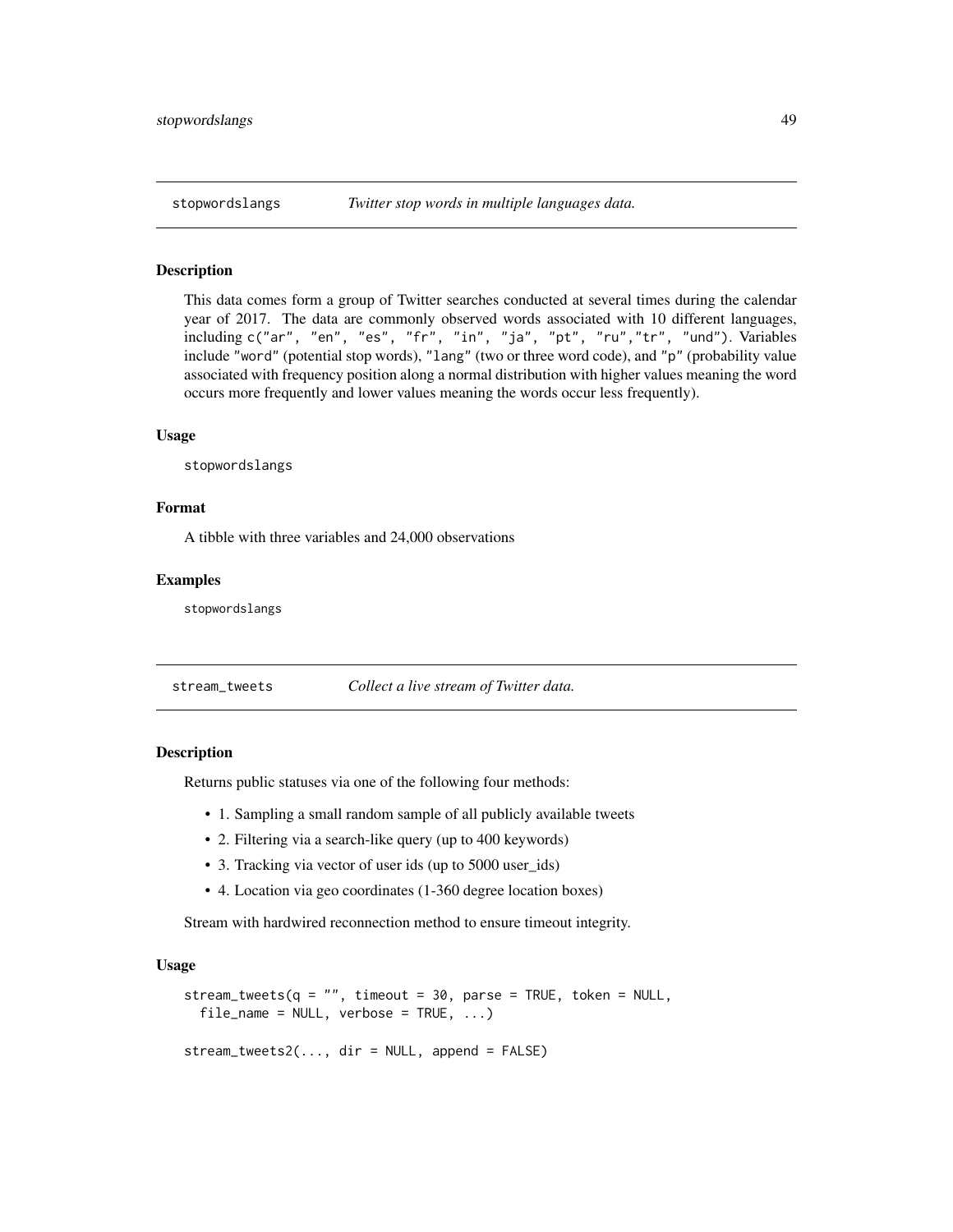# <span id="page-49-0"></span>Arguments

| q         | Query used to select and customize streaming collection method. There are four<br>possible methods. (1) The default, $q = "$ , returns a small random sample of all<br>publicly available Twitter statuses. (2) To filter by keyword, provide a comma<br>separated character string with the desired phrase(s) and keyword(s). (3) Track<br>users by providing a comma separated list of user IDs or screen names. (4)<br>Use four latitude/longitude bounding box points to stream by geo location. This<br>must be provided via a vector of length 4, e.g., c(-125, 26, -65, 49).      |
|-----------|------------------------------------------------------------------------------------------------------------------------------------------------------------------------------------------------------------------------------------------------------------------------------------------------------------------------------------------------------------------------------------------------------------------------------------------------------------------------------------------------------------------------------------------------------------------------------------------|
| timeout   | Numeric scalar specifying amount of time, in seconds, to leave connection open<br>while streaming/capturing tweets. By default, this is set to 30 seconds. To<br>stream indefinitely, use timeout = FALSE to ensure JSON file is not deleted<br>upon completion or timeout $=$ Inf.                                                                                                                                                                                                                                                                                                      |
| parse     | Logical, indicating whether to return parsed data. By default, parse = TRUE,<br>this function does the parsing for you. However, for larger streams, or for au-<br>tomated scripts designed to continuously collect data, this should be set to false<br>as the parsing process can eat up processing resources and time. For other uses,<br>setting parse to TRUE saves you from having to sort and parse the messy list<br>structure returned by Twitter. (Note: if you set parse to false, you can use the<br>parse_stream function to parse the JSON file at a later point in time.) |
| token     | OAuth token. By default token = NULL fetches a non-exhausted token from<br>an environment variable. Find instructions on how to create tokens and setup an<br>environment variable in the tokens vignette (in r, send ?tokens to console).                                                                                                                                                                                                                                                                                                                                               |
| file_name | Character with name of file. By default, a temporary file is created, tweets are<br>parsed and returned to parent environment, and the temporary file is deleted.                                                                                                                                                                                                                                                                                                                                                                                                                        |
| verbose   | Logical, indicating whether or not to include output processing/retrieval mes-<br>sages.                                                                                                                                                                                                                                                                                                                                                                                                                                                                                                 |
|           | Insert magical parameters, spell, or potion here. Or filter for tweets by language,<br>e.g., language = $"en".$                                                                                                                                                                                                                                                                                                                                                                                                                                                                          |
| dir       | Name of directory in which json files should be written. The default, NULL,<br>will create a timestamped "stream" folder in the current working directory. If a<br>dir name is provided that does not already exist, one will be created.                                                                                                                                                                                                                                                                                                                                                |
| append    | Logical indicating whether to append or overwrite file_name if the file already<br>exists. Defaults to FALSE, meaning this function will overwrite the preexisting<br>file_name (in other words, it will delete any old file with the same name as<br>file_name) meaning the data will be added as new lines to file if pre-existing.                                                                                                                                                                                                                                                    |

# Value

Tweets data returned as data frame with users data as attribute. Returns data as expected using original search\_tweets function.

# See Also

<https://stream.twitter.com/1.1/statuses/filter.json> Other stream tweets: [parse\\_stream](#page-34-1)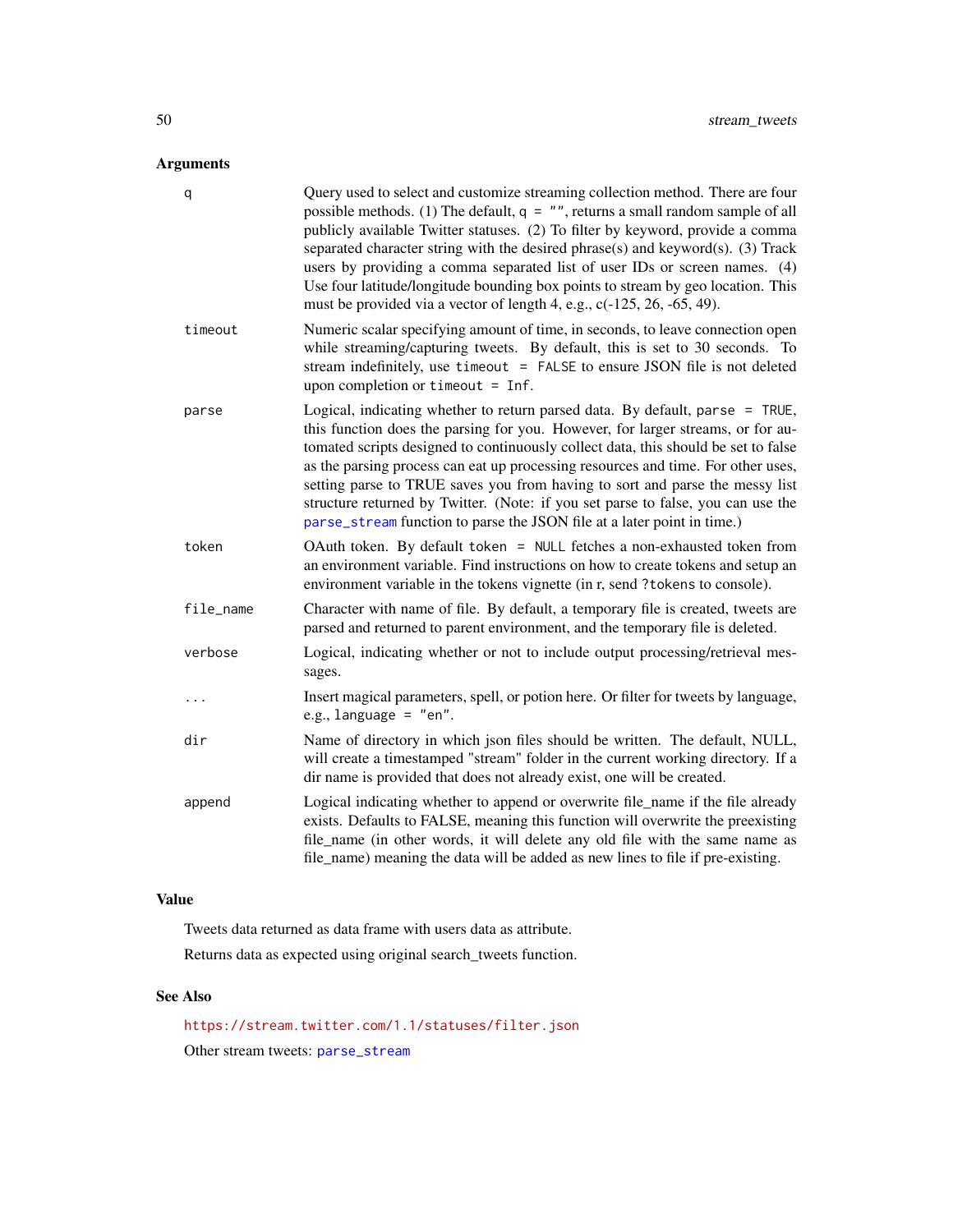# stream\_tweets 51

#### Examples

```
## Not run:
## stream tweets mentioning "election" for 90 seconds
e <- stream_tweets("election", timeout = 90)
## data frame where each observation (row) is a different tweet
e
## users data also retrieved, access it via users_data()
users_data(e)
## plot tweet frequency
ts_plot(e, "secs")
## stream tweets mentioning Obama for 30 seconds
djt <- stream_tweets("realdonaldtrump", timeout = 30)
## preview tweets data
djt
## get user IDs of people who mentioned trump
usrs <- users_data(djt)
## lookup users data
usrdat <- lookup_users(unique(usrs$user_id))
## preview users data
usrdat
## store large amount of tweets in files using continuous streams
## by default, stream_tweets() returns a random sample of all tweets
## leave the query field blank for the random sample of all tweets.
stream_tweets(
  timeout = (60 * 10),
  parse = FALSE,
  file_name = "tweets1"
)
stream_tweets(
 timeout = (60 * 10),
 parse = FALSE,
 file_name = "tweets2"
)
## parse tweets at a later time using parse_stream function
tw1 <- parse_stream("tweets1.json")
tw1
tw2 <- parse_stream("tweets2.json")
tw2
## streaming tweets by specifying lat/long coordinates
```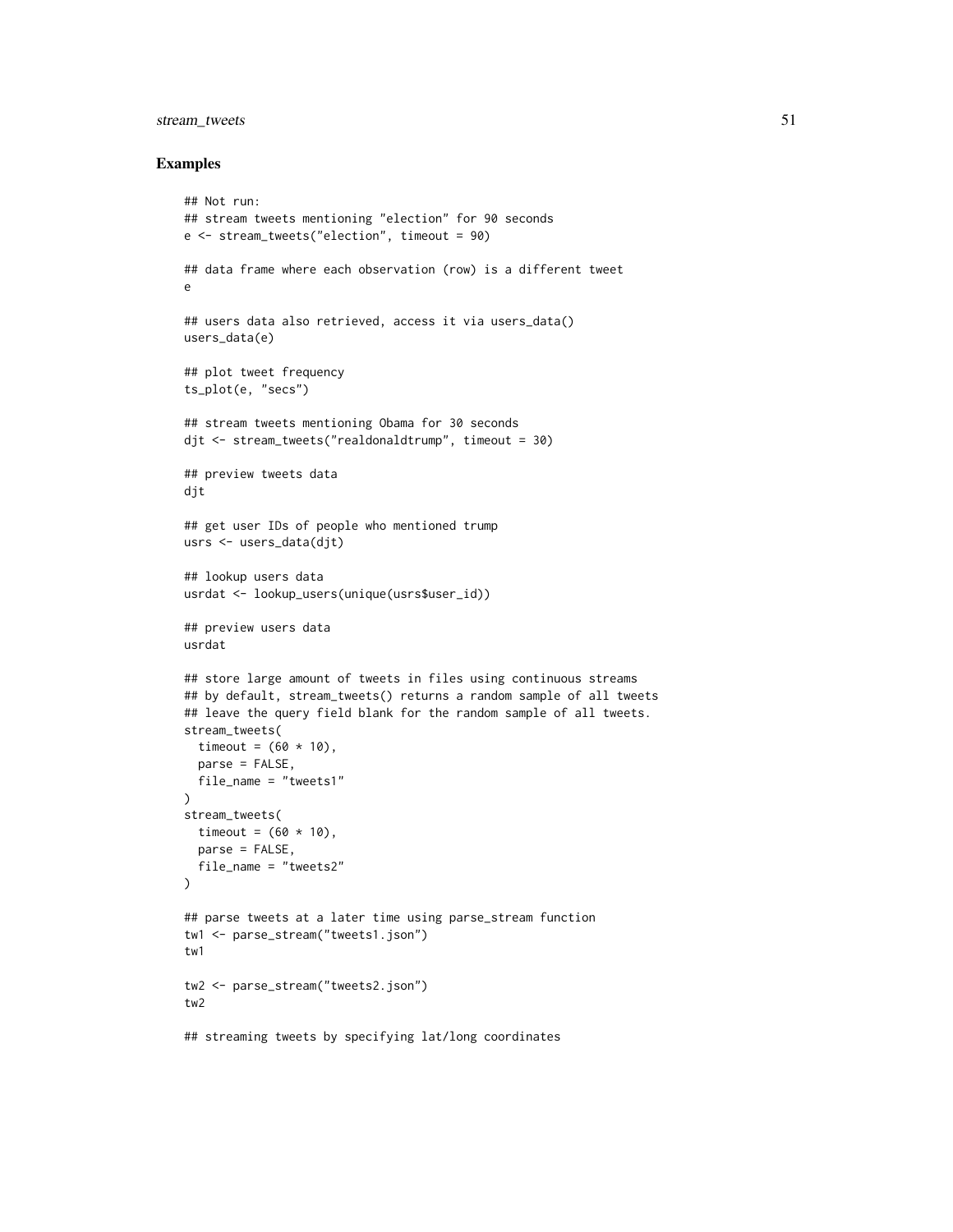```
## stream continental US tweets for 5 minutes
usa <- stream_tweets(
  c(-125, 26, -65, 49),
  timeout = 300
)
## use lookup_coords() for a shortcut verson of the above code
usa <- stream_tweets(
  lookup_coords("usa"),
  timeout = 300
)
## stream world tweets for 5 mins, save to JSON file
## shortcut coords note: lookup_coords("world")
world.old <- stream_tweets(
  c(-180, -90, 180, 90),
  timeout = (60 * 5),
 parse = FALSE,
  file_name = "world-tweets.json"
)
## read in JSON file
rtworld <- parse_stream("word-tweets.json")
## world data set with with lat lng coords variables
x <- lat_lng(rtworld)
## End(Not run)
```
suggested\_slugs *Get user [account] suggestions for authenticating user*

#### <span id="page-51-1"></span>Description

Returns Twitter's list of suggested user categories.

Returns users from a specific, suggested category

# Usage

suggested\_slugs(lang = NULL, token = NULL)

suggested\_users(slug, lang = NULL, token = NULL)

#### Arguments

lang optional Restricts the suggested categories to the requested language. The language must be specified by the appropriate two letter ISO 639-1 representation.

<span id="page-51-0"></span>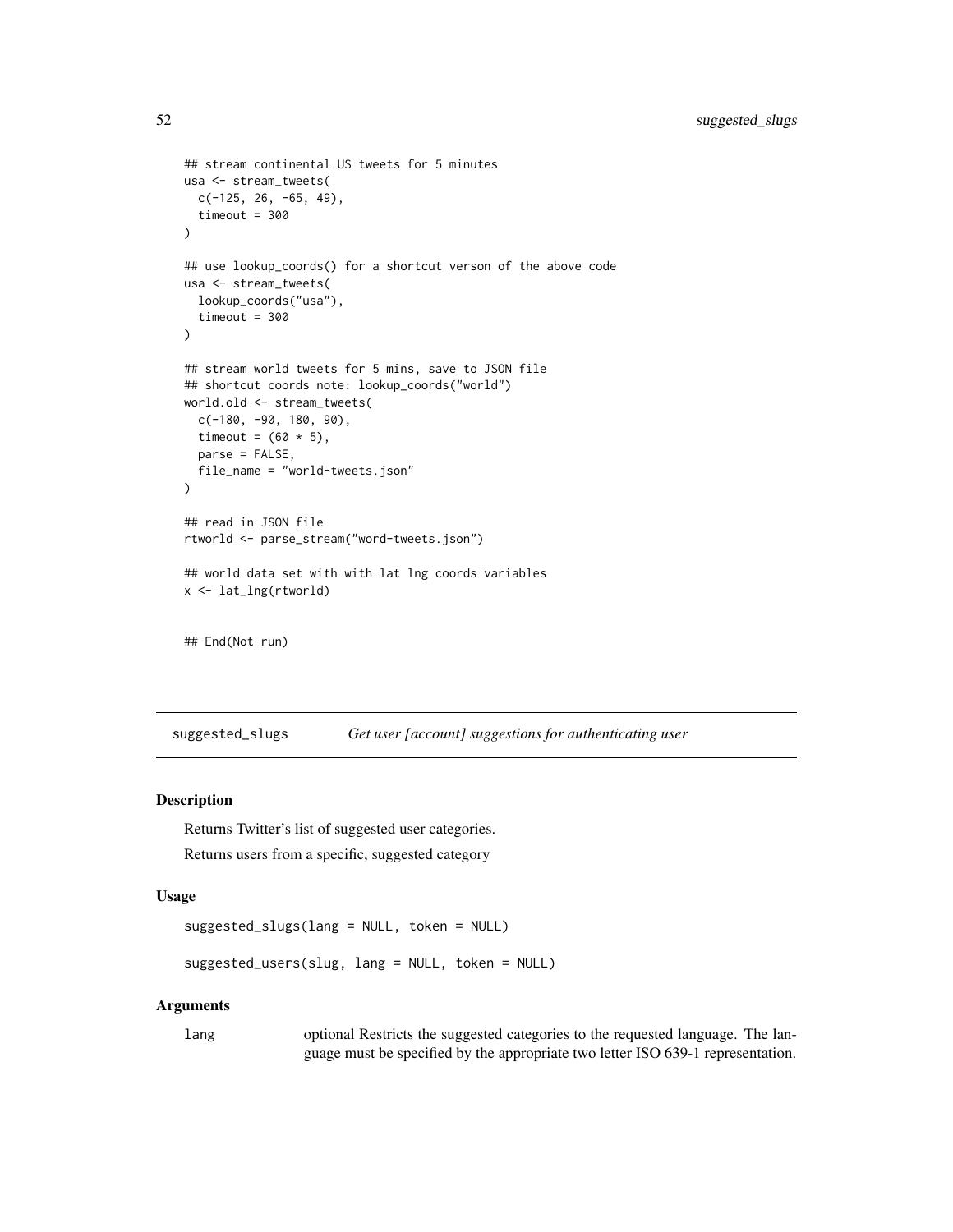<span id="page-52-0"></span>

| token | OAuth token. By default token = NULL fetches a non-exhausted token from         |
|-------|---------------------------------------------------------------------------------|
|       | an environment variable. Find instructions on how to create tokens and setup an |
|       | environment variable in the tokens vignette (in r, send?tokens to console).     |
| slug  | required The short name of list or a category                                   |

# Value

List of recommended categories which can be passed along as the "slug" parameter in [suggested\\_users](#page-51-1) Recommended users

# Examples

```
## Not run:
## get slugs
slugs <- suggested_slugs()
## use slugs to get suggested users
suggested_users(slugs$slug[1])
```
## End(Not run)

<span id="page-52-1"></span>trends\_available *Available Twitter trends along with associated WOEID.*

### Description

Available Twitter trends along with associated WOEID.

#### Usage

```
trends_available(token = NULL, parse = TRUE)
```
# Arguments

| token | OAuth token. By default token = NULL fetches a non-exhausted token from<br>an environment variable. Find instructions on how to create tokens and setup an<br>environment variable in the tokens vignette (in r, send ? tokens to console). |
|-------|---------------------------------------------------------------------------------------------------------------------------------------------------------------------------------------------------------------------------------------------|
| parse | Logical, indicating whether to return parsed (data.frames) or nested list object.<br>By default, parse = TRUE saves users from the time [and frustrations] associ-<br>ated with disentangling the Twitter API return objects.               |

# Value

Data frame with WOEID column. WOEID is a Yahoo! Where On Earth ID.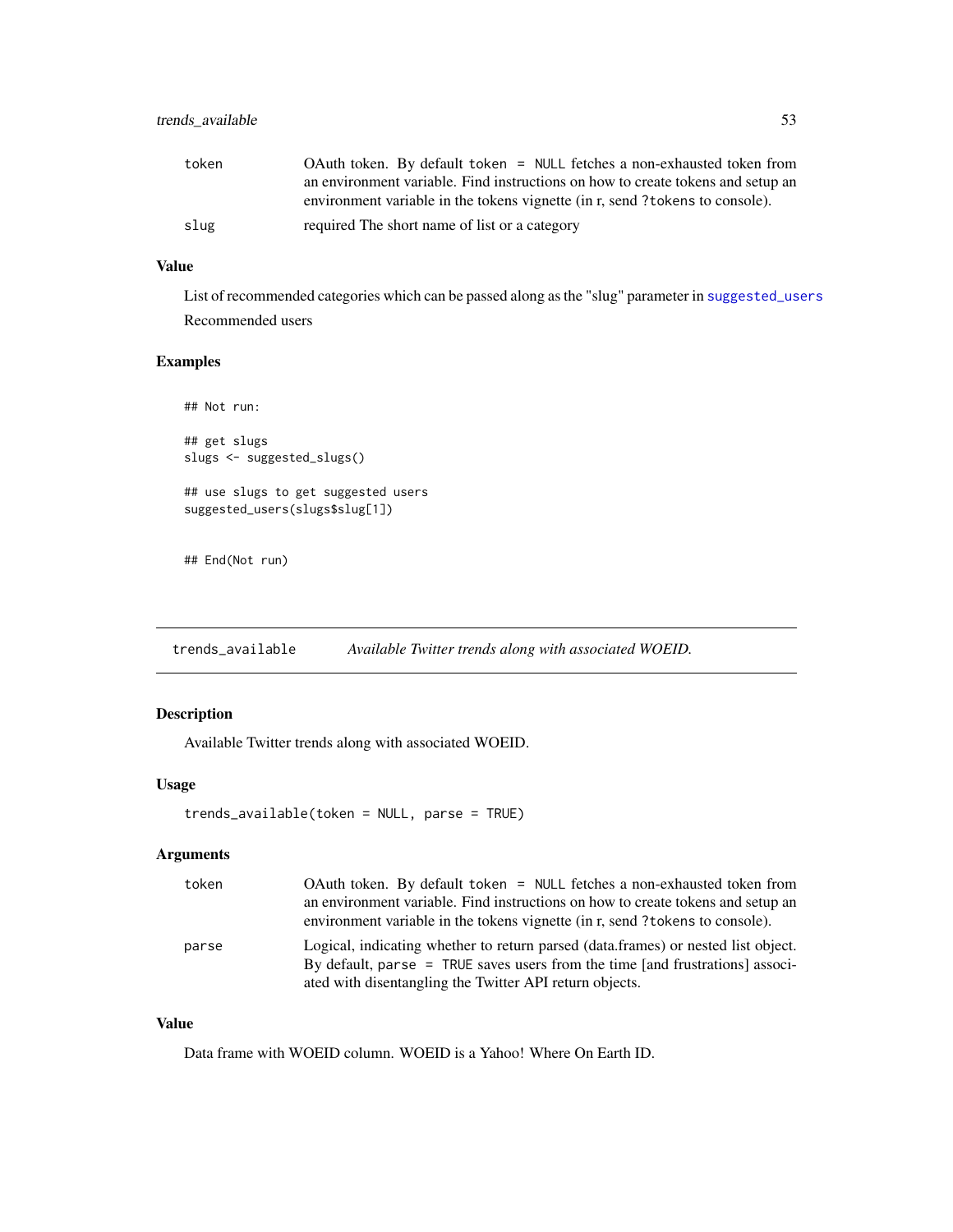# See Also

Other trends: [get\\_trends](#page-19-1)

# Examples

```
## Not run:
## Retrieve available trends
trends <- trends_available()
trends
```
## End(Not run)

ts\_data *Converts tweets data into time series-like data object.*

# Description

Returns data containing the frequency of tweets over a specified interval of time.

# Usage

```
ts_data(data, by = "days", trim = <math>0L</math>)
```
# Arguments

| data | Data frame or grouped data frame.                                                                                                                                                                  |
|------|----------------------------------------------------------------------------------------------------------------------------------------------------------------------------------------------------|
| by   | Desired interval of time expressed as numeral plus one of "secs", "mins", "hours",<br>"days", "weeks", "months", or "years". If a numeric is provided, the value is as-<br>sumed to be in seconds. |
| trim | Number of observations to trim off the front and end of each time series                                                                                                                           |

# Value

Data frame with time, n, and grouping column if applicable.

# Examples

```
## Not run:
## handles of women senators
sens <- c("SenatorBaldwin", "SenGillibrand", "PattyMurray", "SenatorHeitkamp")
## get timelines for each
sens <- get_timeline(sens, n = 3200)
```
<span id="page-53-0"></span>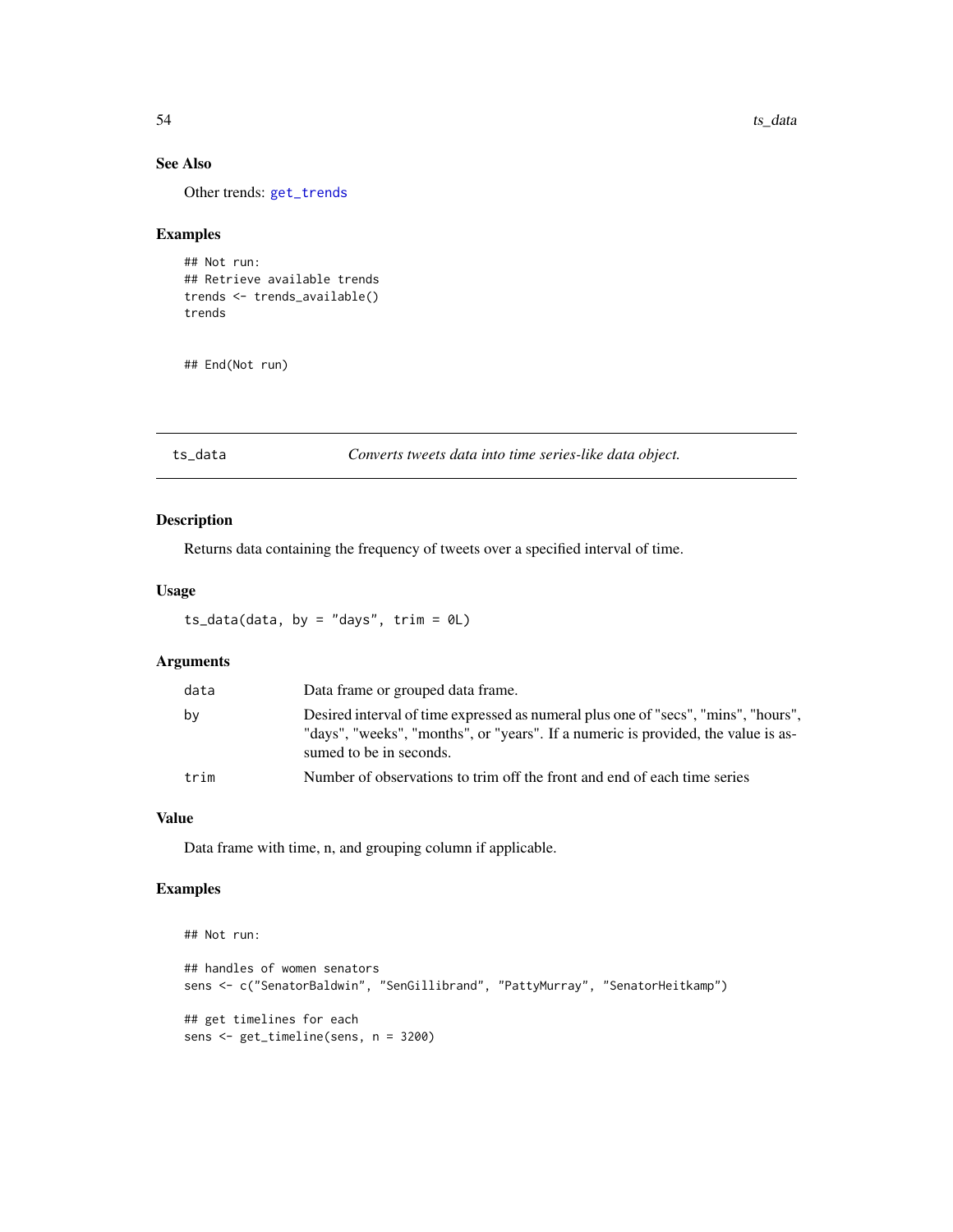#### <span id="page-54-0"></span>ts\_plot 55

```
## get single time series for tweets
ts_data(sens)
## using weekly intervals
ts_data(sens, "weeks")
## group by screen name and then use weekly intervals
sens %>%
  dplyr::group_by(screen_name) %>%
  ts_plot("weeks")
```

```
## End(Not run)
```
ts\_plot *Plots tweets data as a time series-like data object.*

# Description

Creates a ggplot2 plot of the frequency of tweets over a specified interval of time.

# Usage

```
ts\_plot(data, by = "days", trim = 0L, ...)
```
# Arguments

| data    | Data frame or grouped data frame.                                                                                                                                                                  |
|---------|----------------------------------------------------------------------------------------------------------------------------------------------------------------------------------------------------|
| by      | Desired interval of time expressed as numeral plus one of "secs", "mins", "hours",<br>"days", "weeks", "months", or "years". If a numeric is provided, the value is as-<br>sumed to be in seconds. |
| trim    | The number of observations to drop off the beginning and end of the time series.                                                                                                                   |
| $\cdot$ | Other arguments passed to geom_line.                                                                                                                                                               |

# Value

If [ggplot2](https://cran.r-project.org/package=ggplot2) is installed then a [ggplot](#page-0-0) plot object.

# Examples

```
## Not run:
## search for tweets containing "rstats"
rt <- search_tweets("rstats", n = 10000)
## plot frequency in 1 min intervals
```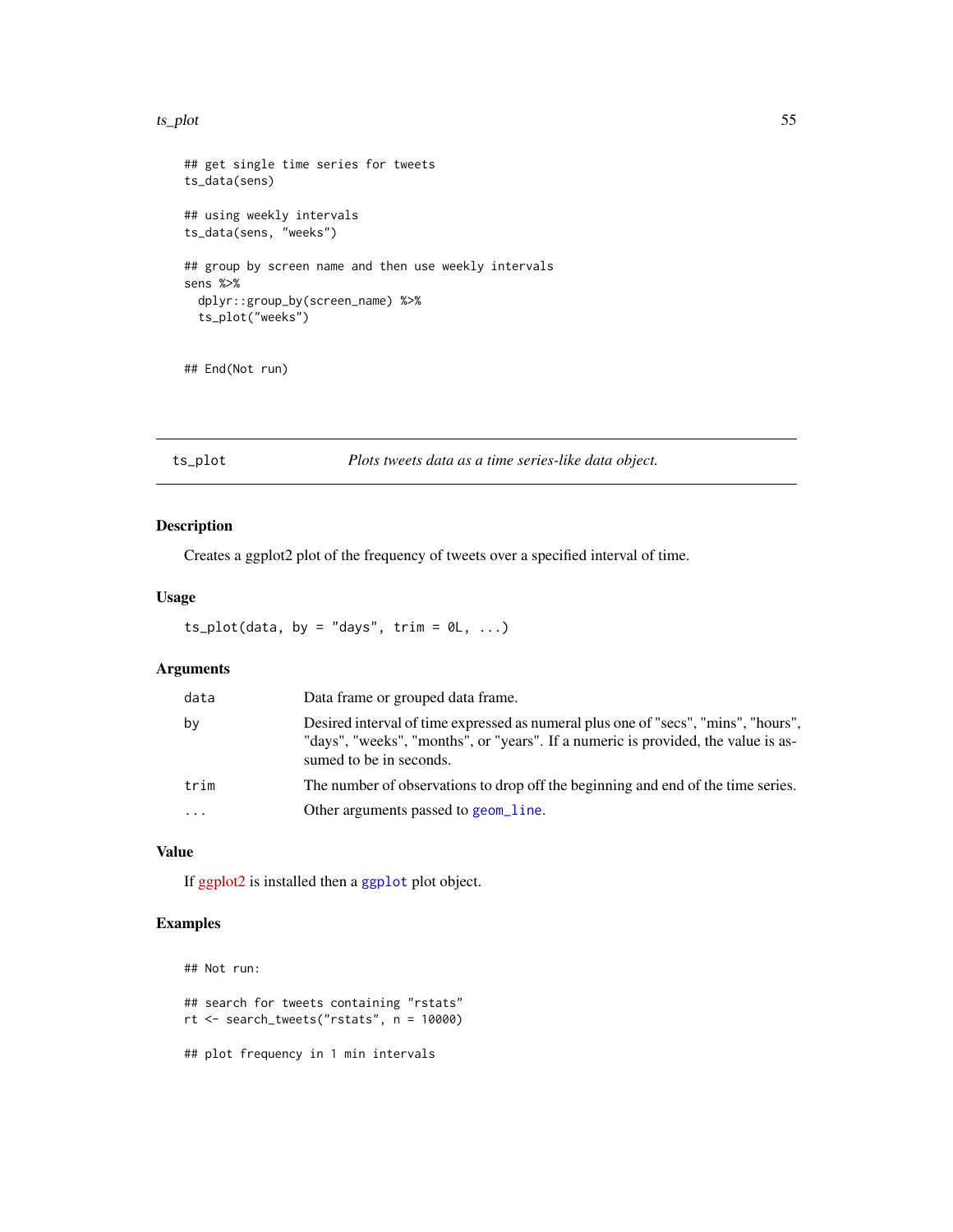```
ts_plot(rt, "mins")
## plot multiple time series--retweets vs non-retweets
rt %>%
  dplyr::group_by(is_retweet) %>%
  ts_plot("hours")
## compare account activity for some important US political figures
tmls <- get_timeline(
  c("SenSchumer", "SenGillibrand", "realDonaldTrump"),
  n = 3000
\mathcal{L}## examine all twitter activity using weekly intervals
ts_plot(tmls, "weeks")
## group by screen name and plot each time series
ts_plot(dplyr::group_by(tmls, screen_name), "weeks")
## group by screen name and is_retweet
tmls %>%
  dplyr::group_by(tmls, screen_name, is_retweet) %>%
  ts_plot("months")
```

```
## End(Not run)
```
<span id="page-55-1"></span>tweets\_data *Extracts tweets data from users data object.*

# Description

Extracts tweets data from users data object.

#### Usage

```
tweets_data(users)
```
#### Arguments

users Parsed data object of users data as returned via [search\\_users](#page-46-1), [lookup\\_users](#page-31-1), etc.

#### Value

Tweets data frame.

<span id="page-55-0"></span>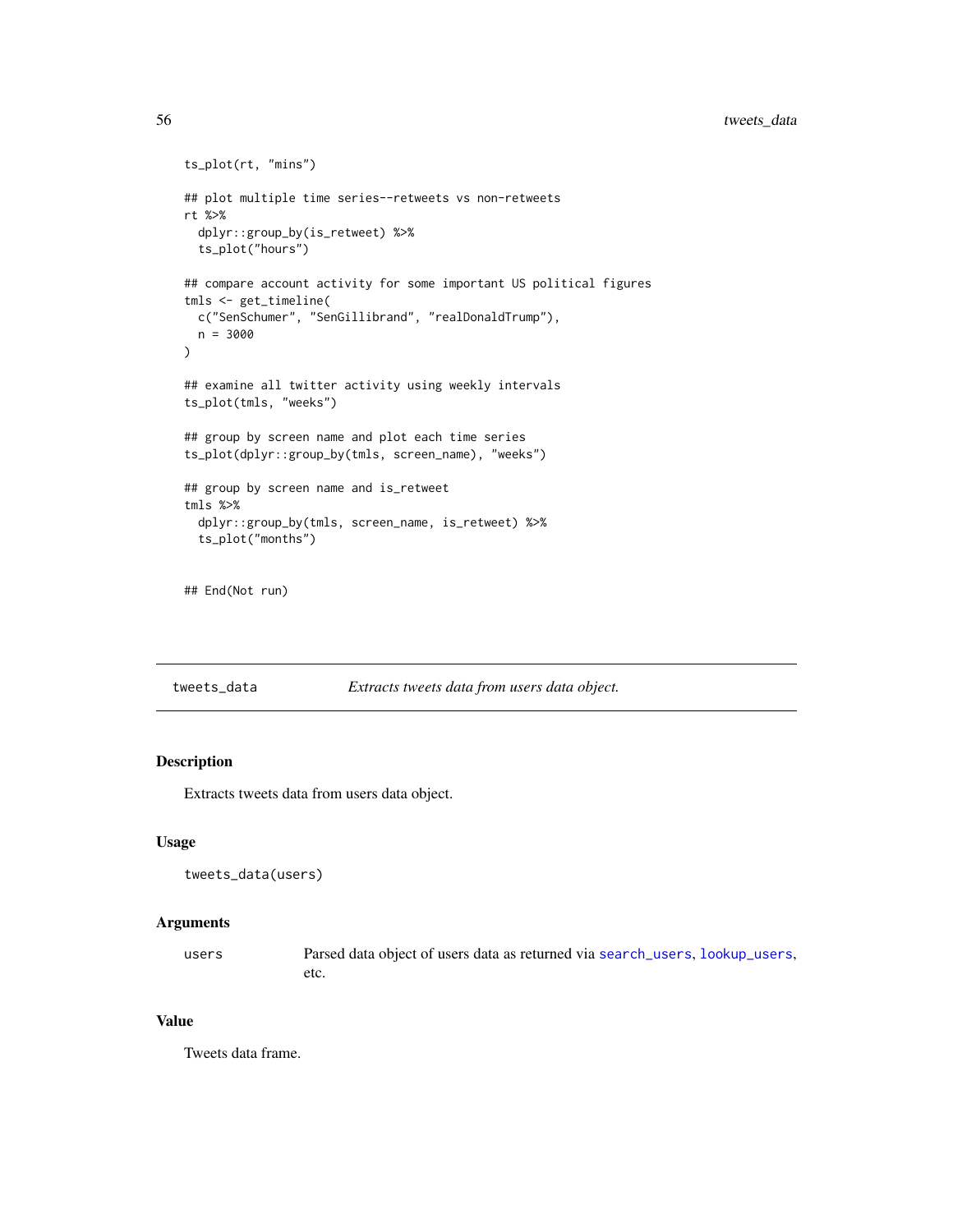<span id="page-56-0"></span>tweets\_with\_users 57

# See Also

Other tweets: [get\\_favorites](#page-9-1), [get\\_mentions](#page-14-1), [get\\_timeline](#page-17-1), [lists\\_statuses](#page-24-1), [lookup\\_statuses](#page-30-1), [search\\_tweets](#page-42-1), [tweets\\_with\\_users](#page-56-1)

Other extractors: [next\\_cursor](#page-33-1), [users\\_data](#page-57-1)

# Examples

```
## Not run:
## get twitter user data
jack <- lookup_users("jack")
## get data on most recent tweet from user(s)
tweets_data(jack)
## search for 100 tweets containing the letter r
r <- search_tweets("r")
## print tweets data (only first 10 rows are shown)
head(r, 10)
## preview users data
head(users_data(r))
## End(Not run)
```
<span id="page-56-1"></span>tweets\_with\_users *Parsing data into tweets/users data tibbles*

# Description

Parsing data into tweets/users data tibbles

#### Usage

```
tweets_with_users(x)
```

```
users_with_tweets(x)
```
#### Arguments

x Unparsed data returned by rtweet API request.

### Value

A tweets/users tibble (data frame) with users/tweets tibble attribute.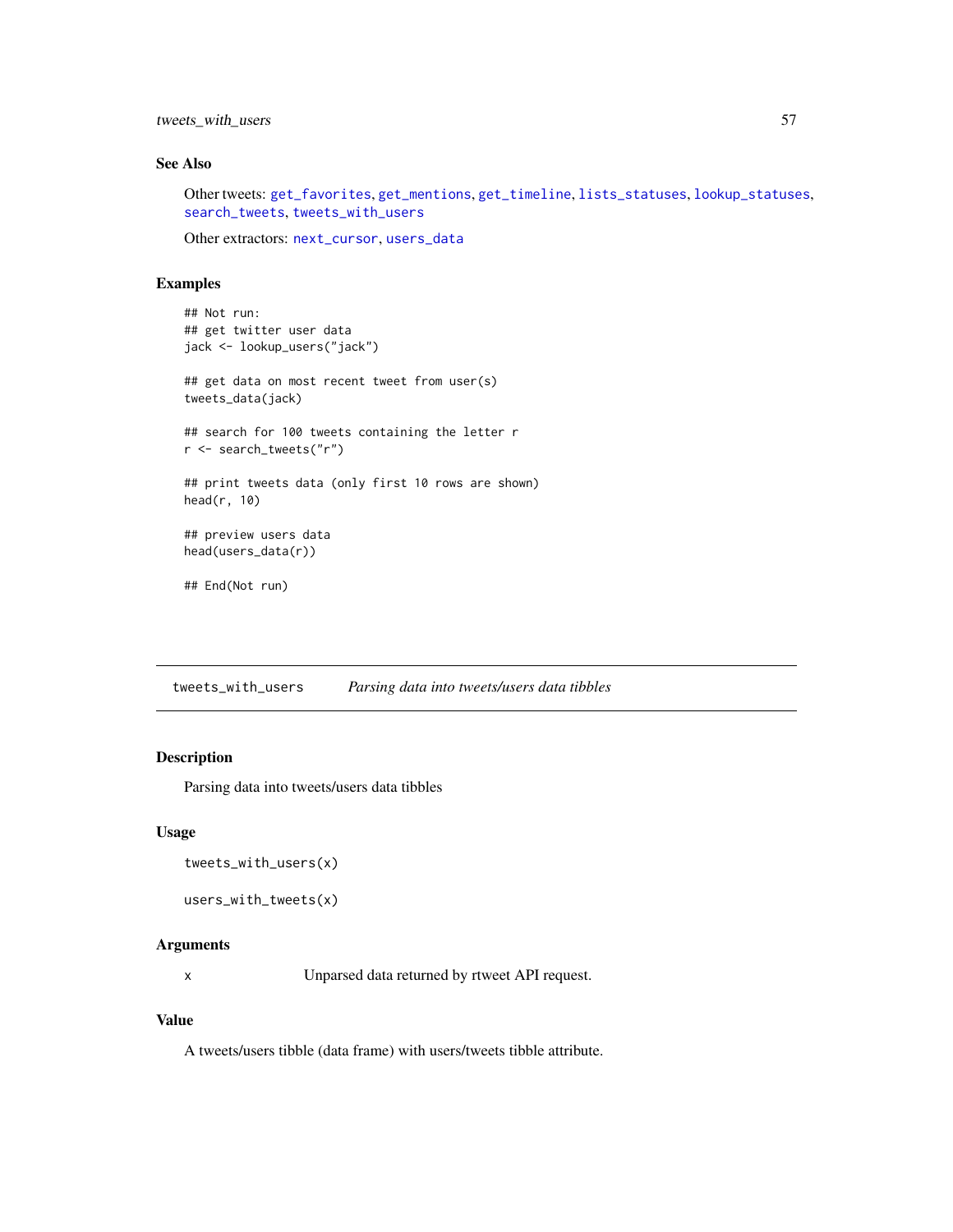# See Also

Other parsing: [do\\_call\\_rbind](#page-6-1)

Other tweets: [get\\_favorites](#page-9-1), [get\\_mentions](#page-14-1), [get\\_timeline](#page-17-1), [lists\\_statuses](#page-24-1), [lookup\\_statuses](#page-30-1), [search\\_tweets](#page-42-1), [tweets\\_data](#page-55-1)

Other parsing: [do\\_call\\_rbind](#page-6-1)

Other users: [as\\_screenname](#page-3-1), [lists\\_subscribers](#page-25-1), [lookup\\_users](#page-31-1), [search\\_users](#page-46-1), [users\\_data](#page-57-1)

#### Examples

```
## Not run:
## search with parse = FALSE
rt <- search_tweets("rstats", n = 500, parse = FALSE)
## parse to tweets data tibble with users data attribute object
tweets_with_users(rt)
## search with parse = FALSE
usr <- search_users("rstats", n = 300, parse = FALSE)
## parse to users data tibble with users data attribute object
users_with_tweets(usr)
```
## End(Not run)

<span id="page-57-1"></span>

users\_data *Extracts users data from tweets data object.*

#### Description

Extracts users data from tweets data object.

### Usage

```
users_data(tweets)
```
#### Arguments

tweets Parsed data object of tweets data as returned via [get\\_timeline](#page-17-1), [search\\_tweets](#page-42-1), [stream\\_tweets](#page-48-1), etc..

# Value

Users data frame from tweets returned in a tweets data object.

<span id="page-57-0"></span>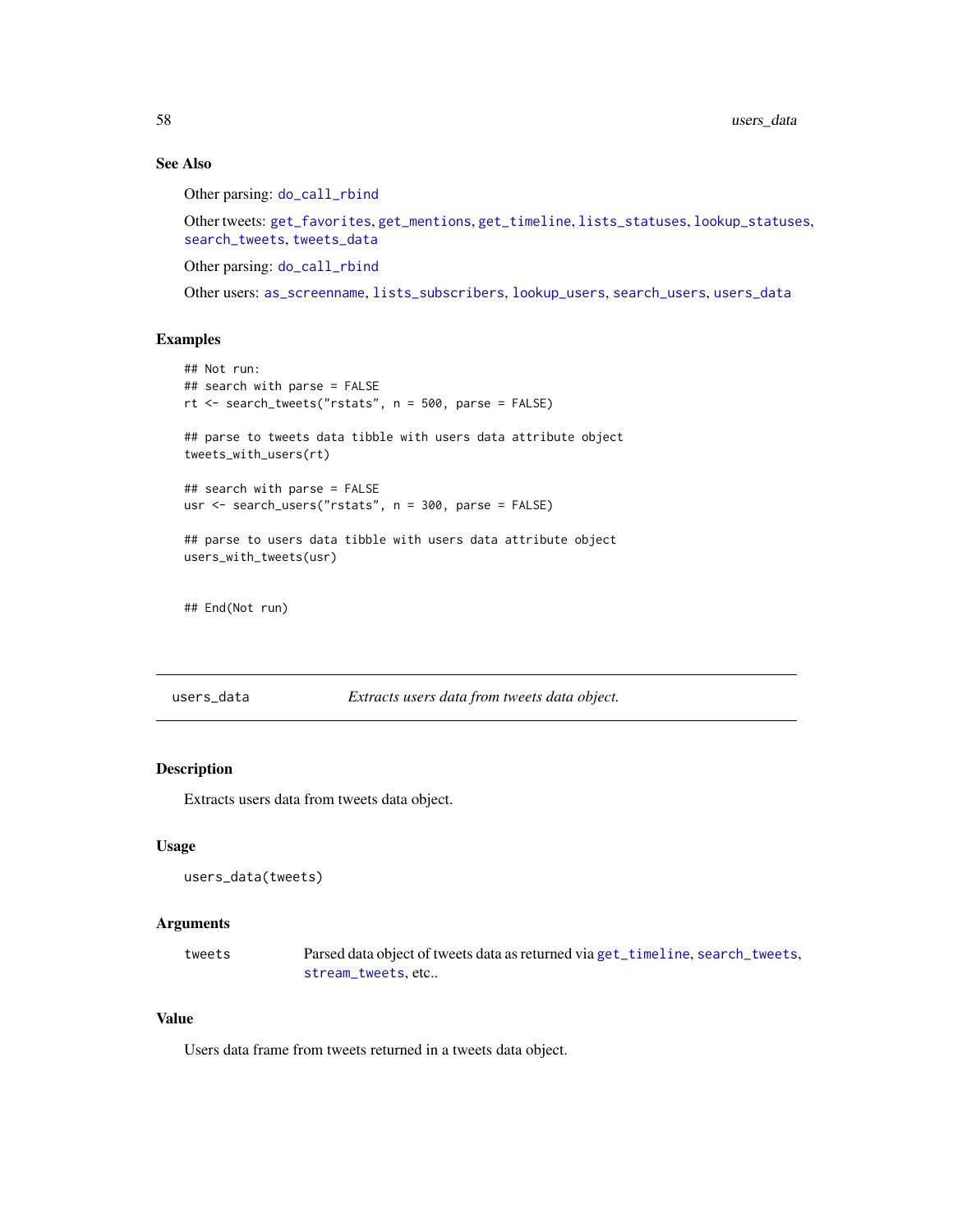<span id="page-58-0"></span>write\_as\_csv 59

# See Also

Other users: [as\\_screenname](#page-3-1), [lists\\_subscribers](#page-25-1), [lookup\\_users](#page-31-1), [search\\_users](#page-46-1), [tweets\\_with\\_users](#page-56-1) Other extractors: [next\\_cursor](#page-33-1), [tweets\\_data](#page-55-1)

# Examples

## Not run:

## search for 100 tweets containing the letter r r <- search\_tweets("r")

## print tweets data (only first 10 rows are shown) head(r, 10)

## extract users data head(users\_data(r))

## End(Not run)

write\_as\_csv *Saves as flattened CSV file of Twitter data.*

# Description

Saves as flattened CSV file of Twitter data.

#### Usage

```
write_as_csv(x, file_name, prepend_ids = TRUE, na = ",
  fileEncoding = "UTF-8")
```
# Arguments

| $\mathsf{x}$ | Data frame with tweets and users data.                                                                                                                                                                                                                                                                                   |
|--------------|--------------------------------------------------------------------------------------------------------------------------------------------------------------------------------------------------------------------------------------------------------------------------------------------------------------------------|
| file_name    | Desired name(stem) to save files as (one save for tweets, one save for users).                                                                                                                                                                                                                                           |
| prepend_ids  | Logical indicating whether to prepend an "x" before all Twitter IDs (for users,<br>statuses, lists, etc.). It's recommended when saving to CSV as these values<br>otherwise get treated as numeric and as a result the values are often less precise<br>due to rounding or other class-related quirks. Defaults to true. |
| na           | Value to be used for missing (NA)s. Defaults to empty character, "".                                                                                                                                                                                                                                                     |
| fileEncoding | Encoding to be used when saving to CSV. defaults to "UTF-8".                                                                                                                                                                                                                                                             |

# Value

Saved CSV files in current working directory.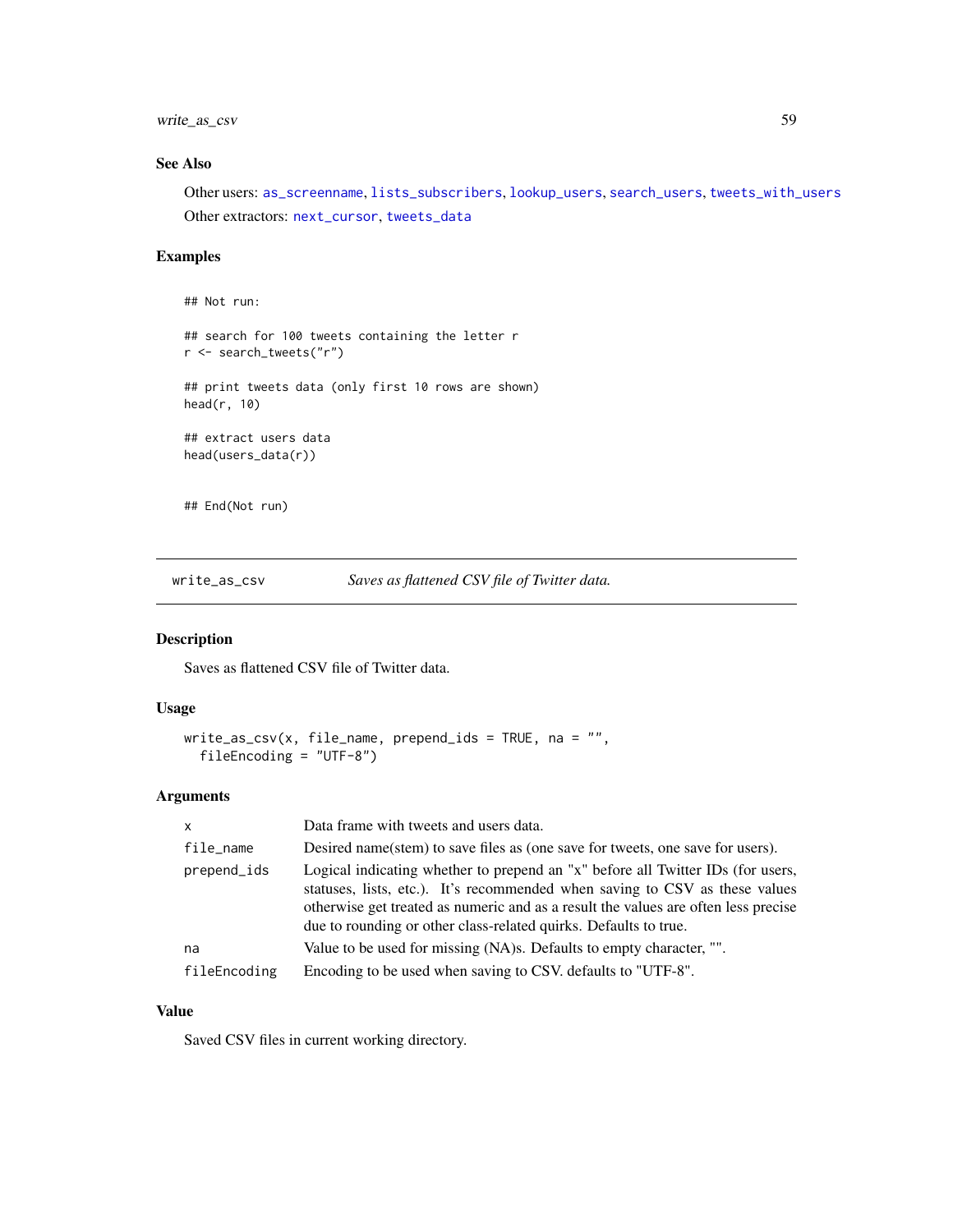# <span id="page-59-0"></span>**Index**

∗Topic datasets emojis, [8](#page-7-0) langs, [22](#page-21-0) stopwordslangs, [49](#page-48-0) as\_screenname, [4,](#page-3-0) *[27](#page-26-0)*, *[33](#page-32-0)*, *[48](#page-47-0)*, *[58,](#page-57-0) [59](#page-58-0)* as\_userid *(*as\_screenname*)*, [4](#page-3-0) create\_token, [5,](#page-4-0) *[20](#page-19-0)*, *[41](#page-40-0)* data\_tweet *(*tweets\_data*)*, [56](#page-55-0) data\_tweets *(*tweets\_data*)*, [56](#page-55-0) data\_user *(*users\_data*)*, [58](#page-57-0) data\_users *(*users\_data*)*, [58](#page-57-0) direct\_messages, [6](#page-5-0) direct\_messages\_sent *(*direct\_messages*)*, [6](#page-5-0) do\_call\_rbind, [7,](#page-6-0) *[58](#page-57-0)* emojis, [8](#page-7-0) favorite\_tweet *(*post\_favorite*)*, [37](#page-36-0) follow\_user *(*post\_follow*)*, [37](#page-36-0) friendship\_update *(*post\_friendship*)*, [38](#page-37-0) geom\_line, *[55](#page-54-0)* get\_collections, [9](#page-8-0) get\_favorites, [10,](#page-9-0) *[15](#page-14-0)*, *[18](#page-17-0)*, *[26](#page-25-0)*, *[32](#page-31-0)*, *[46](#page-45-0)*, *[57,](#page-56-0) [58](#page-57-0)* get\_followers, [11,](#page-10-0) *[14](#page-13-0)*, *[34](#page-33-0)* get\_friends, *[12](#page-11-0)*, [13,](#page-12-0) *[34](#page-33-0)* get\_mentions, *[10](#page-9-0)*, [15,](#page-14-0) *[18](#page-17-0)*, *[26](#page-25-0)*, *[32](#page-31-0)*, *[46](#page-45-0)*, *[57,](#page-56-0) [58](#page-57-0)* get\_retweeters, [16,](#page-15-0) *[17](#page-16-0)* get\_retweets, *[16](#page-15-0)*, [17](#page-16-0) get\_timeline, *[10](#page-9-0)*, *[15](#page-14-0)*, [18,](#page-17-0) *[26](#page-25-0)*, *[32](#page-31-0)*, *[46](#page-45-0)*, *[57,](#page-56-0) [58](#page-57-0)* get\_timelines *(*get\_timeline*)*, [18](#page-17-0) get\_token *(*get\_tokens*)*, [19](#page-18-0) get\_tokens, *[6](#page-5-0)*, [19,](#page-18-0) *[41](#page-40-0)* get\_trends, [20,](#page-19-0) *[54](#page-53-0)* ggplot, *[55](#page-54-0)*

langs, [22](#page-21-0)

lat\_lng, [22,](#page-21-0) *[30](#page-29-0)* lists\_members, [23,](#page-22-0) *[26](#page-25-0)[–28](#page-27-0)* lists\_memberships *(*lists\_members*)*, [23](#page-22-0) lists\_statuses, *[10](#page-9-0)*, *[15](#page-14-0)*, *[18](#page-17-0)*, *[24](#page-23-0)*, [25,](#page-24-0) *[27,](#page-26-0) [28](#page-27-0)*, *[32](#page-31-0)*, *[46](#page-45-0)*, *[57,](#page-56-0) [58](#page-57-0)* lists\_subscribers, *[4](#page-3-0)*, *[24](#page-23-0)*, *[26](#page-25-0)*, [26,](#page-25-0) *[28](#page-27-0)*, *[33](#page-32-0)*, *[48](#page-47-0)*, *[58,](#page-57-0) [59](#page-58-0)* lists\_users, *[24](#page-23-0)*, *[26,](#page-25-0) [27](#page-26-0)*, [27](#page-26-0) lookup\_collections, [28](#page-27-0) lookup\_coords, *[23](#page-22-0)*, [29](#page-28-0) lookup\_friendships, [30,](#page-29-0) *[34](#page-33-0)* lookup\_statuses, *[10](#page-9-0)*, *[15](#page-14-0)*, *[18](#page-17-0)*, *[26](#page-25-0)*, [31,](#page-30-0) *[46](#page-45-0)*, *[57,](#page-56-0) [58](#page-57-0)* lookup\_tweets *(*lookup\_statuses*)*, [31](#page-30-0) lookup\_users, *[4](#page-3-0)*, *[27](#page-26-0)*, [32,](#page-31-0) *[48](#page-47-0)*, *[56](#page-55-0)*, *[58,](#page-57-0) [59](#page-58-0)* max\_id *(*next\_cursor*)*, [34](#page-33-0) my\_friendships, *[31](#page-30-0)*, [33](#page-32-0) next\_cursor, *[9](#page-8-0)*, *[12](#page-11-0)*, *[14](#page-13-0)*, [34,](#page-33-0) *[57](#page-56-0)*, *[59](#page-58-0)* parse\_stream, [35,](#page-34-0) *[50](#page-49-0)* plain\_tweets, [36](#page-35-0) post\_favorite, [37,](#page-36-0) *[38](#page-37-0)[–40](#page-39-0)* post\_favourite *(*post\_favorite*)*, [37](#page-36-0) post\_follow, *[37](#page-36-0)*, [37,](#page-36-0) *[39,](#page-38-0) [40](#page-39-0)* post\_friendship, *[37,](#page-36-0) [38](#page-37-0)*, [38,](#page-37-0) *[40](#page-39-0)* post\_message, [39](#page-38-0) post\_mute *(*post\_follow*)*, [37](#page-36-0) post\_status *(*post\_tweet*)*, [39](#page-38-0) post\_tweet, *[37](#page-36-0)[–39](#page-38-0)*, [39](#page-38-0) post\_unfollow\_user *(*post\_follow*)*, [37](#page-36-0) rate\_limit, *[6](#page-5-0)*, *[20](#page-19-0)*, [40](#page-39-0) rate\_limits *(*rate\_limit*)*, [40](#page-39-0) read\_twitter\_csv, [42](#page-41-0)

save\_as\_csv, [43](#page-42-0)

rtweet-package, [3](#page-2-0)

rtweet *(*rtweet-package*)*, [3](#page-2-0)